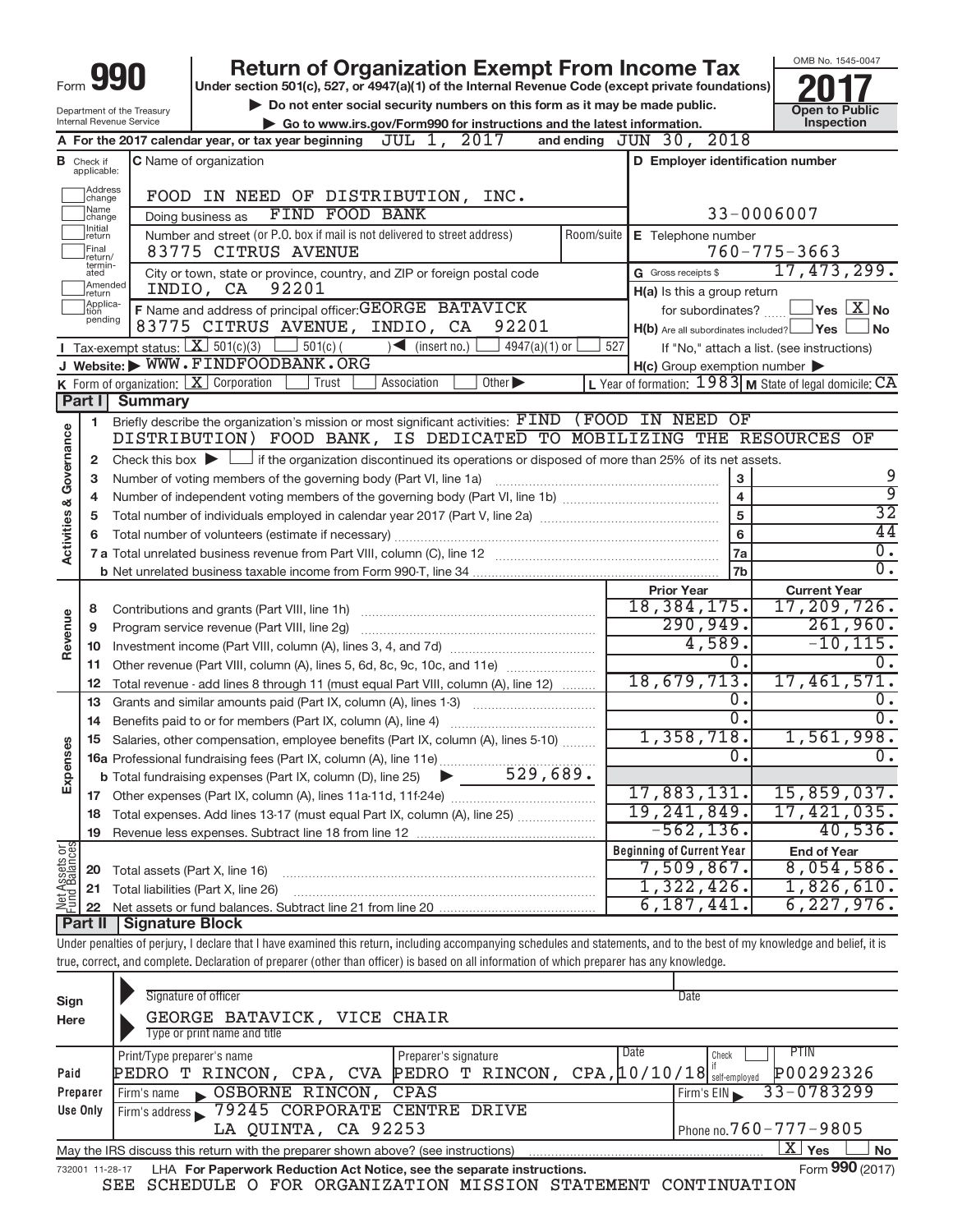|              | 33-0006007<br>FOOD IN NEED OF DISTRIBUTION, INC.<br>Page 2<br>Form 990 (2017)<br><b>Statement of Program Service Accomplishments</b><br>Part III                 |
|--------------|------------------------------------------------------------------------------------------------------------------------------------------------------------------|
|              |                                                                                                                                                                  |
| 1            | Briefly describe the organization's mission:<br>FOOD IN NEED OF DISTRIBUTION, INC. (FIND FOOD BANK) IS DEDICATED TO                                              |
|              | RELIEVING HUNGER, THE CAUSES OF HUNGER, AND THE PROBLEMS ASSOCIATED                                                                                              |
|              | WITH HUNGER THROUGH AWARENESS, EDUCATION, AND MOBILIZATION OF                                                                                                    |
|              | RESOURCES AND COMMUNITY INVOLVEMENT.                                                                                                                             |
| $\mathbf{2}$ | Did the organization undertake any significant program services during the year which were not listed on the                                                     |
|              | $\sqrt{\mathsf{Yes}\ \mathsf{X}}$ No                                                                                                                             |
|              | If "Yes," describe these new services on Schedule O.                                                                                                             |
| 3            | $\overline{\ }$ Yes $\overline{\phantom{a}X}$ No<br>Did the organization cease conducting, or make significant changes in how it conducts, any program services? |
|              | If "Yes," describe these changes on Schedule O.                                                                                                                  |
| 4            | Describe the organization's program service accomplishments for each of its three largest program services, as measured by expenses.                             |
|              | Section 501(c)(3) and 501(c)(4) organizations are required to report the amount of grants and allocations to others, the total expenses, and                     |
|              | revenue, if any, for each program service reported.                                                                                                              |
| 4a           | $\overline{16}$ , $\overline{365}$ , $\overline{065}$ . including grants of \$<br>) (Expenses \$<br>(Code:<br>) (Revenue \$                                      |
|              | FIND RECEIVES FOOD PRODUCTS THROUGH DONATIONS OR DIRECT PROCUREMENT                                                                                              |
|              | WITH DONATED FUNDS, FOR NETWORK DISTRIBUTION TO THE NEEDY, INFIRM, AGED                                                                                          |
|              | AND INFANTS. FOOD IS DONATED FROM LOCAL FOOD MARKETS, GROWERS, NATIONAL                                                                                          |
|              | FOOD DISTRIBUTIORS AND RESTAURANTS. FUNDS ARE ALSO DONATED BY THE                                                                                                |
|              | GENERAL PUBLIC, GOVERNMENT AGENCIES AND OTHER CHARITABLE ORGANIZATIONS.                                                                                          |
|              | FIND'S PRIMARY DISTRIBUTION NETWORK AREA IS THE EASTERN RIVERSIDE<br>COUNTY, CALIFORNA. FIND IS AN AFFILIATE MEMBER OF FEEDING AMERICA, THE                      |
|              | NATION'S LARGEST HUNGER-RELIEF ORGANIZATION AND CALIFORNIA ASSOCIATION                                                                                           |
|              | OF FOOD BANKS.                                                                                                                                                   |
|              |                                                                                                                                                                  |
|              |                                                                                                                                                                  |
|              |                                                                                                                                                                  |
| 4b           |                                                                                                                                                                  |
|              | including grants of \$<br>$\begin{array}{ccc} \text{(Code:} & \text{ } \\ \end{array}$ $\begin{array}{ccc} \text{(Expenses $$)} & \end{array}$<br>) (Revenue \$  |
|              |                                                                                                                                                                  |
|              |                                                                                                                                                                  |
|              |                                                                                                                                                                  |
|              |                                                                                                                                                                  |
|              |                                                                                                                                                                  |
|              |                                                                                                                                                                  |
|              |                                                                                                                                                                  |
|              |                                                                                                                                                                  |
|              |                                                                                                                                                                  |
|              |                                                                                                                                                                  |
|              |                                                                                                                                                                  |
|              |                                                                                                                                                                  |
|              |                                                                                                                                                                  |
| 4c           | ) (Revenue \$<br>(Code:<br>(Expenses \$<br>including grants of \$                                                                                                |
|              |                                                                                                                                                                  |
|              |                                                                                                                                                                  |
|              |                                                                                                                                                                  |
|              |                                                                                                                                                                  |
|              |                                                                                                                                                                  |
|              |                                                                                                                                                                  |
|              |                                                                                                                                                                  |
|              |                                                                                                                                                                  |
|              |                                                                                                                                                                  |
|              |                                                                                                                                                                  |
|              |                                                                                                                                                                  |
|              |                                                                                                                                                                  |
| 4d           | Other program services (Describe in Schedule O.)                                                                                                                 |
|              | (Expenses \$<br>) (Revenue \$<br>including grants of \$                                                                                                          |
|              | 16, 365, 065.<br>4e Total program service expenses<br>Form 990 (2017)                                                                                            |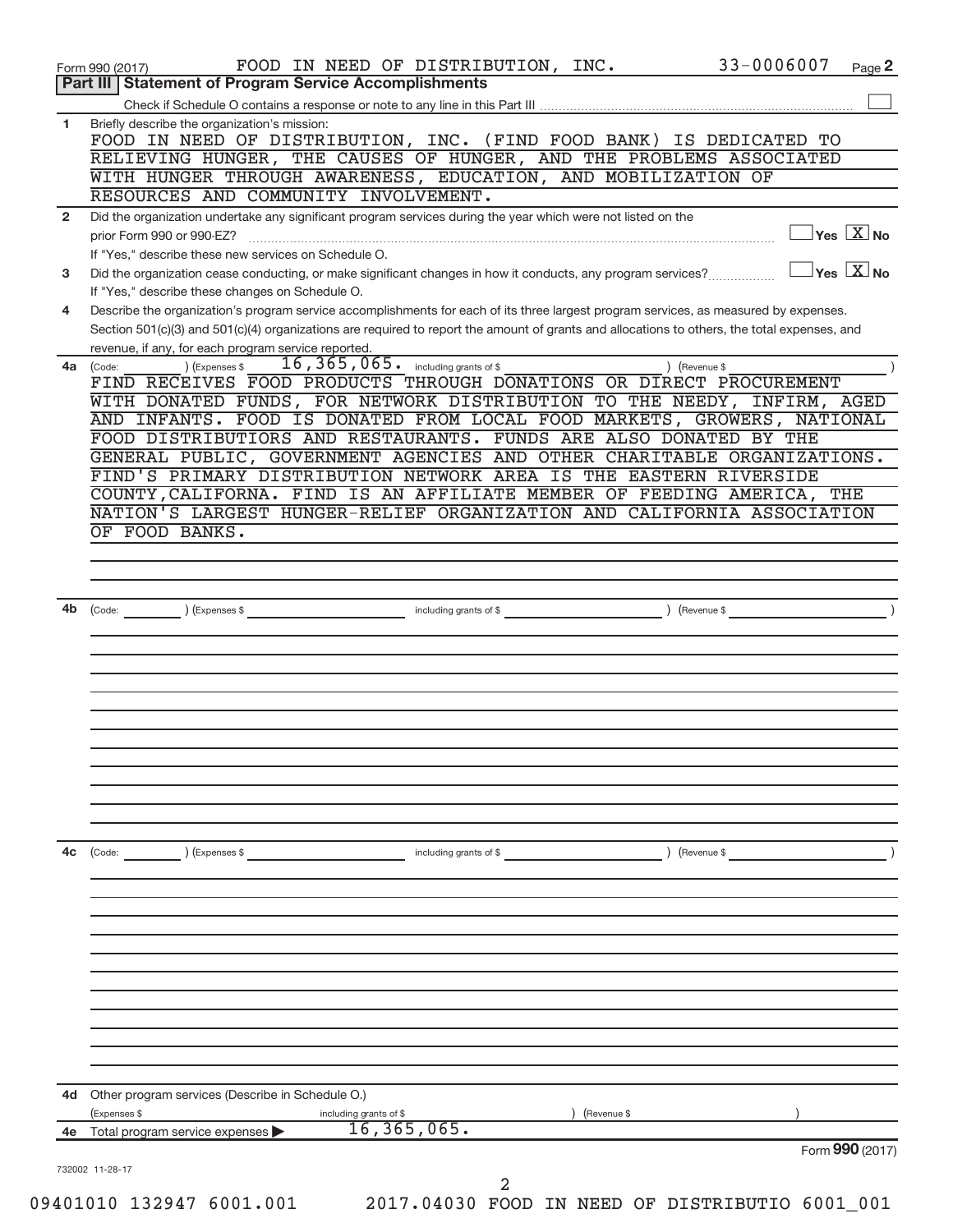| Form 990 (2017 |  |
|----------------|--|
|----------------|--|

Form 990 (2017)  $\rule{1em}{0.15mm}$  FOOD IN NEED OF DISTRIBUTION, INC.  $33-0006007$  Page

|                | <b>Part IV   Checklist of Required Schedules</b>                                                                                                                                                                                    |                |     |                             |
|----------------|-------------------------------------------------------------------------------------------------------------------------------------------------------------------------------------------------------------------------------------|----------------|-----|-----------------------------|
|                |                                                                                                                                                                                                                                     |                | Yes | No                          |
| 1              | Is the organization described in section $501(c)(3)$ or $4947(a)(1)$ (other than a private foundation)?                                                                                                                             |                |     |                             |
|                |                                                                                                                                                                                                                                     | $\mathbf{1}$   | Х   |                             |
| 2              | Is the organization required to complete Schedule B, Schedule of Contributors? [11] The organization required to complete Schedule B, Schedule of Contributors?                                                                     | $\overline{2}$ |     | $\overline{\text{X}}$       |
| 3              | Did the organization engage in direct or indirect political campaign activities on behalf of or in opposition to candidates for                                                                                                     |                |     |                             |
|                |                                                                                                                                                                                                                                     | 3              |     | X                           |
| 4              | Section 501(c)(3) organizations. Did the organization engage in lobbying activities, or have a section 501(h) election in effect                                                                                                    |                |     |                             |
|                |                                                                                                                                                                                                                                     | 4              |     | X                           |
| 5              | Is the organization a section 501(c)(4), 501(c)(5), or 501(c)(6) organization that receives membership dues, assessments, or                                                                                                        |                |     |                             |
|                |                                                                                                                                                                                                                                     | 5              |     | X                           |
| 6              | Did the organization maintain any donor advised funds or any similar funds or accounts for which donors have the right to                                                                                                           |                |     |                             |
|                | provide advice on the distribution or investment of amounts in such funds or accounts? If "Yes," complete Schedule D, Part I                                                                                                        | 6              |     | X                           |
| $\overline{7}$ | Did the organization receive or hold a conservation easement, including easements to preserve open space,                                                                                                                           |                |     |                             |
|                |                                                                                                                                                                                                                                     | $\overline{7}$ |     | х                           |
| 8              | Did the organization maintain collections of works of art, historical treasures, or other similar assets? If "Yes," complete                                                                                                        |                |     |                             |
|                | Schedule D, Part III <b>Marting Community</b> Construction of the Construction of the Construction of the Construction of the Construction of the Construction of the Construction of the Construction of the Construction of the C | 8              |     | х                           |
| 9              | Did the organization report an amount in Part X, line 21, for escrow or custodial account liability, serve as a custodian for                                                                                                       |                |     |                             |
|                | amounts not listed in Part X; or provide credit counseling, debt management, credit repair, or debt negotiation services?                                                                                                           |                |     |                             |
|                | If "Yes," complete Schedule D, Part IV                                                                                                                                                                                              | 9              |     | X                           |
| 10             | Did the organization, directly or through a related organization, hold assets in temporarily restricted endowments, permanent                                                                                                       |                |     |                             |
|                |                                                                                                                                                                                                                                     | 10             |     | X.                          |
| 11             | If the organization's answer to any of the following questions is "Yes," then complete Schedule D, Parts VI, VII, VIII, IX, or X                                                                                                    |                |     |                             |
|                | as applicable.                                                                                                                                                                                                                      |                |     |                             |
|                | a Did the organization report an amount for land, buildings, and equipment in Part X, line 10? If "Yes," complete Schedule D,                                                                                                       |                |     |                             |
|                |                                                                                                                                                                                                                                     | 11a            | X   |                             |
|                | <b>b</b> Did the organization report an amount for investments - other securities in Part X, line 12 that is 5% or more of its total                                                                                                |                |     |                             |
|                |                                                                                                                                                                                                                                     | 11b            |     | x                           |
|                | c Did the organization report an amount for investments - program related in Part X, line 13 that is 5% or more of its total                                                                                                        |                |     |                             |
|                |                                                                                                                                                                                                                                     | 11c            |     | х                           |
|                | d Did the organization report an amount for other assets in Part X, line 15 that is 5% or more of its total assets reported in                                                                                                      |                |     |                             |
|                |                                                                                                                                                                                                                                     | 11d            |     | х                           |
|                |                                                                                                                                                                                                                                     | 11e            | X   |                             |
|                | f Did the organization's separate or consolidated financial statements for the tax year include a footnote that addresses                                                                                                           |                |     |                             |
|                | the organization's liability for uncertain tax positions under FIN 48 (ASC 740)? If "Yes," complete Schedule D, Part X                                                                                                              | 11f            | х   |                             |
|                | 12a Did the organization obtain separate, independent audited financial statements for the tax year? If "Yes," complete                                                                                                             |                |     |                             |
|                | Schedule D, Parts XI and XII                                                                                                                                                                                                        | 12a            | х   |                             |
|                | <b>b</b> Was the organization included in consolidated, independent audited financial statements for the tax year?                                                                                                                  |                |     |                             |
|                | If "Yes," and if the organization answered "No" to line 12a, then completing Schedule D, Parts XI and XII is optional <i>manum</i>                                                                                                  | <b>12b</b>     |     | х                           |
| 13             |                                                                                                                                                                                                                                     | 13             |     | $\overline{\textnormal{x}}$ |
| 14a            | Did the organization maintain an office, employees, or agents outside of the United States? [1111] Did the organization maintain an office, employees, or agents outside of the United States?                                      | 14a            |     | X                           |
|                | <b>b</b> Did the organization have aggregate revenues or expenses of more than \$10,000 from grantmaking, fundraising, business,                                                                                                    |                |     |                             |
|                | investment, and program service activities outside the United States, or aggregate foreign investments valued at \$100,000                                                                                                          |                |     |                             |
|                |                                                                                                                                                                                                                                     | 14b            |     | х                           |
| 15             | Did the organization report on Part IX, column (A), line 3, more than \$5,000 of grants or other assistance to or for any                                                                                                           |                |     |                             |
|                |                                                                                                                                                                                                                                     | 15             |     | х                           |
| 16             | Did the organization report on Part IX, column (A), line 3, more than \$5,000 of aggregate grants or other assistance to                                                                                                            |                |     |                             |
|                |                                                                                                                                                                                                                                     | 16             |     | х                           |
| 17             | Did the organization report a total of more than \$15,000 of expenses for professional fundraising services on Part IX,                                                                                                             |                |     |                             |
|                |                                                                                                                                                                                                                                     | 17             |     | х                           |
| 18             | Did the organization report more than \$15,000 total of fundraising event gross income and contributions on Part VIII, lines                                                                                                        |                |     |                             |
|                |                                                                                                                                                                                                                                     | 18             |     | х                           |
| 19             | Did the organization report more than \$15,000 of gross income from gaming activities on Part VIII, line 9a? If "Yes,"                                                                                                              |                |     |                             |
|                |                                                                                                                                                                                                                                     | 19             |     | X                           |

Form **990** (2017)

732003 11-28-17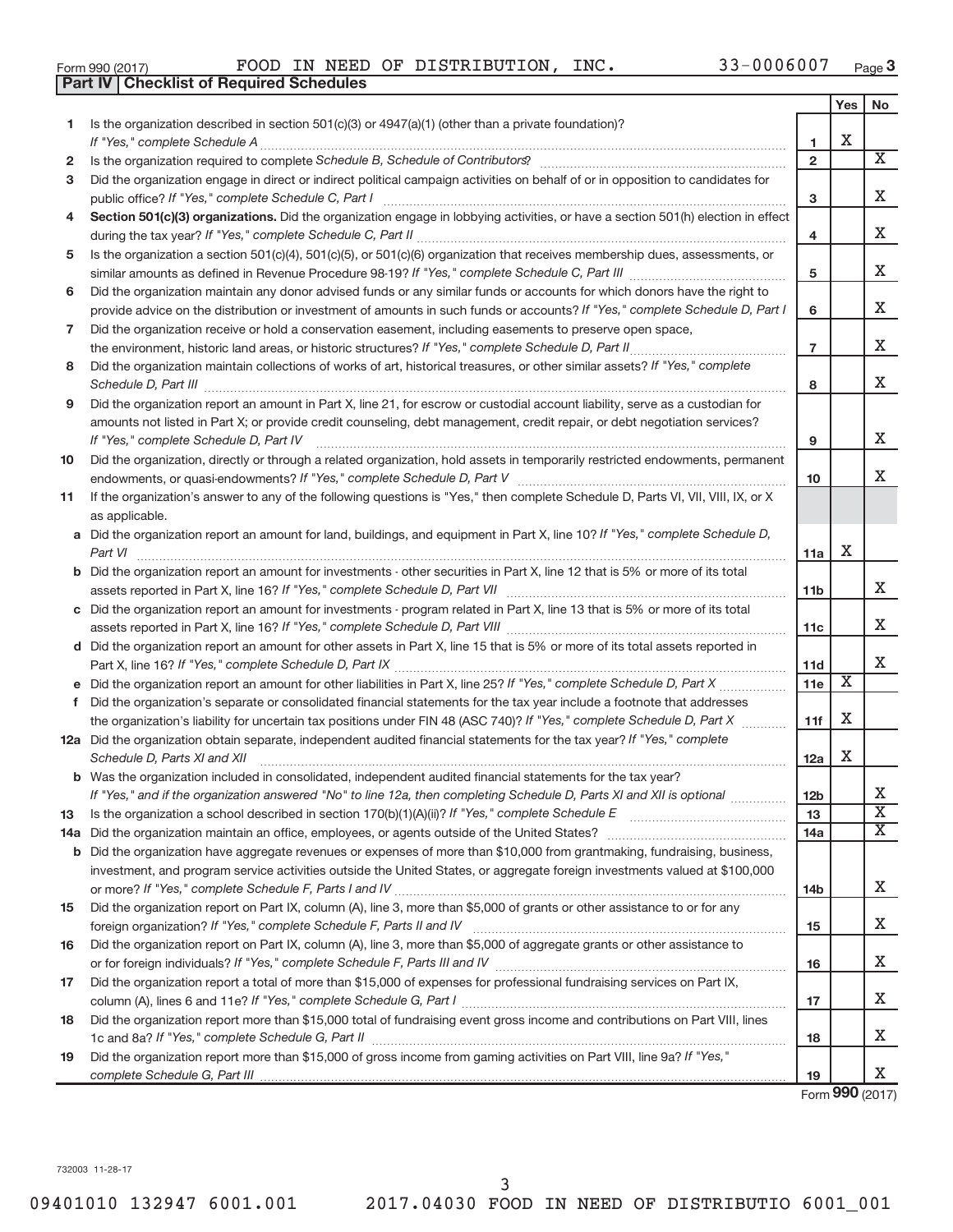|  | Form 990 (2017) |
|--|-----------------|
|  |                 |

*(continued)* **Part IV Checklist of Required Schedules**

Form 990 (2017)  $\rule{1em}{0.15mm}$  FOOD IN NEED OF DISTRIBUTION, INC.  $33-0006007$  Page

|    |                                                                                                                                                        |                 | Yes                     | No                          |
|----|--------------------------------------------------------------------------------------------------------------------------------------------------------|-----------------|-------------------------|-----------------------------|
|    | 20a Did the organization operate one or more hospital facilities? If "Yes," complete Schedule H                                                        | 20a             |                         | X                           |
|    |                                                                                                                                                        | 20 <sub>b</sub> |                         |                             |
| 21 | Did the organization report more than \$5,000 of grants or other assistance to any domestic organization or                                            |                 |                         |                             |
|    |                                                                                                                                                        | 21              |                         | x                           |
| 22 | Did the organization report more than \$5,000 of grants or other assistance to or for domestic individuals on                                          |                 |                         |                             |
|    | Part IX, column (A), line 2? If "Yes," complete Schedule I, Parts I and III [11]] [11]] [11] [11] [11] [11] [1                                         | 22              |                         | X                           |
| 23 | Did the organization answer "Yes" to Part VII, Section A, line 3, 4, or 5 about compensation of the organization's current                             |                 |                         |                             |
|    | and former officers, directors, trustees, key employees, and highest compensated employees? If "Yes," complete                                         |                 |                         |                             |
|    |                                                                                                                                                        | 23              |                         | X                           |
|    | 24a Did the organization have a tax-exempt bond issue with an outstanding principal amount of more than \$100,000 as of the                            |                 |                         |                             |
|    | last day of the year, that was issued after December 31, 2002? If "Yes," answer lines 24b through 24d and complete                                     |                 |                         | X                           |
|    | Schedule K. If "No", go to line 25a                                                                                                                    | 24a             |                         |                             |
|    |                                                                                                                                                        | 24 <sub>b</sub> |                         |                             |
|    | c Did the organization maintain an escrow account other than a refunding escrow at any time during the year to defease                                 | 24c             |                         |                             |
|    |                                                                                                                                                        | 24d             |                         |                             |
|    | 25a Section 501(c)(3), 501(c)(4), and 501(c)(29) organizations. Did the organization engage in an excess benefit                                       |                 |                         |                             |
|    |                                                                                                                                                        | 25a             |                         | X.                          |
|    | b Is the organization aware that it engaged in an excess benefit transaction with a disqualified person in a prior year, and                           |                 |                         |                             |
|    | that the transaction has not been reported on any of the organization's prior Forms 990 or 990-EZ? If "Yes," complete                                  |                 |                         |                             |
|    | Schedule L, Part I                                                                                                                                     | 25 <sub>b</sub> |                         | X                           |
| 26 | Did the organization report any amount on Part X, line 5, 6, or 22 for receivables from or payables to any current or                                  |                 |                         |                             |
|    | former officers, directors, trustees, key employees, highest compensated employees, or disqualified persons? If "Yes,"<br>complete Schedule L, Part II | 26              |                         | X                           |
| 27 | Did the organization provide a grant or other assistance to an officer, director, trustee, key employee, substantial                                   |                 |                         |                             |
|    | contributor or employee thereof, a grant selection committee member, or to a 35% controlled entity or family member                                    |                 |                         |                             |
|    |                                                                                                                                                        | 27              |                         | x                           |
| 28 | Was the organization a party to a business transaction with one of the following parties (see Schedule L, Part IV                                      |                 |                         |                             |
|    | instructions for applicable filing thresholds, conditions, and exceptions):                                                                            |                 |                         |                             |
|    | a A current or former officer, director, trustee, or key employee? If "Yes," complete Schedule L, Part IV                                              | 28a             |                         | X<br>$\overline{\text{X}}$  |
|    | <b>b</b> A family member of a current or former officer, director, trustee, or key employee? If "Yes," complete Schedule L, Part IV                    | 28 <sub>b</sub> |                         |                             |
|    | c An entity of which a current or former officer, director, trustee, or key employee (or a family member thereof) was an officer,                      | 28c             |                         | х                           |
| 29 |                                                                                                                                                        | 29              | $\overline{\textbf{X}}$ |                             |
| 30 | Did the organization receive contributions of art, historical treasures, or other similar assets, or qualified conservation                            |                 |                         |                             |
|    |                                                                                                                                                        | 30              |                         | x                           |
| 31 | Did the organization liquidate, terminate, or dissolve and cease operations?                                                                           |                 |                         |                             |
|    |                                                                                                                                                        | 31              |                         | X.                          |
| 32 | Did the organization sell, exchange, dispose of, or transfer more than 25% of its net assets? If "Yes," complete                                       |                 |                         |                             |
|    | Schedule N, Part II                                                                                                                                    | 32              |                         | x                           |
| 33 | Did the organization own 100% of an entity disregarded as separate from the organization under Regulations                                             |                 |                         |                             |
|    |                                                                                                                                                        | 33              |                         | x                           |
| 34 | Was the organization related to any tax-exempt or taxable entity? If "Yes," complete Schedule R, Part II, III, or IV, and                              |                 |                         |                             |
|    | Part V, line 1                                                                                                                                         | 34              |                         | x                           |
|    |                                                                                                                                                        | <b>35a</b>      |                         | $\overline{\textnormal{x}}$ |
|    | b If "Yes" to line 35a, did the organization receive any payment from or engage in any transaction with a controlled entity                            |                 |                         |                             |
|    |                                                                                                                                                        | 35 <sub>b</sub> |                         |                             |
| 36 | Section 501(c)(3) organizations. Did the organization make any transfers to an exempt non-charitable related organization?                             |                 |                         |                             |
|    |                                                                                                                                                        | 36              |                         | X.                          |
| 37 | Did the organization conduct more than 5% of its activities through an entity that is not a related organization                                       | 37              |                         | x                           |
| 38 | Did the organization complete Schedule O and provide explanations in Schedule O for Part VI, lines 11b and 19?                                         |                 |                         |                             |
|    |                                                                                                                                                        | 38              | х                       |                             |
|    |                                                                                                                                                        |                 |                         |                             |

Form **990** (2017)

732004 11-28-17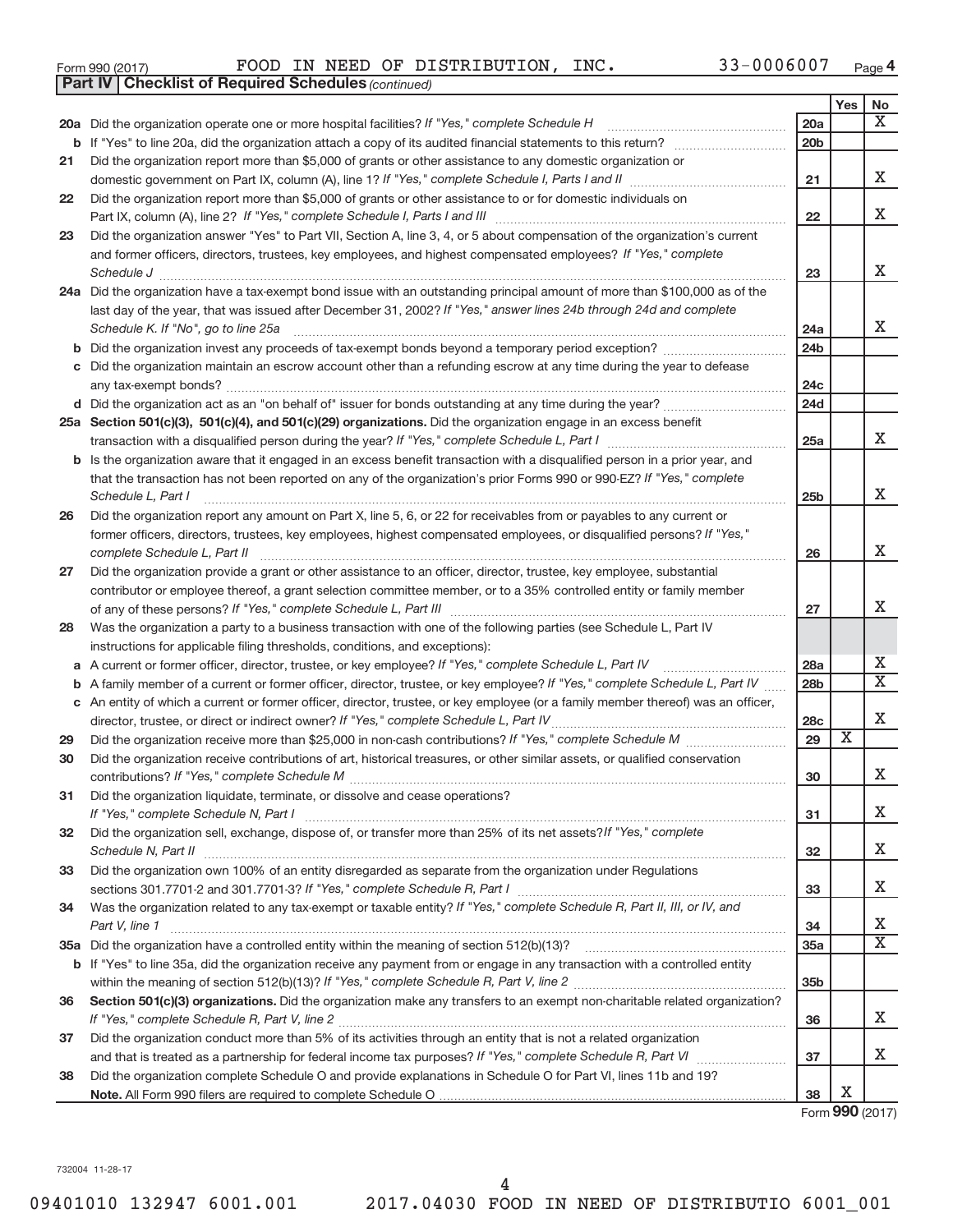|    | Part V<br><b>Statements Regarding Other IRS Filings and Tax Compliance</b><br>Check if Schedule O contains a response or note to any line in this Part V |                 |                 |                         |
|----|----------------------------------------------------------------------------------------------------------------------------------------------------------|-----------------|-----------------|-------------------------|
|    |                                                                                                                                                          |                 | Yes             | No                      |
|    | 11<br>1a                                                                                                                                                 |                 |                 |                         |
|    | 1 <sub>b</sub><br>Enter the number of Forms W-2G included in line 1a. Enter -0- if not applicable                                                        |                 |                 |                         |
|    | Did the organization comply with backup withholding rules for reportable payments to vendors and reportable gaming                                       |                 |                 |                         |
|    |                                                                                                                                                          | 1c              |                 |                         |
|    | 2a Enter the number of employees reported on Form W-3, Transmittal of Wage and Tax Statements,                                                           |                 |                 |                         |
|    | 32<br>filed for the calendar year ending with or within the year covered by this return <i>manumumumum</i><br>2a                                         |                 |                 |                         |
|    |                                                                                                                                                          | 2 <sub>b</sub>  |                 | х                       |
|    |                                                                                                                                                          |                 |                 |                         |
|    |                                                                                                                                                          | 3a              |                 | x                       |
|    |                                                                                                                                                          | 3 <sub>b</sub>  |                 |                         |
|    | 4a At any time during the calendar year, did the organization have an interest in, or a signature or other authority over, a                             |                 |                 |                         |
|    | financial account in a foreign country (such as a bank account, securities account, or other financial account)?                                         | 4a              |                 | х                       |
|    | <b>b</b> If "Yes," enter the name of the foreign country:                                                                                                |                 |                 |                         |
|    | See instructions for filing requirements for FinCEN Form 114, Report of Foreign Bank and Financial Accounts (FBAR).                                      |                 |                 |                         |
|    |                                                                                                                                                          | 5a              |                 | Х                       |
|    |                                                                                                                                                          | 5 <sub>b</sub>  |                 | $\overline{\mathbf{X}}$ |
|    |                                                                                                                                                          | 5c              |                 |                         |
|    | 6a Does the organization have annual gross receipts that are normally greater than \$100,000, and did the organization solicit                           |                 |                 |                         |
|    |                                                                                                                                                          | 6a              |                 | х                       |
|    | <b>b</b> If "Yes," did the organization include with every solicitation an express statement that such contributions or gifts                            |                 |                 |                         |
|    |                                                                                                                                                          | 6b              |                 |                         |
| 7  | Organizations that may receive deductible contributions under section 170(c).                                                                            |                 |                 |                         |
|    | Did the organization receive a payment in excess of \$75 made partly as a contribution and partly for goods and services provided to the payor?          | 7a              |                 | x                       |
|    |                                                                                                                                                          | 7b              |                 |                         |
|    | c Did the organization sell, exchange, or otherwise dispose of tangible personal property for which it was required                                      |                 |                 |                         |
|    |                                                                                                                                                          | 7c              |                 | х                       |
|    | 7d                                                                                                                                                       |                 |                 |                         |
| е  |                                                                                                                                                          | 7e              |                 |                         |
| f. |                                                                                                                                                          | 7f              |                 |                         |
|    | If the organization received a contribution of qualified intellectual property, did the organization file Form 8899 as required?                         | 7g              |                 |                         |
|    | h If the organization received a contribution of cars, boats, airplanes, or other vehicles, did the organization file a Form 1098-C?                     | 7h              |                 |                         |
| 8  | Sponsoring organizations maintaining donor advised funds. Did a donor advised fund maintained by the                                                     |                 |                 |                         |
|    |                                                                                                                                                          | 8               |                 |                         |
| 9  | Sponsoring organizations maintaining donor advised funds.                                                                                                |                 |                 |                         |
|    |                                                                                                                                                          | эа              |                 |                         |
|    |                                                                                                                                                          | 9b              |                 |                         |
| 10 | Section 501(c)(7) organizations. Enter:                                                                                                                  |                 |                 |                         |
| а  | 10a                                                                                                                                                      |                 |                 |                         |
| b  | Gross receipts, included on Form 990, Part VIII, line 12, for public use of club facilities<br>10 <sub>b</sub>                                           |                 |                 |                         |
| 11 | Section 501(c)(12) organizations. Enter:                                                                                                                 |                 |                 |                         |
| а  | 11a                                                                                                                                                      |                 |                 |                         |
|    | <b>b</b> Gross income from other sources (Do not net amounts due or paid to other sources against                                                        |                 |                 |                         |
|    | 11 <sub>b</sub>                                                                                                                                          |                 |                 |                         |
|    | 12a Section 4947(a)(1) non-exempt charitable trusts. Is the organization filing Form 990 in lieu of Form 1041?                                           | 12a             |                 |                         |
|    | <b>b</b> If "Yes," enter the amount of tax-exempt interest received or accrued during the year<br>12 <sub>b</sub>                                        |                 |                 |                         |
| 13 | Section 501(c)(29) qualified nonprofit health insurance issuers.                                                                                         |                 |                 |                         |
|    |                                                                                                                                                          | 13а             |                 |                         |
|    | Note. See the instructions for additional information the organization must report on Schedule O.                                                        |                 |                 |                         |
|    | <b>b</b> Enter the amount of reserves the organization is required to maintain by the states in which the                                                |                 |                 |                         |
|    | 13 <sub>b</sub>                                                                                                                                          |                 |                 |                         |
| С  | 13 <sub>c</sub>                                                                                                                                          |                 |                 | х                       |
|    | 14a Did the organization receive any payments for indoor tanning services during the tax year?                                                           | 14a             |                 |                         |
|    |                                                                                                                                                          | 14 <sub>b</sub> | Form 990 (2017) |                         |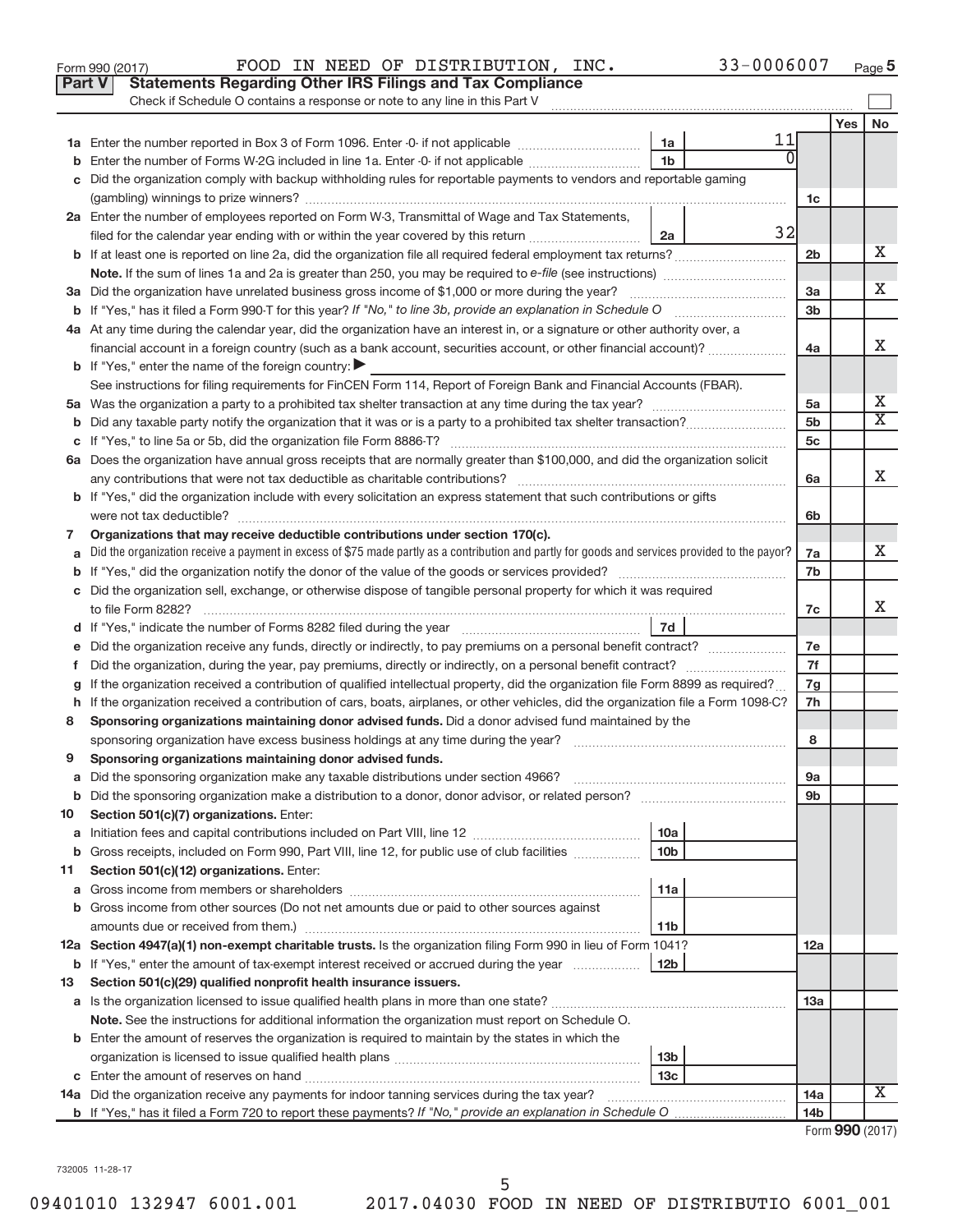| Form 990 (2017) |
|-----------------|
|-----------------|

Form 990 (2017)  $\rule{1em}{0.15mm}$  FOOD IN NEED OF DISTRIBUTION, INC.  $33-0006007$  Page

**Part VI** Governance, Management, and Disclosure For each "Yes" response to lines 2 through 7b below, and for a "No" response *to line 8a, 8b, or 10b below, describe the circumstances, processes, or changes in Schedule O. See instructions.*

|     |                                                                                                                                                                                                                                                           |                               |                         |                         | $\mathbf{X}$ |
|-----|-----------------------------------------------------------------------------------------------------------------------------------------------------------------------------------------------------------------------------------------------------------|-------------------------------|-------------------------|-------------------------|--------------|
|     | <b>Section A. Governing Body and Management</b>                                                                                                                                                                                                           |                               |                         |                         |              |
|     |                                                                                                                                                                                                                                                           |                               |                         | Yes                     | No           |
|     | 1a Enter the number of voting members of the governing body at the end of the tax year                                                                                                                                                                    | 1a                            | 9                       |                         |              |
|     | If there are material differences in voting rights among members of the governing body, or if the governing                                                                                                                                               |                               |                         |                         |              |
|     | body delegated broad authority to an executive committee or similar committee, explain in Schedule O.                                                                                                                                                     |                               |                         |                         |              |
| b   | Enter the number of voting members included in line 1a, above, who are independent <i>manumum</i>                                                                                                                                                         | 1b                            | 9                       |                         |              |
| 2   | Did any officer, director, trustee, or key employee have a family relationship or a business relationship with any other                                                                                                                                  |                               |                         |                         |              |
|     | officer, director, trustee, or key employee?                                                                                                                                                                                                              |                               | $\mathbf{2}$            |                         |              |
| 3   | Did the organization delegate control over management duties customarily performed by or under the direct supervision                                                                                                                                     |                               |                         |                         |              |
|     |                                                                                                                                                                                                                                                           |                               | 3                       |                         |              |
| 4   | Did the organization make any significant changes to its governing documents since the prior Form 990 was filed?                                                                                                                                          |                               | $\overline{\mathbf{4}}$ |                         |              |
| 5   |                                                                                                                                                                                                                                                           |                               | 5                       |                         |              |
| 6   |                                                                                                                                                                                                                                                           |                               | 6                       |                         |              |
| 7a  | Did the organization have members, stockholders, or other persons who had the power to elect or appoint one or                                                                                                                                            |                               |                         |                         |              |
|     |                                                                                                                                                                                                                                                           |                               | 7a                      |                         |              |
| b   | Are any governance decisions of the organization reserved to (or subject to approval by) members, stockholders, or                                                                                                                                        |                               |                         |                         |              |
|     |                                                                                                                                                                                                                                                           |                               | 7b                      |                         |              |
| 8   | Did the organization contemporaneously document the meetings held or written actions undertaken during the year by the following:                                                                                                                         |                               |                         |                         |              |
| a   |                                                                                                                                                                                                                                                           |                               | 8a                      | х                       |              |
| b   |                                                                                                                                                                                                                                                           |                               | 8b                      | $\overline{\mathbf{X}}$ |              |
| 9   | Is there any officer, director, trustee, or key employee listed in Part VII, Section A, who cannot be reached at the                                                                                                                                      |                               |                         |                         |              |
|     |                                                                                                                                                                                                                                                           |                               | 9                       |                         |              |
|     | <b>Section B. Policies</b> (This Section B requests information about policies not required by the Internal Revenue Code.)                                                                                                                                |                               |                         |                         |              |
|     |                                                                                                                                                                                                                                                           |                               |                         | Yes                     |              |
|     |                                                                                                                                                                                                                                                           |                               | 10a                     |                         |              |
|     | <b>b</b> If "Yes," did the organization have written policies and procedures governing the activities of such chapters, affiliates,                                                                                                                       |                               |                         |                         |              |
|     |                                                                                                                                                                                                                                                           |                               | 10 <sub>b</sub>         |                         |              |
|     | 11a Has the organization provided a complete copy of this Form 990 to all members of its governing body before filing the form?                                                                                                                           |                               | 11a                     | X                       |              |
|     |                                                                                                                                                                                                                                                           |                               |                         |                         |              |
| b   | Describe in Schedule O the process, if any, used by the organization to review this Form 990.                                                                                                                                                             |                               |                         | х                       |              |
| 12a | Did the organization have a written conflict of interest policy? If "No," go to line 13                                                                                                                                                                   |                               | 12a<br>12 <sub>b</sub>  | $\overline{\mathbf{X}}$ |              |
| b   | Were officers, directors, or trustees, and key employees required to disclose annually interests that could give rise to conflicts?<br>Did the organization regularly and consistently monitor and enforce compliance with the policy? If "Yes," describe |                               |                         |                         |              |
| С   |                                                                                                                                                                                                                                                           |                               |                         | Х                       |              |
|     |                                                                                                                                                                                                                                                           |                               | 12 <sub>c</sub>         | $\overline{\mathbf{X}}$ |              |
| 13  |                                                                                                                                                                                                                                                           |                               | 13                      | $\overline{\mathbf{X}}$ |              |
| 14  |                                                                                                                                                                                                                                                           |                               | 14                      |                         |              |
| 15  | Did the process for determining compensation of the following persons include a review and approval by independent                                                                                                                                        |                               |                         |                         |              |
|     | persons, comparability data, and contemporaneous substantiation of the deliberation and decision?                                                                                                                                                         |                               |                         |                         |              |
| а   | The organization's CEO, Executive Director, or top management official [111] [11] manument content of the organization's CEO, Executive Director, or top management official [11] manument content of the original manument of                            |                               | 15a                     | х                       |              |
|     |                                                                                                                                                                                                                                                           |                               | 15 <sub>b</sub>         | $\overline{\textbf{x}}$ |              |
|     | If "Yes" to line 15a or 15b, describe the process in Schedule O (see instructions).                                                                                                                                                                       |                               |                         |                         |              |
|     | 16a Did the organization invest in, contribute assets to, or participate in a joint venture or similar arrangement with a                                                                                                                                 |                               |                         |                         |              |
|     | taxable entity during the year?                                                                                                                                                                                                                           |                               | 16a                     |                         |              |
|     | b If "Yes," did the organization follow a written policy or procedure requiring the organization to evaluate its participation                                                                                                                            |                               |                         |                         |              |
|     | in joint venture arrangements under applicable federal tax law, and take steps to safeguard the organization's                                                                                                                                            |                               |                         |                         |              |
|     | exempt status with respect to such arrangements?                                                                                                                                                                                                          |                               | 16 <sub>b</sub>         |                         |              |
|     | <b>Section C. Disclosure</b>                                                                                                                                                                                                                              |                               |                         |                         |              |
| 17  | List the states with which a copy of this Form 990 is required to be filed $\blacktriangleright$ CA                                                                                                                                                       |                               |                         |                         |              |
| 18  | Section 6104 requires an organization to make its Forms 1023 (or 1024 if applicable), 990, and 990-T (Section 501(c)(3)s only) available                                                                                                                  |                               |                         |                         |              |
|     | for public inspection. Indicate how you made these available. Check all that apply.                                                                                                                                                                       |                               |                         |                         |              |
|     | $\lfloor x \rfloor$ Upon request<br>$ \mathbf{X} $ Own website<br>Another's website                                                                                                                                                                       | Other (explain in Schedule O) |                         |                         |              |
| 19  | Describe in Schedule O whether (and if so, how) the organization made its governing documents, conflict of interest policy, and financial                                                                                                                 |                               |                         |                         |              |
|     | statements available to the public during the tax year.                                                                                                                                                                                                   |                               |                         |                         |              |
| 20  | State the name, address, and telephone number of the person who possesses the organization's books and records:                                                                                                                                           |                               |                         |                         |              |
|     | JANICE REITMAN - 7607753663                                                                                                                                                                                                                               |                               |                         |                         |              |
|     | 92201<br>83-775 CITRUS AVENUE, INDIO, CA                                                                                                                                                                                                                  |                               |                         |                         |              |
|     | 732006 11-28-17                                                                                                                                                                                                                                           |                               |                         | Form 990 (2017)         |              |
|     | 6                                                                                                                                                                                                                                                         |                               |                         |                         |              |
|     | 09401010 132947 6001.001<br>2017.04030 FOOD IN NEED OF DISTRIBUTIO 6001 001                                                                                                                                                                               |                               |                         |                         |              |
|     |                                                                                                                                                                                                                                                           |                               |                         |                         |              |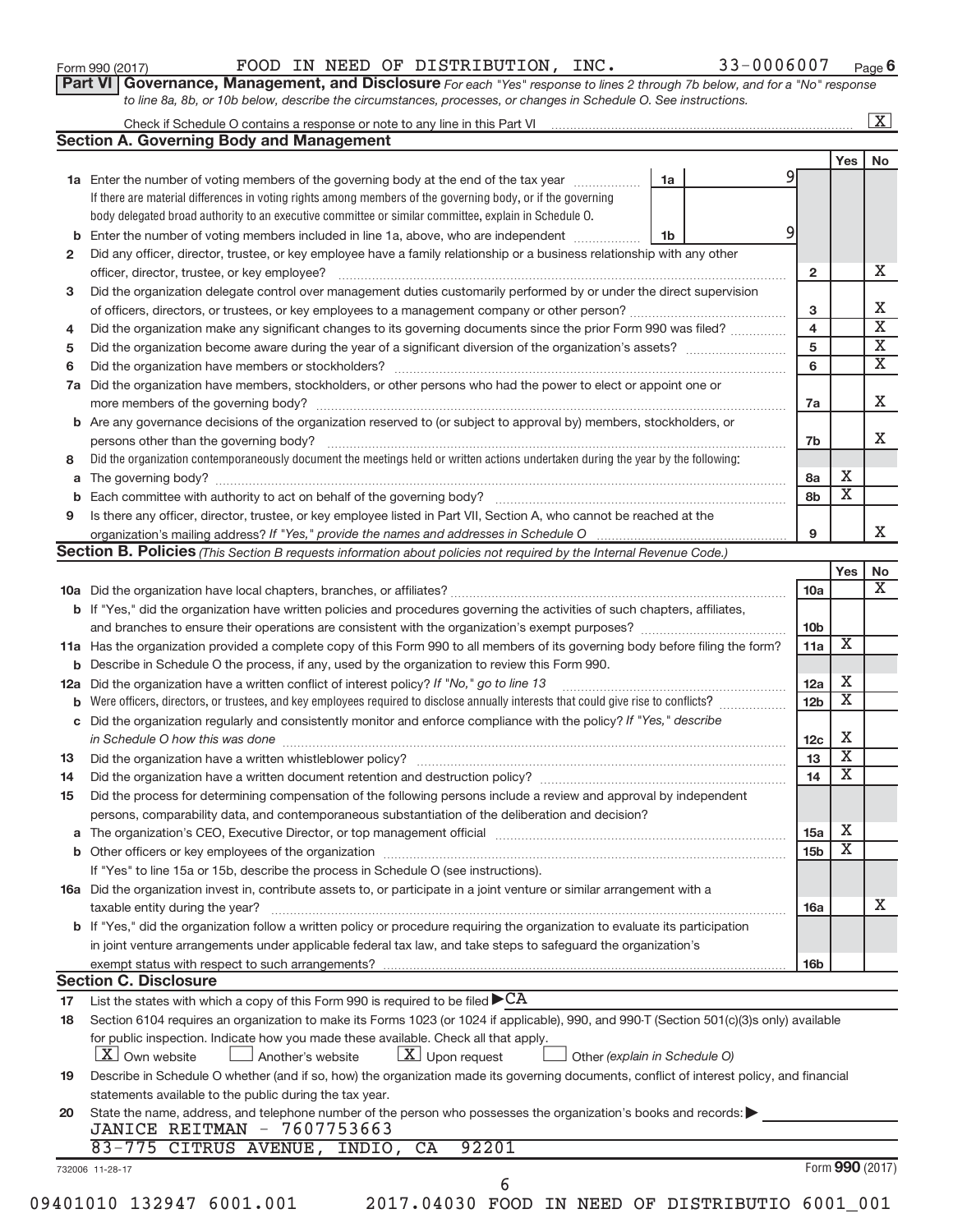Form 990 (2017)  $\rule{1em}{0.15mm}$  FOOD IN NEED OF DISTRIBUTION, INC.  $33-0006007$  Page

 $\begin{array}{c} \hline \end{array}$ 

| Part VII Compensation of Officers, Directors, Trustees, Key Employees, Highest Compensated |  |
|--------------------------------------------------------------------------------------------|--|
| <b>Employees, and Independent Contractors</b>                                              |  |

Check if Schedule O contains a response or note to any line in this Part VII

**Section A. Officers, Directors, Trustees, Key Employees, and Highest Compensated Employees**

**1a**  Complete this table for all persons required to be listed. Report compensation for the calendar year ending with or within the organization's tax year.

 $\bullet$  List all of the organization's current officers, directors, trustees (whether individuals or organizations), regardless of amount of compensation. Enter -0- in columns  $(D)$ ,  $(E)$ , and  $(F)$  if no compensation was paid.

**•** List all of the organization's **current** key employees, if any. See instructions for definition of "key employee."

**Examber 1** Current Lightest compensated employees (other than an officer, director, trustee, or key employee) who received reportable compensation (Box 5 of Form W-2 and/or Box 7 of Form 1099-MISC) of more than \$100,000 from the organization and any related organizations.

 $\bullet$  List all of the organization's former officers, key employees, and highest compensated employees who received more than \$100,000 of reportable compensation from the organization and any related organizations.

**•** List all of the organization's former directors or trustees that received, in the capacity as a former director or trustee of the organization, more than \$10,000 of reportable compensation from the organization and any related organizations.

List persons in the following order: individual trustees or directors; institutional trustees; officers; key employees; highest compensated employees; and former such persons.

Check this box if neither the organization nor any related organization compensated any current officer, director, or trustee.  $\overline{\phantom{a}}$ 

| (A)                         | (B)<br>(C)             |                                         |                                                                  |             |              |                                 |        | (D)                 | (E)                              | (F)                      |  |  |
|-----------------------------|------------------------|-----------------------------------------|------------------------------------------------------------------|-------------|--------------|---------------------------------|--------|---------------------|----------------------------------|--------------------------|--|--|
| Name and Title              | Average                | Position<br>(do not check more than one |                                                                  |             |              |                                 |        | Reportable          | Reportable                       | Estimated                |  |  |
|                             | hours per              |                                         | box, unless person is both an<br>officer and a director/trustee) |             |              |                                 |        | compensation        | compensation                     | amount of                |  |  |
|                             | week                   |                                         |                                                                  |             |              |                                 |        | from                | from related                     | other                    |  |  |
|                             | (list any<br>hours for |                                         |                                                                  |             |              |                                 |        | the<br>organization | organizations<br>(W-2/1099-MISC) | compensation<br>from the |  |  |
|                             | related                |                                         |                                                                  |             |              |                                 |        | (W-2/1099-MISC)     |                                  | organization             |  |  |
|                             | organizations          |                                         |                                                                  |             |              |                                 |        |                     |                                  | and related              |  |  |
|                             | below                  | Individual trustee or director          | Institutional trustee                                            |             | Key employee | Highest compensated<br>employee |        |                     |                                  | organizations            |  |  |
|                             | line)                  |                                         |                                                                  | Officer     |              |                                 | Former |                     |                                  |                          |  |  |
| DEBORAH MCGARREY<br>(1)     | 4.00                   |                                         |                                                                  |             |              |                                 |        |                     |                                  |                          |  |  |
| CHAIR                       |                        | X                                       |                                                                  | $\mathbf X$ |              |                                 |        | 0.                  | 0.                               | $0$ .                    |  |  |
| (2)<br>GEORGE BATAVICK      | 4.00                   |                                         |                                                                  |             |              |                                 |        |                     |                                  |                          |  |  |
| VICE CHAIR                  |                        | X                                       |                                                                  | $\mathbf X$ |              |                                 |        | $\mathbf 0$         | 0.                               | $\mathbf 0$ .            |  |  |
| LENA WADE<br>(3)            | 4.00                   |                                         |                                                                  |             |              |                                 |        |                     |                                  |                          |  |  |
| <b>SECRETARY</b>            |                        | $\mathbf X$                             |                                                                  | $\mathbf X$ |              |                                 |        | 0.                  | 0.                               | $\mathbf 0$ .            |  |  |
| (4)<br><b>CLARK HALLREN</b> | 4.00                   |                                         |                                                                  |             |              |                                 |        |                     |                                  |                          |  |  |
| TRESURER                    |                        | $\mathbf X$                             |                                                                  | $\mathbf X$ |              |                                 |        | 0.                  | 0.                               | $0$ .                    |  |  |
| KEITH FLAGLER<br>(5)        | 2.00                   |                                         |                                                                  |             |              |                                 |        |                     |                                  |                          |  |  |
| PAST CHAIR                  |                        | $\mathbf X$                             |                                                                  |             |              |                                 |        | 0.                  | 0.                               | $\mathbf 0$ .            |  |  |
| (6)<br><b>BRIAN ROBIN</b>   | 2.00                   |                                         |                                                                  |             |              |                                 |        |                     |                                  |                          |  |  |
| <b>MEMBER</b>               |                        | $\mathbf X$                             |                                                                  |             |              |                                 |        | 0.                  | 0.                               | $\mathbf 0$ .            |  |  |
| <b>GABE AGUIRRE</b><br>(7)  | 2.00                   |                                         |                                                                  |             |              |                                 |        |                     |                                  |                          |  |  |
| <b>MEMBER</b>               |                        | $\mathbf X$                             |                                                                  |             |              |                                 |        | 0.                  | 0.                               | $0$ .                    |  |  |
| (8)<br>DAVID MAGULEAS       | 2.00                   |                                         |                                                                  |             |              |                                 |        |                     |                                  |                          |  |  |
| <b>MEMBER</b>               |                        | $\mathbf X$                             |                                                                  |             |              |                                 |        | 0.                  | 0.                               | $\mathbf 0$ .            |  |  |
| PAUL MACKEY<br>(9)          | 2.00                   |                                         |                                                                  |             |              |                                 |        |                     |                                  |                          |  |  |
| <b>MEMBER</b>               |                        | $\mathbf X$                             |                                                                  |             |              |                                 |        | 0.                  | 0.                               | $\mathbf 0$ .            |  |  |
| (10) DEBBIE ESPINOSA        | 40.00                  |                                         |                                                                  |             |              |                                 |        |                     |                                  |                          |  |  |
| CEO (EMPLOYED FEB 2018)     |                        |                                         |                                                                  | $\mathbf X$ |              |                                 |        | 45,707.             | 0.                               | $\mathbf 0$ .            |  |  |
|                             |                        |                                         |                                                                  |             |              |                                 |        |                     |                                  |                          |  |  |
|                             |                        |                                         |                                                                  |             |              |                                 |        |                     |                                  |                          |  |  |
|                             |                        |                                         |                                                                  |             |              |                                 |        |                     |                                  |                          |  |  |
|                             |                        |                                         |                                                                  |             |              |                                 |        |                     |                                  |                          |  |  |
|                             |                        |                                         |                                                                  |             |              |                                 |        |                     |                                  |                          |  |  |
|                             |                        |                                         |                                                                  |             |              |                                 |        |                     |                                  |                          |  |  |
|                             |                        |                                         |                                                                  |             |              |                                 |        |                     |                                  |                          |  |  |
|                             |                        |                                         |                                                                  |             |              |                                 |        |                     |                                  |                          |  |  |
|                             |                        |                                         |                                                                  |             |              |                                 |        |                     |                                  |                          |  |  |
|                             |                        |                                         |                                                                  |             |              |                                 |        |                     |                                  |                          |  |  |
|                             |                        |                                         |                                                                  |             |              |                                 |        |                     |                                  |                          |  |  |
|                             |                        |                                         |                                                                  |             |              |                                 |        |                     |                                  |                          |  |  |
|                             |                        |                                         |                                                                  |             |              |                                 |        |                     |                                  |                          |  |  |
|                             |                        |                                         |                                                                  |             |              |                                 |        |                     |                                  |                          |  |  |

7

732007 11-28-17

Form (2017) **990**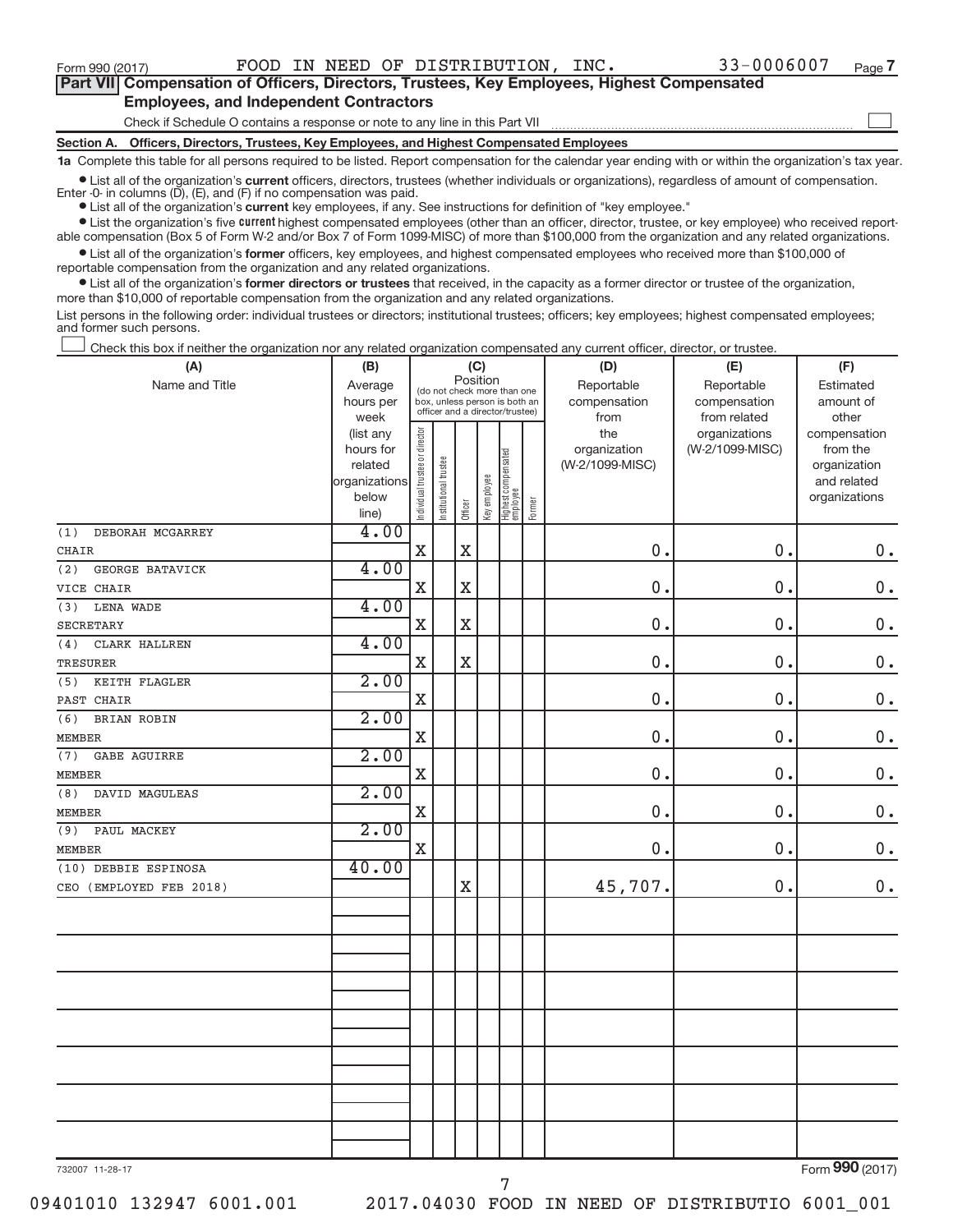|   | 33-0006007<br>FOOD IN NEED OF DISTRIBUTION, INC.<br>Form 990 (2017)                                                                                                                                                               |                        |                               |                       |          |              |                                   |            |                         |                 |                  | Page 8          |                             |                  |
|---|-----------------------------------------------------------------------------------------------------------------------------------------------------------------------------------------------------------------------------------|------------------------|-------------------------------|-----------------------|----------|--------------|-----------------------------------|------------|-------------------------|-----------------|------------------|-----------------|-----------------------------|------------------|
|   | <b>Part VII</b><br>Section A. Officers, Directors, Trustees, Key Employees, and Highest Compensated Employees (continued)                                                                                                         |                        |                               |                       |          |              |                                   |            |                         |                 |                  |                 |                             |                  |
|   | (A)                                                                                                                                                                                                                               | (B)                    | (C)                           |                       |          |              |                                   | (D)<br>(E) |                         |                 | (F)              |                 |                             |                  |
|   | Name and title                                                                                                                                                                                                                    | Average                |                               |                       | Position |              | (do not check more than one       |            | Reportable              | Reportable      |                  |                 | Estimated                   |                  |
|   |                                                                                                                                                                                                                                   | hours per              |                               |                       |          |              | box, unless person is both an     |            | compensation            | compensation    |                  |                 | amount of                   |                  |
|   |                                                                                                                                                                                                                                   | week                   |                               |                       |          |              | officer and a director/trustee)   |            | from                    | from related    |                  |                 | other                       |                  |
|   |                                                                                                                                                                                                                                   | (list any<br>hours for |                               |                       |          |              |                                   |            | the                     | organizations   |                  |                 | compensation                |                  |
|   |                                                                                                                                                                                                                                   | related                |                               |                       |          |              |                                   |            | organization            | (W-2/1099-MISC) |                  |                 | from the                    |                  |
|   |                                                                                                                                                                                                                                   | organizations          |                               |                       |          |              |                                   |            | (W-2/1099-MISC)         |                 |                  |                 | organization<br>and related |                  |
|   |                                                                                                                                                                                                                                   | below                  |                               |                       |          |              |                                   |            |                         |                 |                  |                 | organizations               |                  |
|   |                                                                                                                                                                                                                                   | line)                  | ndividual trustee or director | Institutional trustee | Officer  | Key employee | Highest compensated<br>  employee | Former     |                         |                 |                  |                 |                             |                  |
|   |                                                                                                                                                                                                                                   |                        |                               |                       |          |              |                                   |            |                         |                 |                  |                 |                             |                  |
|   |                                                                                                                                                                                                                                   |                        |                               |                       |          |              |                                   |            |                         |                 |                  |                 |                             |                  |
|   |                                                                                                                                                                                                                                   |                        |                               |                       |          |              |                                   |            |                         |                 |                  |                 |                             |                  |
|   |                                                                                                                                                                                                                                   |                        |                               |                       |          |              |                                   |            |                         |                 |                  |                 |                             |                  |
|   |                                                                                                                                                                                                                                   |                        |                               |                       |          |              |                                   |            |                         |                 |                  |                 |                             |                  |
|   |                                                                                                                                                                                                                                   |                        |                               |                       |          |              |                                   |            |                         |                 |                  |                 |                             |                  |
|   |                                                                                                                                                                                                                                   |                        |                               |                       |          |              |                                   |            |                         |                 |                  |                 |                             |                  |
|   |                                                                                                                                                                                                                                   |                        |                               |                       |          |              |                                   |            |                         |                 |                  |                 |                             |                  |
|   |                                                                                                                                                                                                                                   |                        |                               |                       |          |              |                                   |            |                         |                 |                  |                 |                             |                  |
|   |                                                                                                                                                                                                                                   |                        |                               |                       |          |              |                                   |            |                         |                 |                  |                 |                             |                  |
|   |                                                                                                                                                                                                                                   |                        |                               |                       |          |              |                                   |            |                         |                 |                  |                 |                             |                  |
|   |                                                                                                                                                                                                                                   |                        |                               |                       |          |              |                                   |            |                         |                 |                  |                 |                             |                  |
|   |                                                                                                                                                                                                                                   |                        |                               |                       |          |              |                                   |            |                         |                 |                  |                 |                             |                  |
|   |                                                                                                                                                                                                                                   |                        |                               |                       |          |              |                                   |            |                         |                 |                  |                 |                             |                  |
|   |                                                                                                                                                                                                                                   |                        |                               |                       |          |              |                                   |            |                         |                 |                  |                 |                             |                  |
|   |                                                                                                                                                                                                                                   |                        |                               |                       |          |              |                                   |            |                         |                 |                  |                 |                             |                  |
|   | 1b Sub-total                                                                                                                                                                                                                      |                        |                               |                       |          |              |                                   |            | 45,707.                 |                 | $\overline{0}$ . |                 |                             | $0$ .            |
|   | c Total from continuation sheets to Part VII, Section A manufactured by                                                                                                                                                           |                        |                               |                       |          |              |                                   |            | $\overline{0}$ .        |                 | σ.               |                 |                             | $\overline{0}$ . |
|   |                                                                                                                                                                                                                                   |                        |                               |                       |          |              |                                   |            | 45,707.                 |                 | 0.               |                 |                             | $\overline{0}$ . |
| 2 | Total number of individuals (including but not limited to those listed above) who received more than \$100,000 of reportable                                                                                                      |                        |                               |                       |          |              |                                   |            |                         |                 |                  |                 |                             |                  |
|   | compensation from the organization $\blacktriangleright$                                                                                                                                                                          |                        |                               |                       |          |              |                                   |            |                         |                 |                  |                 |                             | 0                |
|   |                                                                                                                                                                                                                                   |                        |                               |                       |          |              |                                   |            |                         |                 |                  |                 | Yes                         | No               |
| 3 | Did the organization list any former officer, director, or trustee, key employee, or highest compensated employee on                                                                                                              |                        |                               |                       |          |              |                                   |            |                         |                 |                  |                 |                             |                  |
|   | line 1a? If "Yes," complete Schedule J for such individual [11] manufacture manufacture 1a? If "Yes," complete Schedule J for such individual                                                                                     |                        |                               |                       |          |              |                                   |            |                         |                 |                  | 3               |                             | x                |
|   | For any individual listed on line 1a, is the sum of reportable compensation and other compensation from the organization                                                                                                          |                        |                               |                       |          |              |                                   |            |                         |                 |                  |                 |                             | х                |
| 5 | and related organizations greater than \$150,000? If "Yes," complete Schedule J for such individual<br>Did any person listed on line 1a receive or accrue compensation from any unrelated organization or individual for services |                        |                               |                       |          |              |                                   |            |                         |                 |                  | 4               |                             |                  |
|   |                                                                                                                                                                                                                                   |                        |                               |                       |          |              |                                   |            |                         |                 |                  | 5               |                             | X                |
|   | <b>Section B. Independent Contractors</b>                                                                                                                                                                                         |                        |                               |                       |          |              |                                   |            |                         |                 |                  |                 |                             |                  |
| 1 | Complete this table for your five highest compensated independent contractors that received more than \$100,000 of compensation from                                                                                              |                        |                               |                       |          |              |                                   |            |                         |                 |                  |                 |                             |                  |
|   | the organization. Report compensation for the calendar year ending with or within the organization's tax year.                                                                                                                    |                        |                               |                       |          |              |                                   |            |                         |                 |                  |                 |                             |                  |
|   | (A)                                                                                                                                                                                                                               |                        |                               |                       |          |              |                                   |            | (B)                     |                 |                  | (C)             |                             |                  |
|   | Name and business address                                                                                                                                                                                                         |                        |                               | <b>NONE</b>           |          |              |                                   |            | Description of services |                 |                  | Compensation    |                             |                  |
|   |                                                                                                                                                                                                                                   |                        |                               |                       |          |              |                                   |            |                         |                 |                  |                 |                             |                  |
|   |                                                                                                                                                                                                                                   |                        |                               |                       |          |              |                                   |            |                         |                 |                  |                 |                             |                  |
|   |                                                                                                                                                                                                                                   |                        |                               |                       |          |              |                                   |            |                         |                 |                  |                 |                             |                  |
|   |                                                                                                                                                                                                                                   |                        |                               |                       |          |              |                                   |            |                         |                 |                  |                 |                             |                  |
|   |                                                                                                                                                                                                                                   |                        |                               |                       |          |              |                                   |            |                         |                 |                  |                 |                             |                  |
|   |                                                                                                                                                                                                                                   |                        |                               |                       |          |              |                                   |            |                         |                 |                  |                 |                             |                  |
|   |                                                                                                                                                                                                                                   |                        |                               |                       |          |              |                                   |            |                         |                 |                  |                 |                             |                  |
|   |                                                                                                                                                                                                                                   |                        |                               |                       |          |              |                                   |            |                         |                 |                  |                 |                             |                  |
| 2 | Total number of independent contractors (including but not limited to those listed above) who received more than                                                                                                                  |                        |                               |                       |          |              |                                   |            |                         |                 |                  |                 |                             |                  |
|   | \$100,000 of compensation from the organization                                                                                                                                                                                   |                        |                               |                       |          |              | U                                 |            |                         |                 |                  |                 |                             |                  |
|   |                                                                                                                                                                                                                                   |                        |                               |                       |          |              |                                   |            |                         |                 |                  | Form 990 (2017) |                             |                  |

732008 11-28-17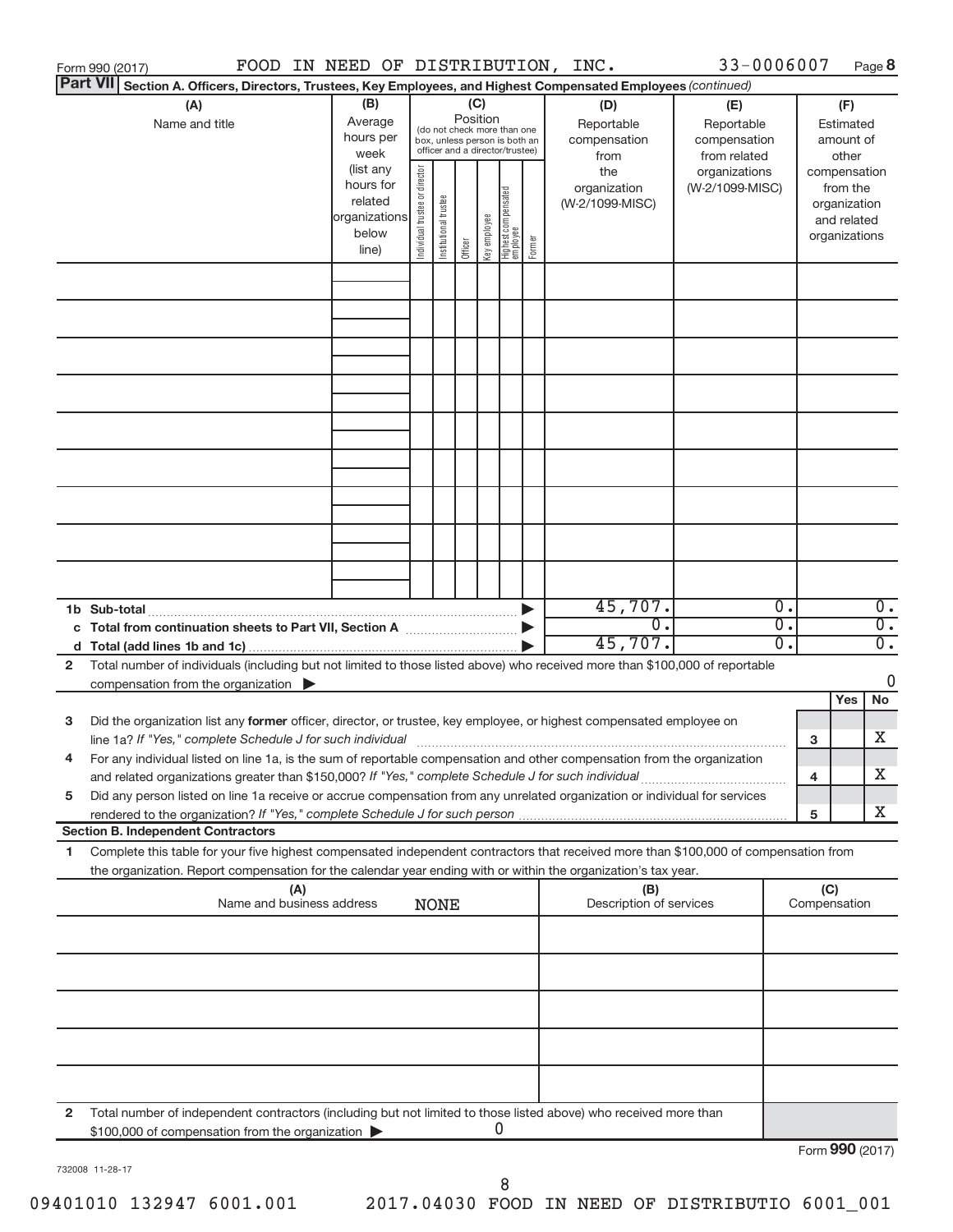|                                                           |                 |                                                                                                                      |                |                |                       | Total revenue | (B)<br>Related or<br>exempt function<br>revenue | (C)<br>Unrelated<br>business<br>revenue | (D)<br>Revenue excluded<br>from tax under<br>sections<br>512 - 514 |
|-----------------------------------------------------------|-----------------|----------------------------------------------------------------------------------------------------------------------|----------------|----------------|-----------------------|---------------|-------------------------------------------------|-----------------------------------------|--------------------------------------------------------------------|
|                                                           |                 | 1 a Federated campaigns                                                                                              |                | 1a             |                       |               |                                                 |                                         |                                                                    |
|                                                           |                 | <b>b</b> Membership dues                                                                                             |                | 1 <sub>b</sub> |                       |               |                                                 |                                         |                                                                    |
| Contributions, Gifts, Grants<br>and Other Similar Amounts |                 | c Fundraising events                                                                                                 |                | 1 <sub>c</sub> |                       |               |                                                 |                                         |                                                                    |
|                                                           |                 | d Related organizations                                                                                              |                | 1 <sub>d</sub> | 14, 260, 754.         |               |                                                 |                                         |                                                                    |
|                                                           |                 | e Government grants (contributions)                                                                                  |                | 1e             | 802,023.              |               |                                                 |                                         |                                                                    |
|                                                           |                 | f All other contributions, gifts, grants, and                                                                        |                |                |                       |               |                                                 |                                         |                                                                    |
|                                                           |                 | similar amounts not included above                                                                                   |                | 1f             | 2,146,949.            |               |                                                 |                                         |                                                                    |
|                                                           |                 | g Noncash contributions included in lines 1a-1f: \$                                                                  |                |                | 14, 260, 754.         |               |                                                 |                                         |                                                                    |
|                                                           |                 |                                                                                                                      |                |                | $\blacktriangleright$ | 17,209,726.   |                                                 |                                         |                                                                    |
|                                                           |                 |                                                                                                                      |                |                | <b>Business Code</b>  |               |                                                 |                                         |                                                                    |
|                                                           | 2 a             | SHARED MAINTENANCE FEES                                                                                              |                |                | 624210                | 152,471.      | 152,471.                                        |                                         |                                                                    |
|                                                           | b.              | OTHER PROGRAM SERVICE REVENUE                                                                                        |                |                | 624210                | 66,865.       | 66,865.                                         |                                         |                                                                    |
| Program Service                                           |                 | PURCHASED FOOD SALES                                                                                                 |                |                | 624210                | 42,624.       | 42,624.                                         |                                         |                                                                    |
|                                                           |                 |                                                                                                                      |                |                |                       |               |                                                 |                                         |                                                                    |
|                                                           | d               |                                                                                                                      |                |                |                       |               |                                                 |                                         |                                                                    |
|                                                           | е               |                                                                                                                      |                |                |                       |               |                                                 |                                         |                                                                    |
|                                                           |                 | f All other program service revenue                                                                                  |                |                |                       | 261,960.      |                                                 |                                         |                                                                    |
|                                                           |                 |                                                                                                                      |                |                |                       |               |                                                 |                                         |                                                                    |
|                                                           | 3               | Investment income (including dividends, interest, and                                                                |                |                |                       |               |                                                 |                                         |                                                                    |
|                                                           |                 |                                                                                                                      |                |                |                       | 1,613.        | 1,613.                                          |                                         |                                                                    |
|                                                           | 4               | Income from investment of tax-exempt bond proceeds                                                                   |                |                |                       |               |                                                 |                                         |                                                                    |
|                                                           | 5               |                                                                                                                      |                |                |                       |               |                                                 |                                         |                                                                    |
|                                                           |                 |                                                                                                                      | (i) Real       |                | (ii) Personal         |               |                                                 |                                         |                                                                    |
|                                                           |                 | 6 a Gross rents                                                                                                      |                |                |                       |               |                                                 |                                         |                                                                    |
|                                                           |                 | <b>b</b> Less: rental expenses                                                                                       |                |                |                       |               |                                                 |                                         |                                                                    |
|                                                           |                 | c Rental income or (loss)                                                                                            |                |                |                       |               |                                                 |                                         |                                                                    |
|                                                           |                 |                                                                                                                      |                |                |                       |               |                                                 |                                         |                                                                    |
|                                                           |                 | 7 a Gross amount from sales of                                                                                       | (i) Securities |                | (ii) Other            |               |                                                 |                                         |                                                                    |
|                                                           |                 | assets other than inventory                                                                                          |                |                |                       |               |                                                 |                                         |                                                                    |
|                                                           |                 | <b>b</b> Less: cost or other basis                                                                                   |                |                |                       |               |                                                 |                                         |                                                                    |
|                                                           |                 | and sales expenses                                                                                                   |                | 11,728.        |                       |               |                                                 |                                         |                                                                    |
|                                                           |                 |                                                                                                                      |                | $-11, 728.$    |                       |               |                                                 |                                         |                                                                    |
|                                                           |                 |                                                                                                                      |                |                | ▶                     | $-11,728.$    | $-11,728.$                                      |                                         |                                                                    |
| nue                                                       |                 | 8 a Gross income from fundraising events (not                                                                        |                |                |                       |               |                                                 |                                         |                                                                    |
|                                                           |                 | including \$                                                                                                         |                |                |                       |               |                                                 |                                         |                                                                    |
|                                                           |                 | contributions reported on line 1c). See                                                                              |                |                |                       |               |                                                 |                                         |                                                                    |
|                                                           |                 |                                                                                                                      |                |                |                       |               |                                                 |                                         |                                                                    |
| Other Rever                                               |                 |                                                                                                                      |                |                |                       |               |                                                 |                                         |                                                                    |
|                                                           |                 | c Net income or (loss) from fundraising events                                                                       |                |                | $\blacksquare$        |               |                                                 |                                         |                                                                    |
|                                                           |                 | 9 a Gross income from gaming activities. See                                                                         |                |                |                       |               |                                                 |                                         |                                                                    |
|                                                           |                 |                                                                                                                      |                |                |                       |               |                                                 |                                         |                                                                    |
|                                                           |                 |                                                                                                                      |                |                |                       |               |                                                 |                                         |                                                                    |
|                                                           |                 |                                                                                                                      |                |                |                       |               |                                                 |                                         |                                                                    |
|                                                           |                 | 10 a Gross sales of inventory, less returns                                                                          |                |                |                       |               |                                                 |                                         |                                                                    |
|                                                           |                 |                                                                                                                      |                |                |                       |               |                                                 |                                         |                                                                    |
|                                                           |                 |                                                                                                                      |                |                |                       |               |                                                 |                                         |                                                                    |
|                                                           |                 | c Net income or (loss) from sales of inventory                                                                       |                |                | $\blacktriangleright$ |               |                                                 |                                         |                                                                    |
|                                                           |                 | Miscellaneous Revenue                                                                                                |                |                | <b>Business Code</b>  |               |                                                 |                                         |                                                                    |
|                                                           | 11a             | the control of the control of the control of the control of the control of                                           |                |                |                       |               |                                                 |                                         |                                                                    |
|                                                           | b               | <u> 1989 - Johann John Stein, markin fan it ferstjer fan it ferstjer fan it ferstjer fan it ferstjer fan it fers</u> |                |                |                       |               |                                                 |                                         |                                                                    |
|                                                           | c               | the control of the control of the control of the control of the control of                                           |                |                |                       |               |                                                 |                                         |                                                                    |
|                                                           |                 |                                                                                                                      |                |                |                       |               |                                                 |                                         |                                                                    |
|                                                           |                 |                                                                                                                      |                |                | $\blacktriangleright$ |               |                                                 |                                         |                                                                    |
|                                                           | $12 \,$         |                                                                                                                      |                |                | $\blacktriangleright$ | 17, 461, 571. | 251,845.                                        |                                         | 0.<br>0.                                                           |
|                                                           | 732009 11-28-17 |                                                                                                                      |                |                |                       |               |                                                 |                                         | Form 990 (2017)                                                    |

Form 990 (2017)  $FOOD$  IN NEED OF DISTRIBUTION, INC.  $33-0006007$  Page

**9**

**Part VIII Statement of Revenue**

9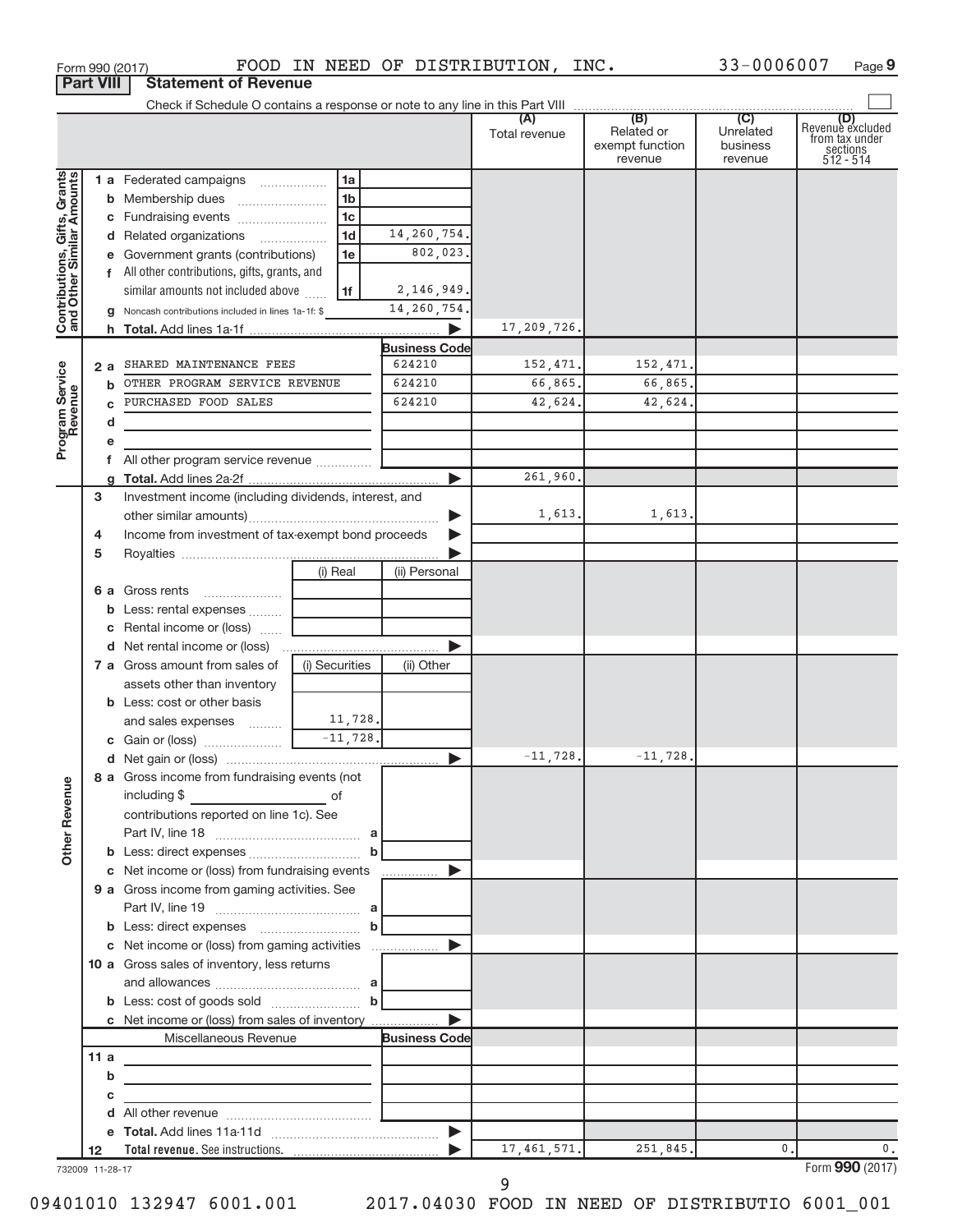**Part IX Statement of Functional Expenses** 

Form 990 (2017)  $\qquad \qquad$  FOOD IN NEED OF DISTRIBUTION, INC.  $\qquad \qquad 33-0006007$   $_{\text{Page}}$ 

|              | Section 501(c)(3) and 501(c)(4) organizations must complete all columns. All other organizations must complete column (A).                                  |                |                                    |                                    |                         |  |  |  |  |  |
|--------------|-------------------------------------------------------------------------------------------------------------------------------------------------------------|----------------|------------------------------------|------------------------------------|-------------------------|--|--|--|--|--|
|              | Check if Schedule O contains a response or note to any line in this Part IX<br>(A)<br>(C)<br>(D)                                                            |                |                                    |                                    |                         |  |  |  |  |  |
|              | Do not include amounts reported on lines 6b,<br>7b, 8b, 9b, and 10b of Part VIII.                                                                           | Total expenses | (B)<br>Program service<br>expenses | Management and<br>general expenses | Fundraising<br>expenses |  |  |  |  |  |
| 1.           | Grants and other assistance to domestic organizations                                                                                                       |                |                                    |                                    |                         |  |  |  |  |  |
|              | and domestic governments. See Part IV, line 21                                                                                                              |                |                                    |                                    |                         |  |  |  |  |  |
| $\mathbf{2}$ | Grants and other assistance to domestic                                                                                                                     |                |                                    |                                    |                         |  |  |  |  |  |
|              | individuals. See Part IV, line 22                                                                                                                           |                |                                    |                                    |                         |  |  |  |  |  |
| 3            | Grants and other assistance to foreign                                                                                                                      |                |                                    |                                    |                         |  |  |  |  |  |
|              | organizations, foreign governments, and foreign                                                                                                             |                |                                    |                                    |                         |  |  |  |  |  |
|              | individuals. See Part IV, lines 15 and 16                                                                                                                   |                |                                    |                                    |                         |  |  |  |  |  |
| 4            | Benefits paid to or for members                                                                                                                             |                |                                    |                                    |                         |  |  |  |  |  |
| 5            | Compensation of current officers, directors,                                                                                                                |                |                                    |                                    |                         |  |  |  |  |  |
|              | trustees, and key employees                                                                                                                                 |                |                                    |                                    |                         |  |  |  |  |  |
| 6            | Compensation not included above, to disqualified                                                                                                            |                |                                    |                                    |                         |  |  |  |  |  |
|              | persons (as defined under section 4958(f)(1)) and                                                                                                           |                |                                    |                                    |                         |  |  |  |  |  |
|              | persons described in section $4958(c)(3)(B)$<br><b>Bassician</b>                                                                                            | 1,286,644.     | 616, 718.                          | 402,075.                           | 267,851.                |  |  |  |  |  |
| 7<br>8       | Pension plan accruals and contributions (include                                                                                                            |                |                                    |                                    |                         |  |  |  |  |  |
|              | section 401(k) and 403(b) employer contributions)                                                                                                           |                |                                    |                                    |                         |  |  |  |  |  |
| 9            |                                                                                                                                                             | 161,779.       | 118, 319.                          | 30, 187.                           | 13, 273.                |  |  |  |  |  |
| 10           |                                                                                                                                                             | 113,575.       | 57,720.                            | 32,973.                            | 22,882.                 |  |  |  |  |  |
| 11           | Fees for services (non-employees):                                                                                                                          |                |                                    |                                    |                         |  |  |  |  |  |
|              |                                                                                                                                                             |                |                                    |                                    |                         |  |  |  |  |  |
| b            |                                                                                                                                                             |                |                                    |                                    |                         |  |  |  |  |  |
| c            |                                                                                                                                                             |                |                                    |                                    |                         |  |  |  |  |  |
| d            |                                                                                                                                                             |                |                                    |                                    |                         |  |  |  |  |  |
|              | Professional fundraising services. See Part IV, line 17                                                                                                     |                |                                    |                                    |                         |  |  |  |  |  |
| f            | Investment management fees                                                                                                                                  |                |                                    |                                    |                         |  |  |  |  |  |
| g            | Other. (If line 11g amount exceeds 10% of line 25,                                                                                                          |                |                                    |                                    |                         |  |  |  |  |  |
|              | column (A) amount, list line 11g expenses on Sch O.)                                                                                                        | 290,929.       | 287,896.                           | 2,285.                             | 748.                    |  |  |  |  |  |
| 12           |                                                                                                                                                             | 173, 250.      |                                    | 480.                               | 172,770.                |  |  |  |  |  |
| 13           |                                                                                                                                                             | 36, 352.       | 19,346.                            | 13,392.                            | 3,614.                  |  |  |  |  |  |
| 14           |                                                                                                                                                             | 48, 213.       | 33,421.                            | 3,487.                             | 11,305.                 |  |  |  |  |  |
| 15           |                                                                                                                                                             |                |                                    |                                    |                         |  |  |  |  |  |
| 16           |                                                                                                                                                             | 85,638.        | 75,181.                            | 1,894.                             | 8,563.                  |  |  |  |  |  |
| 17           |                                                                                                                                                             | 57,551.        | 31,172.                            | 20,096.                            | 6, 283.                 |  |  |  |  |  |
| 18           | Payments of travel or entertainment expenses                                                                                                                |                |                                    |                                    |                         |  |  |  |  |  |
|              | for any federal, state, or local public officials                                                                                                           |                |                                    |                                    |                         |  |  |  |  |  |
| 19           | Conferences, conventions, and meetings                                                                                                                      | 51,148.        | 42, 453.                           | 3,580.                             |                         |  |  |  |  |  |
| 20           | Interest                                                                                                                                                    |                |                                    |                                    | 5,115.                  |  |  |  |  |  |
| 21           |                                                                                                                                                             | 227,101.       | 220, 288.                          | 4,542.                             | 2,271.                  |  |  |  |  |  |
| 22           | Depreciation, depletion, and amortization                                                                                                                   | 35,097.        | 25, 217.                           | 6,728.                             | 3,152.                  |  |  |  |  |  |
| 23<br>24     | Insurance<br>Other expenses. Itemize expenses not covered                                                                                                   |                |                                    |                                    |                         |  |  |  |  |  |
|              | above. (List miscellaneous expenses in line 24e. If line<br>24e amount exceeds 10% of line 25, column (A)<br>amount, list line 24e expenses on Schedule O.) |                |                                    |                                    |                         |  |  |  |  |  |
| a            | IN-KIND FOOD DISTRIBUTI                                                                                                                                     | 14,047,191.    | 14,047,191.                        |                                    |                         |  |  |  |  |  |
| b            | <b>FOOD PURCHASES</b>                                                                                                                                       | 439,824.       | 439,824.                           |                                    |                         |  |  |  |  |  |
|              | SHIPPING/FREIGHT/TRANSP                                                                                                                                     | 252,093.       | 252,093.                           |                                    |                         |  |  |  |  |  |
| d            | PROFESSIONAL FEES                                                                                                                                           | 39,083.        | 33,578.                            | 2,752.                             | 2,753.                  |  |  |  |  |  |
|              | e All other expenses                                                                                                                                        | 75,567.        | 64,648.                            | 1,810.                             | 9,109.                  |  |  |  |  |  |
| 25           | Total functional expenses. Add lines 1 through 24e                                                                                                          | 17,421,035.    | 16, 365, 065.                      | 526, 281.                          | 529,689.                |  |  |  |  |  |
| 26           | Joint costs. Complete this line only if the organization                                                                                                    |                |                                    |                                    |                         |  |  |  |  |  |
|              | reported in column (B) joint costs from a combined                                                                                                          |                |                                    |                                    |                         |  |  |  |  |  |
|              | educational campaign and fundraising solicitation.                                                                                                          |                |                                    |                                    |                         |  |  |  |  |  |
|              | Check here $\blacktriangleright$<br>if following SOP 98-2 (ASC 958-720)                                                                                     |                |                                    |                                    |                         |  |  |  |  |  |

732010 11-28-17

Form (2017) **990**

09401010 132947 6001.001 2017.04030 FOOD IN NEED OF DISTRIBUTIO 6001\_001

10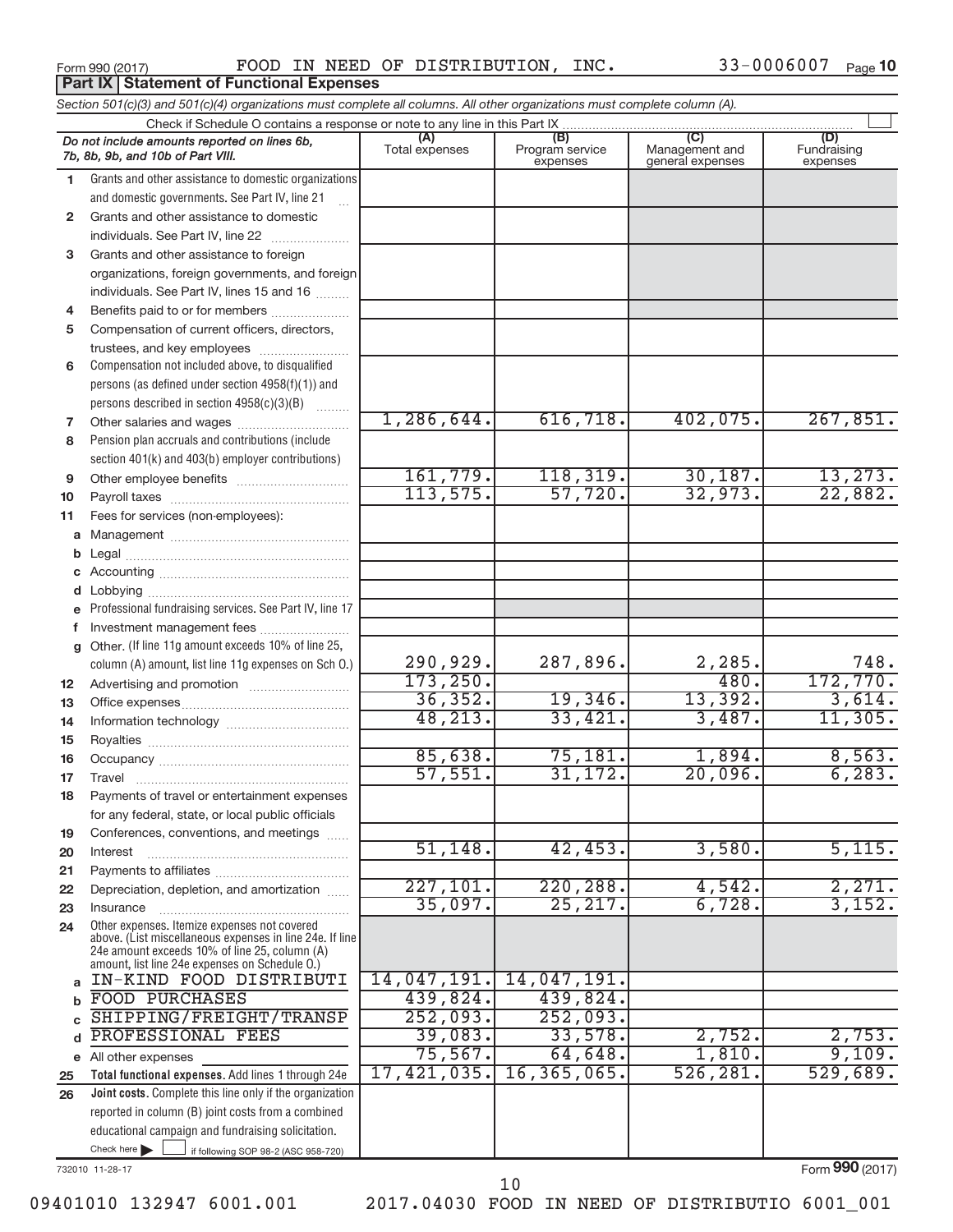Check if Schedule O contains a response or note to any line in this Part X **Part X** | Balance Sheet

**Assets**

**Liabilities**

**Net Assets or Fund Balances**

Net Assets or Fund Balances

|              |                                                                                                                                                                    | (A)<br>Beginning of year |                 | (B)<br>End of year |
|--------------|--------------------------------------------------------------------------------------------------------------------------------------------------------------------|--------------------------|-----------------|--------------------|
|              | 1                                                                                                                                                                  | 858.                     | 1               | 1,199.             |
| $\mathbf{2}$ |                                                                                                                                                                    | 2,001,724.               | $\overline{2}$  | 2,003,912.         |
| з            |                                                                                                                                                                    |                          | 3               |                    |
|              |                                                                                                                                                                    | 39, 262.                 | 4               | 374, 483.          |
| 4            |                                                                                                                                                                    |                          |                 |                    |
| 5            | Loans and other receivables from current and former officers, directors,                                                                                           |                          |                 |                    |
|              | trustees, key employees, and highest compensated employees. Complete                                                                                               |                          | 5               |                    |
|              | Part II of Schedule L                                                                                                                                              |                          |                 |                    |
| 6            | Loans and other receivables from other disqualified persons (as defined under<br>section 4958(f)(1)), persons described in section 4958(c)(3)(B), and contributing |                          |                 |                    |
|              | employers and sponsoring organizations of section 501(c)(9) voluntary                                                                                              |                          |                 |                    |
|              | employees' beneficiary organizations (see instr). Complete Part II of Sch L                                                                                        |                          | 6               |                    |
| 7            |                                                                                                                                                                    |                          | 7               |                    |
| 8            |                                                                                                                                                                    | 628,021.                 | 8               | 996,971.           |
| 9            | Prepaid expenses and deferred charges                                                                                                                              | 15,068.                  | 9               |                    |
|              | 10a Land, buildings, and equipment: cost or other                                                                                                                  |                          |                 |                    |
|              | 7,369,616.<br>basis. Complete Part VI of Schedule D  10a                                                                                                           |                          |                 |                    |
|              | 2,722,281.                                                                                                                                                         | 4,558,486.               | 10 <sub>c</sub> | 4,647,335.         |
| 11           |                                                                                                                                                                    |                          | 11              |                    |
| 12           |                                                                                                                                                                    |                          | 12              |                    |
| 13           |                                                                                                                                                                    |                          | 13              |                    |
| 14           |                                                                                                                                                                    |                          | 14              |                    |
| 15           |                                                                                                                                                                    | 266, 448.                | 15              | 30,686.            |
| 16           |                                                                                                                                                                    | 7,509,867.               | 16              | 8,054,586.         |
| 17           |                                                                                                                                                                    | 38,953.                  | 17              | 552, 255.          |
| 18           |                                                                                                                                                                    |                          | 18              |                    |
| 19           |                                                                                                                                                                    |                          | 19              |                    |
| 20           |                                                                                                                                                                    |                          | 20              |                    |
| 21           | Escrow or custodial account liability. Complete Part IV of Schedule D                                                                                              |                          | 21              |                    |
| 22           | Loans and other payables to current and former officers, directors, trustees,                                                                                      |                          |                 |                    |
|              | key employees, highest compensated employees, and disqualified persons.                                                                                            |                          |                 |                    |
|              |                                                                                                                                                                    |                          | 22              |                    |
| 23           | Secured mortgages and notes payable to unrelated third parties                                                                                                     | 1, 283, 473.             | 23              | 1,244,292.         |
| 24           | Unsecured notes and loans payable to unrelated third parties                                                                                                       |                          | 24              |                    |
| 25           | Other liabilities (including federal income tax, payables to related third                                                                                         |                          |                 |                    |
|              | parties, and other liabilities not included on lines 17-24). Complete Part X of                                                                                    |                          |                 |                    |
|              | Schedule D                                                                                                                                                         | 0.1                      | 25              | 30,063.            |
| 26           |                                                                                                                                                                    | 1,322,426.               | 26              | 1,826,610.         |
|              | Organizations that follow SFAS 117 (ASC 958), check here $\blacktriangleright \begin{array}{c} \boxed{X} \\ \end{array}$ and                                       |                          |                 |                    |
|              | complete lines 27 through 29, and lines 33 and 34.                                                                                                                 |                          |                 |                    |
| 27           |                                                                                                                                                                    | 5,070,580.               | 27              | 5, 266, 170.       |
| 28           |                                                                                                                                                                    | 1,116,861.               | 28              | 961,806.           |
| 29           | Permanently restricted net assets                                                                                                                                  |                          | 29              |                    |
|              | Organizations that do not follow SFAS 117 (ASC 958), check here $\blacktriangleright$                                                                              |                          |                 |                    |
|              | and complete lines 30 through 34.                                                                                                                                  |                          |                 |                    |
| 30           |                                                                                                                                                                    |                          | 30              |                    |
| 31           | Paid-in or capital surplus, or land, building, or equipment fund                                                                                                   |                          | 31              |                    |
| 32           | Retained earnings, endowment, accumulated income, or other funds                                                                                                   |                          | 32              |                    |
| 33           |                                                                                                                                                                    | 6, 187, 441.             | 33              | 6, 227, 976.       |
| 34           |                                                                                                                                                                    | 7,509,867.               | 34              | 8,054,586.         |

 $\Box$ 

Form **990** (2017)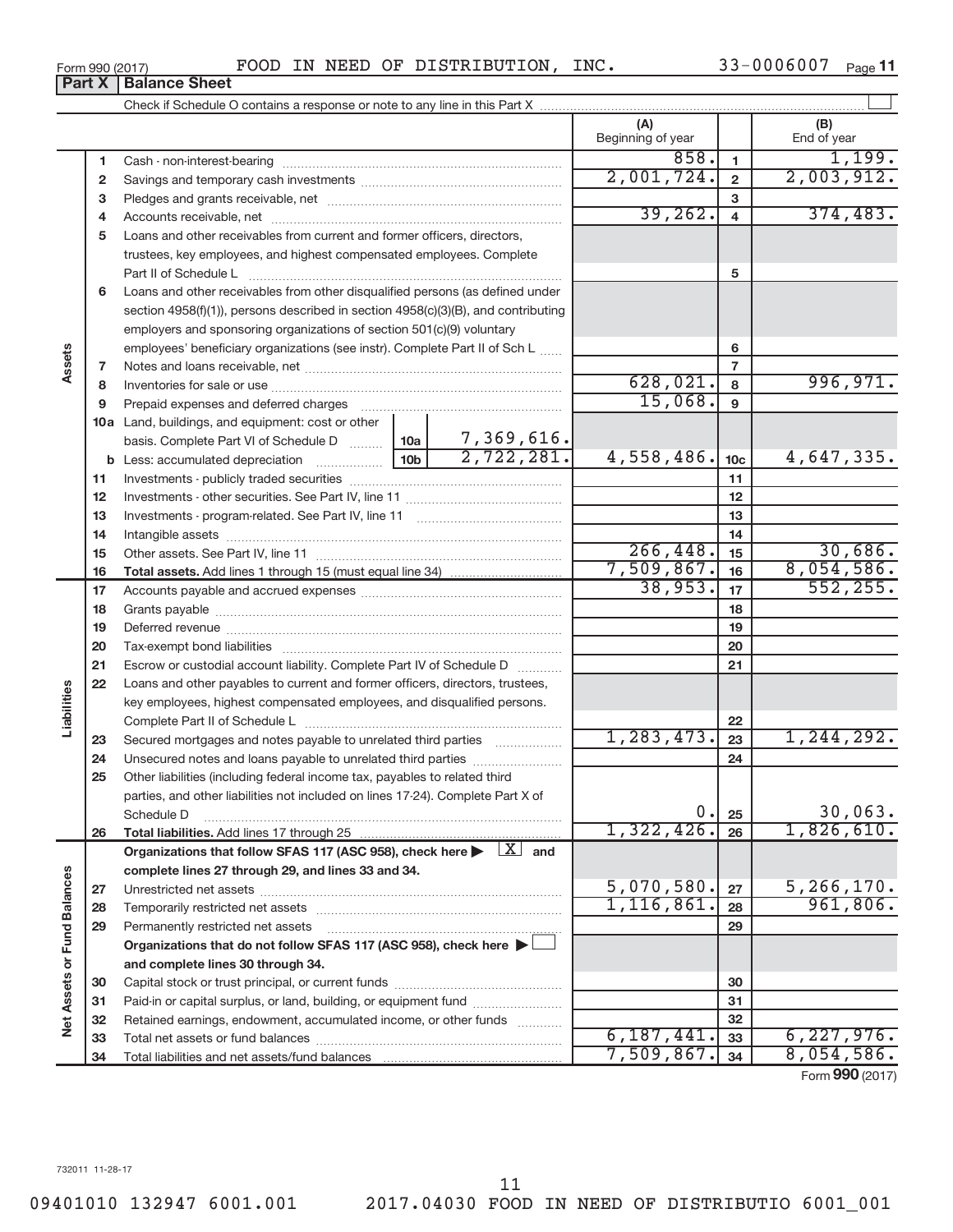|    | FOOD IN NEED OF DISTRIBUTION, INC.<br>Form 990 (2017)                                                                                                                                                                                                                                                                                                                                                                                                                    |                         | 33-0006007     |                   | Page 12          |  |  |  |  |  |
|----|--------------------------------------------------------------------------------------------------------------------------------------------------------------------------------------------------------------------------------------------------------------------------------------------------------------------------------------------------------------------------------------------------------------------------------------------------------------------------|-------------------------|----------------|-------------------|------------------|--|--|--|--|--|
|    | <b>Part XI   Reconciliation of Net Assets</b>                                                                                                                                                                                                                                                                                                                                                                                                                            |                         |                |                   |                  |  |  |  |  |  |
|    |                                                                                                                                                                                                                                                                                                                                                                                                                                                                          |                         |                |                   |                  |  |  |  |  |  |
|    |                                                                                                                                                                                                                                                                                                                                                                                                                                                                          |                         |                |                   |                  |  |  |  |  |  |
| 1  |                                                                                                                                                                                                                                                                                                                                                                                                                                                                          | 1                       | 17,461,571.    |                   |                  |  |  |  |  |  |
| 2  |                                                                                                                                                                                                                                                                                                                                                                                                                                                                          | $\overline{2}$          | 17,421,035.    |                   |                  |  |  |  |  |  |
| з  | Revenue less expenses. Subtract line 2 from line 1                                                                                                                                                                                                                                                                                                                                                                                                                       | 3                       |                |                   | 40,536.          |  |  |  |  |  |
| 4  |                                                                                                                                                                                                                                                                                                                                                                                                                                                                          | $\overline{\mathbf{4}}$ | 6, 187, 441.   |                   |                  |  |  |  |  |  |
| 5  | Net unrealized gains (losses) on investments [11] non-manufactured manufactured manufactured manufactured manu                                                                                                                                                                                                                                                                                                                                                           | 5                       |                |                   |                  |  |  |  |  |  |
| 6  | Donated services and use of facilities                                                                                                                                                                                                                                                                                                                                                                                                                                   | 6                       |                |                   |                  |  |  |  |  |  |
| 7  | Investment expenses                                                                                                                                                                                                                                                                                                                                                                                                                                                      | $\overline{7}$          |                |                   |                  |  |  |  |  |  |
| 8  | Prior period adjustments<br>$\begin{minipage}{0.5\textwidth} \begin{tabular}{ l l l } \hline \multicolumn{1}{ l l l } \hline \multicolumn{1}{ l l } \hline \multicolumn{1}{ l } \multicolumn{1}{ l } \hline \multicolumn{1}{ l } \multicolumn{1}{ l } \multicolumn{1}{ l } \multicolumn{1}{ l } \hline \multicolumn{1}{ l } \multicolumn{1}{ l } \multicolumn{1}{ l } \multicolumn{1}{ l } \hline \multicolumn{1}{ l } \multicolumn{1}{ l } \multicolumn{1}{ l } \hline$ | 8                       |                |                   |                  |  |  |  |  |  |
| 9  |                                                                                                                                                                                                                                                                                                                                                                                                                                                                          | 9                       |                |                   | $\overline{0}$ . |  |  |  |  |  |
| 10 | Net assets or fund balances at end of year. Combine lines 3 through 9 (must equal Part X, line 33,                                                                                                                                                                                                                                                                                                                                                                       |                         |                |                   |                  |  |  |  |  |  |
|    | column (B))                                                                                                                                                                                                                                                                                                                                                                                                                                                              | 10                      | 6, 227, 977.   |                   |                  |  |  |  |  |  |
|    | Part XII Financial Statements and Reporting                                                                                                                                                                                                                                                                                                                                                                                                                              |                         |                |                   |                  |  |  |  |  |  |
|    |                                                                                                                                                                                                                                                                                                                                                                                                                                                                          |                         |                |                   |                  |  |  |  |  |  |
|    |                                                                                                                                                                                                                                                                                                                                                                                                                                                                          |                         |                | Yes               | <b>No</b>        |  |  |  |  |  |
| 1  | $\lfloor x \rfloor$ Accrual<br>Accounting method used to prepare the Form 990: [130] Cash<br>Other                                                                                                                                                                                                                                                                                                                                                                       |                         |                |                   |                  |  |  |  |  |  |
|    | If the organization changed its method of accounting from a prior year or checked "Other," explain in Schedule O.                                                                                                                                                                                                                                                                                                                                                        |                         |                |                   |                  |  |  |  |  |  |
|    |                                                                                                                                                                                                                                                                                                                                                                                                                                                                          |                         | 2a             |                   | x                |  |  |  |  |  |
|    | If "Yes," check a box below to indicate whether the financial statements for the year were compiled or reviewed on a                                                                                                                                                                                                                                                                                                                                                     |                         |                |                   |                  |  |  |  |  |  |
|    | separate basis, consolidated basis, or both:                                                                                                                                                                                                                                                                                                                                                                                                                             |                         |                |                   |                  |  |  |  |  |  |
|    | Both consolidated and separate basis<br>Separate basis<br>Consolidated basis                                                                                                                                                                                                                                                                                                                                                                                             |                         |                |                   |                  |  |  |  |  |  |
|    |                                                                                                                                                                                                                                                                                                                                                                                                                                                                          |                         | 2 <sub>b</sub> | x                 |                  |  |  |  |  |  |
|    | If "Yes," check a box below to indicate whether the financial statements for the year were audited on a separate basis,                                                                                                                                                                                                                                                                                                                                                  |                         |                |                   |                  |  |  |  |  |  |
|    | consolidated basis, or both:                                                                                                                                                                                                                                                                                                                                                                                                                                             |                         |                |                   |                  |  |  |  |  |  |
|    | $\lfloor \underline{X} \rfloor$ Separate basis<br>Consolidated basis<br>Both consolidated and separate basis                                                                                                                                                                                                                                                                                                                                                             |                         |                |                   |                  |  |  |  |  |  |
|    | c If "Yes" to line 2a or 2b, does the organization have a committee that assumes responsibility for oversight of the audit,                                                                                                                                                                                                                                                                                                                                              |                         |                |                   |                  |  |  |  |  |  |
|    |                                                                                                                                                                                                                                                                                                                                                                                                                                                                          |                         | 2c             | х                 |                  |  |  |  |  |  |
|    | If the organization changed either its oversight process or selection process during the tax year, explain in Schedule O.                                                                                                                                                                                                                                                                                                                                                |                         |                |                   |                  |  |  |  |  |  |
|    | 3a As a result of a federal award, was the organization required to undergo an audit or audits as set forth in the Single Audit                                                                                                                                                                                                                                                                                                                                          |                         |                |                   |                  |  |  |  |  |  |
|    |                                                                                                                                                                                                                                                                                                                                                                                                                                                                          |                         | 3a             |                   | x                |  |  |  |  |  |
|    | <b>b</b> If "Yes," did the organization undergo the required audit or audits? If the organization did not undergo the required audit                                                                                                                                                                                                                                                                                                                                     |                         |                |                   |                  |  |  |  |  |  |
|    |                                                                                                                                                                                                                                                                                                                                                                                                                                                                          |                         | 3b             | $000 \text{ rad}$ |                  |  |  |  |  |  |
|    |                                                                                                                                                                                                                                                                                                                                                                                                                                                                          |                         |                |                   |                  |  |  |  |  |  |

Form **990** (2017)

732012 11-28-17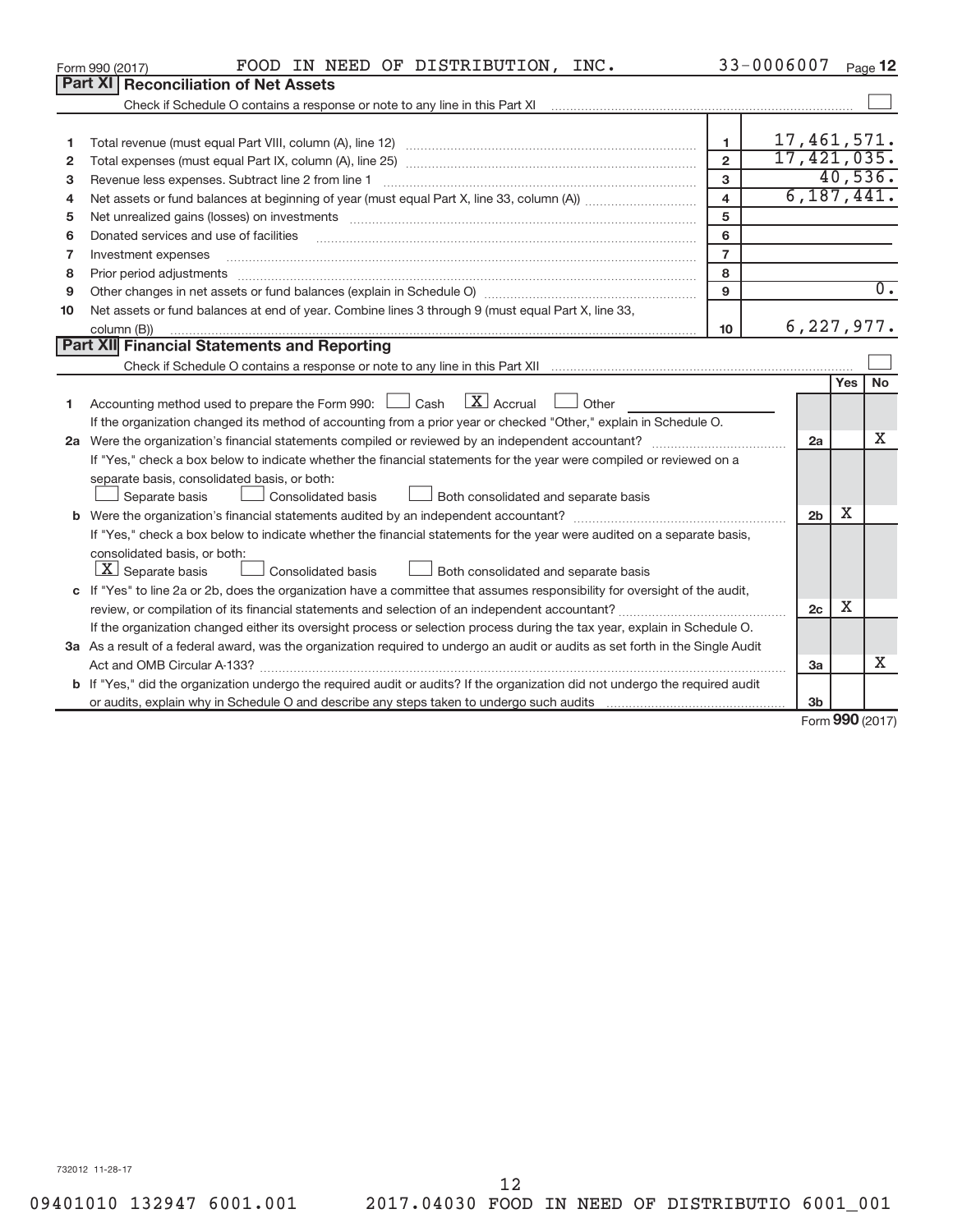| <b>SCHEDULE A</b> |  |
|-------------------|--|
|-------------------|--|

Department of the Treasury

# Form 990 or 990-EZ)<br>
Complete if the organization is a section 501(c)(3) organization or a section<br> **2017**

**4947(a)(1) nonexempt charitable trust.**

**| Attach to Form 990 or Form 990-EZ.** 

| OMB No 1545-0047                    |
|-------------------------------------|
|                                     |
| <b>Open to Public</b><br>Inspection |

|                   | Internal Revenue Service<br>Inspection<br>Go to www.irs.gov/Form990 for instructions and the latest information. |                                                                                                                                                                                                                                               |  |                                                                        |                                                                                                                                                                                                                                                                 |                                 |    |                                                      |  |                                                     |  |
|-------------------|------------------------------------------------------------------------------------------------------------------|-----------------------------------------------------------------------------------------------------------------------------------------------------------------------------------------------------------------------------------------------|--|------------------------------------------------------------------------|-----------------------------------------------------------------------------------------------------------------------------------------------------------------------------------------------------------------------------------------------------------------|---------------------------------|----|------------------------------------------------------|--|-----------------------------------------------------|--|
|                   |                                                                                                                  | Name of the organization                                                                                                                                                                                                                      |  |                                                                        |                                                                                                                                                                                                                                                                 |                                 |    |                                                      |  | <b>Employer identification number</b><br>33-0006007 |  |
|                   | Part I                                                                                                           |                                                                                                                                                                                                                                               |  |                                                                        | FOOD IN NEED OF DISTRIBUTION, INC.<br>Reason for Public Charity Status (All organizations must complete this part.) See instructions.                                                                                                                           |                                 |    |                                                      |  |                                                     |  |
|                   |                                                                                                                  |                                                                                                                                                                                                                                               |  |                                                                        |                                                                                                                                                                                                                                                                 |                                 |    |                                                      |  |                                                     |  |
|                   |                                                                                                                  |                                                                                                                                                                                                                                               |  |                                                                        | The organization is not a private foundation because it is: (For lines 1 through 12, check only one box.)                                                                                                                                                       |                                 |    |                                                      |  |                                                     |  |
| 1                 |                                                                                                                  |                                                                                                                                                                                                                                               |  |                                                                        | A church, convention of churches, or association of churches described in section 170(b)(1)(A)(i).                                                                                                                                                              |                                 |    |                                                      |  |                                                     |  |
| 2                 |                                                                                                                  |                                                                                                                                                                                                                                               |  |                                                                        | A school described in section 170(b)(1)(A)(ii). (Attach Schedule E (Form 990 or 990-EZ).)                                                                                                                                                                       |                                 |    |                                                      |  |                                                     |  |
| З                 |                                                                                                                  |                                                                                                                                                                                                                                               |  |                                                                        | A hospital or a cooperative hospital service organization described in section 170(b)(1)(A)(iii).                                                                                                                                                               |                                 |    |                                                      |  |                                                     |  |
|                   |                                                                                                                  |                                                                                                                                                                                                                                               |  |                                                                        | A medical research organization operated in conjunction with a hospital described in section 170(b)(1)(A)(iii). Enter the hospital's name,                                                                                                                      |                                 |    |                                                      |  |                                                     |  |
|                   |                                                                                                                  | city, and state:                                                                                                                                                                                                                              |  |                                                                        | An organization operated for the benefit of a college or university owned or operated by a governmental unit described in                                                                                                                                       |                                 |    |                                                      |  |                                                     |  |
| 5                 |                                                                                                                  |                                                                                                                                                                                                                                               |  |                                                                        |                                                                                                                                                                                                                                                                 |                                 |    |                                                      |  |                                                     |  |
|                   |                                                                                                                  |                                                                                                                                                                                                                                               |  | section 170(b)(1)(A)(iv). (Complete Part II.)                          |                                                                                                                                                                                                                                                                 |                                 |    |                                                      |  |                                                     |  |
| 6<br>$\mathbf{7}$ | $\lfloor x \rfloor$                                                                                              | A federal, state, or local government or governmental unit described in section 170(b)(1)(A)(v).<br>An organization that normally receives a substantial part of its support from a governmental unit or from the general public described in |  |                                                                        |                                                                                                                                                                                                                                                                 |                                 |    |                                                      |  |                                                     |  |
|                   |                                                                                                                  |                                                                                                                                                                                                                                               |  |                                                                        |                                                                                                                                                                                                                                                                 |                                 |    |                                                      |  |                                                     |  |
| 8                 |                                                                                                                  |                                                                                                                                                                                                                                               |  | section 170(b)(1)(A)(vi). (Complete Part II.)                          | A community trust described in section 170(b)(1)(A)(vi). (Complete Part II.)                                                                                                                                                                                    |                                 |    |                                                      |  |                                                     |  |
| 9                 |                                                                                                                  |                                                                                                                                                                                                                                               |  |                                                                        |                                                                                                                                                                                                                                                                 |                                 |    |                                                      |  |                                                     |  |
|                   |                                                                                                                  |                                                                                                                                                                                                                                               |  |                                                                        | An agricultural research organization described in section 170(b)(1)(A)(ix) operated in conjunction with a land-grant college<br>or university or a non-land-grant college of agriculture (see instructions). Enter the name, city, and state of the college or |                                 |    |                                                      |  |                                                     |  |
|                   |                                                                                                                  | university:                                                                                                                                                                                                                                   |  |                                                                        |                                                                                                                                                                                                                                                                 |                                 |    |                                                      |  |                                                     |  |
| 10                |                                                                                                                  |                                                                                                                                                                                                                                               |  |                                                                        | An organization that normally receives: (1) more than 33 1/3% of its support from contributions, membership fees, and gross receipts from                                                                                                                       |                                 |    |                                                      |  |                                                     |  |
|                   |                                                                                                                  |                                                                                                                                                                                                                                               |  |                                                                        | activities related to its exempt functions - subject to certain exceptions, and (2) no more than 33 1/3% of its support from gross investment                                                                                                                   |                                 |    |                                                      |  |                                                     |  |
|                   |                                                                                                                  |                                                                                                                                                                                                                                               |  |                                                                        | income and unrelated business taxable income (less section 511 tax) from businesses acquired by the organization after June 30, 1975.                                                                                                                           |                                 |    |                                                      |  |                                                     |  |
|                   |                                                                                                                  |                                                                                                                                                                                                                                               |  | See section 509(a)(2). (Complete Part III.)                            |                                                                                                                                                                                                                                                                 |                                 |    |                                                      |  |                                                     |  |
| 11                |                                                                                                                  |                                                                                                                                                                                                                                               |  |                                                                        | An organization organized and operated exclusively to test for public safety. See section 509(a)(4).                                                                                                                                                            |                                 |    |                                                      |  |                                                     |  |
| 12                |                                                                                                                  |                                                                                                                                                                                                                                               |  |                                                                        | An organization organized and operated exclusively for the benefit of, to perform the functions of, or to carry out the purposes of one or                                                                                                                      |                                 |    |                                                      |  |                                                     |  |
|                   |                                                                                                                  |                                                                                                                                                                                                                                               |  |                                                                        | more publicly supported organizations described in section 509(a)(1) or section 509(a)(2). See section 509(a)(3). Check the box in                                                                                                                              |                                 |    |                                                      |  |                                                     |  |
|                   |                                                                                                                  |                                                                                                                                                                                                                                               |  |                                                                        | lines 12a through 12d that describes the type of supporting organization and complete lines 12e, 12f, and 12g.                                                                                                                                                  |                                 |    |                                                      |  |                                                     |  |
| а                 |                                                                                                                  |                                                                                                                                                                                                                                               |  |                                                                        | Type I. A supporting organization operated, supervised, or controlled by its supported organization(s), typically by giving                                                                                                                                     |                                 |    |                                                      |  |                                                     |  |
|                   |                                                                                                                  |                                                                                                                                                                                                                                               |  |                                                                        | the supported organization(s) the power to regularly appoint or elect a majority of the directors or trustees of the supporting                                                                                                                                 |                                 |    |                                                      |  |                                                     |  |
|                   |                                                                                                                  |                                                                                                                                                                                                                                               |  | organization. You must complete Part IV, Sections A and B.             |                                                                                                                                                                                                                                                                 |                                 |    |                                                      |  |                                                     |  |
| b                 |                                                                                                                  |                                                                                                                                                                                                                                               |  |                                                                        | Type II. A supporting organization supervised or controlled in connection with its supported organization(s), by having                                                                                                                                         |                                 |    |                                                      |  |                                                     |  |
|                   |                                                                                                                  |                                                                                                                                                                                                                                               |  |                                                                        | control or management of the supporting organization vested in the same persons that control or manage the supported                                                                                                                                            |                                 |    |                                                      |  |                                                     |  |
|                   |                                                                                                                  |                                                                                                                                                                                                                                               |  | organization(s). You must complete Part IV, Sections A and C.          |                                                                                                                                                                                                                                                                 |                                 |    |                                                      |  |                                                     |  |
| с                 |                                                                                                                  |                                                                                                                                                                                                                                               |  |                                                                        | Type III functionally integrated. A supporting organization operated in connection with, and functionally integrated with,                                                                                                                                      |                                 |    |                                                      |  |                                                     |  |
|                   |                                                                                                                  |                                                                                                                                                                                                                                               |  |                                                                        | its supported organization(s) (see instructions). You must complete Part IV, Sections A, D, and E.                                                                                                                                                              |                                 |    |                                                      |  |                                                     |  |
| d                 |                                                                                                                  |                                                                                                                                                                                                                                               |  |                                                                        | Type III non-functionally integrated. A supporting organization operated in connection with its supported organization(s)                                                                                                                                       |                                 |    |                                                      |  |                                                     |  |
|                   |                                                                                                                  |                                                                                                                                                                                                                                               |  |                                                                        | that is not functionally integrated. The organization generally must satisfy a distribution requirement and an attentiveness                                                                                                                                    |                                 |    |                                                      |  |                                                     |  |
|                   |                                                                                                                  |                                                                                                                                                                                                                                               |  |                                                                        | requirement (see instructions). You must complete Part IV, Sections A and D, and Part V.                                                                                                                                                                        |                                 |    |                                                      |  |                                                     |  |
| е                 |                                                                                                                  |                                                                                                                                                                                                                                               |  |                                                                        | Check this box if the organization received a written determination from the IRS that it is a Type I, Type II, Type III                                                                                                                                         |                                 |    |                                                      |  |                                                     |  |
|                   |                                                                                                                  |                                                                                                                                                                                                                                               |  |                                                                        | functionally integrated, or Type III non-functionally integrated supporting organization.                                                                                                                                                                       |                                 |    |                                                      |  |                                                     |  |
|                   |                                                                                                                  | Enter the number of supported organizations                                                                                                                                                                                                   |  |                                                                        |                                                                                                                                                                                                                                                                 |                                 |    |                                                      |  |                                                     |  |
|                   |                                                                                                                  |                                                                                                                                                                                                                                               |  | Provide the following information about the supported organization(s). |                                                                                                                                                                                                                                                                 | (iv) Is the organization listed |    |                                                      |  |                                                     |  |
|                   |                                                                                                                  | (i) Name of supported<br>organization                                                                                                                                                                                                         |  | (ii) EIN                                                               | (iii) Type of organization<br>(described on lines 1-10                                                                                                                                                                                                          | in your governing document?     |    | (v) Amount of monetary<br>support (see instructions) |  | (vi) Amount of other<br>support (see instructions)  |  |
|                   |                                                                                                                  |                                                                                                                                                                                                                                               |  |                                                                        | above (see instructions))                                                                                                                                                                                                                                       | Yes                             | No |                                                      |  |                                                     |  |
|                   |                                                                                                                  |                                                                                                                                                                                                                                               |  |                                                                        |                                                                                                                                                                                                                                                                 |                                 |    |                                                      |  |                                                     |  |
|                   |                                                                                                                  |                                                                                                                                                                                                                                               |  |                                                                        |                                                                                                                                                                                                                                                                 |                                 |    |                                                      |  |                                                     |  |
|                   |                                                                                                                  |                                                                                                                                                                                                                                               |  |                                                                        |                                                                                                                                                                                                                                                                 |                                 |    |                                                      |  |                                                     |  |
|                   |                                                                                                                  |                                                                                                                                                                                                                                               |  |                                                                        |                                                                                                                                                                                                                                                                 |                                 |    |                                                      |  |                                                     |  |
|                   |                                                                                                                  |                                                                                                                                                                                                                                               |  |                                                                        |                                                                                                                                                                                                                                                                 |                                 |    |                                                      |  |                                                     |  |
|                   |                                                                                                                  |                                                                                                                                                                                                                                               |  |                                                                        |                                                                                                                                                                                                                                                                 |                                 |    |                                                      |  |                                                     |  |
|                   |                                                                                                                  |                                                                                                                                                                                                                                               |  |                                                                        |                                                                                                                                                                                                                                                                 |                                 |    |                                                      |  |                                                     |  |
|                   |                                                                                                                  |                                                                                                                                                                                                                                               |  |                                                                        |                                                                                                                                                                                                                                                                 |                                 |    |                                                      |  |                                                     |  |
|                   |                                                                                                                  |                                                                                                                                                                                                                                               |  |                                                                        |                                                                                                                                                                                                                                                                 |                                 |    |                                                      |  |                                                     |  |
| Total             |                                                                                                                  |                                                                                                                                                                                                                                               |  |                                                                        |                                                                                                                                                                                                                                                                 |                                 |    |                                                      |  |                                                     |  |

LHA For Paperwork Reduction Act Notice, see the Instructions for Form 990 or 990-EZ. 732021 10-06-17 Schedule A (Form 990 or 990-EZ) 2017 13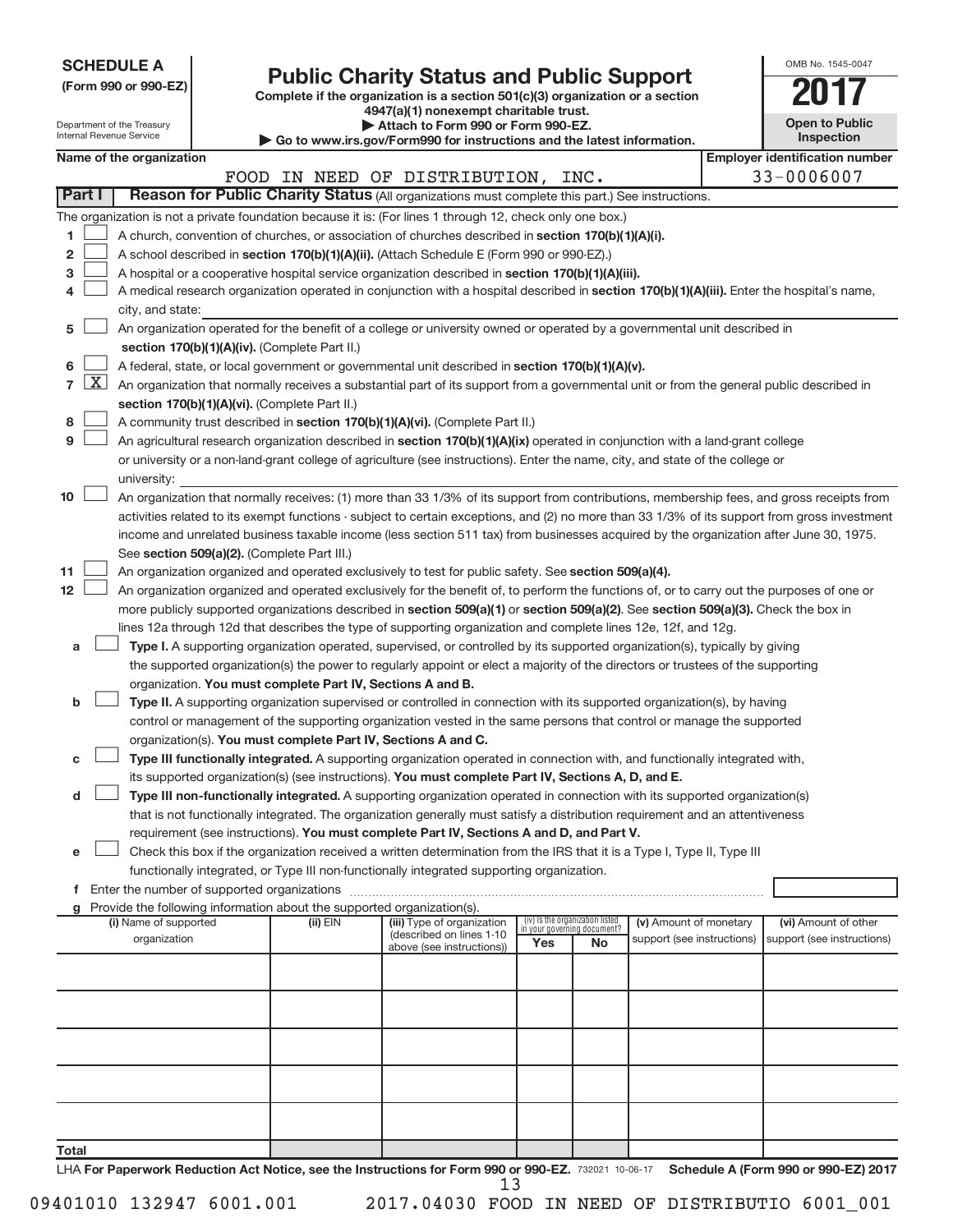## Schedule A (Form 990 or 990-EZ) 2017  ${\tt FOOD}$  IN NEED OF  ${\tt DISTRIBUTION}$ , INC.  $33\text{--}0006007$   ${\tt Page}$

(Complete only if you checked the box on line 5, 7, or 8 of Part I or if the organization failed to qualify under Part III. If the organization fails to qualify under the tests listed below, please complete Part III.) **Part II** | Support Schedule for Organizations Described in Sections 170(b)(1)(A)(iv) and 170(b)(1)(A)(vi)

|    | <b>Section A. Public Support</b>                                                                                                                                                                                               |                                                        |                                  |                                                       |            |                       |                                      |
|----|--------------------------------------------------------------------------------------------------------------------------------------------------------------------------------------------------------------------------------|--------------------------------------------------------|----------------------------------|-------------------------------------------------------|------------|-----------------------|--------------------------------------|
|    | Calendar year (or fiscal year beginning in)                                                                                                                                                                                    | (a) 2013                                               | (b) 2014                         | $(c)$ 2015                                            | $(d)$ 2016 | (e) 2017              | (f) Total                            |
|    | 1 Gifts, grants, contributions, and                                                                                                                                                                                            |                                                        |                                  |                                                       |            |                       |                                      |
|    | membership fees received. (Do not                                                                                                                                                                                              |                                                        |                                  |                                                       |            |                       |                                      |
|    | include any "unusual grants.")                                                                                                                                                                                                 | 16186210.20592800.21030072.18384175.17459958.93653215. |                                  |                                                       |            |                       |                                      |
|    | 2 Tax revenues levied for the organ-                                                                                                                                                                                           |                                                        |                                  |                                                       |            |                       |                                      |
|    | ization's benefit and either paid to                                                                                                                                                                                           |                                                        |                                  |                                                       |            |                       |                                      |
|    | or expended on its behalf                                                                                                                                                                                                      |                                                        |                                  |                                                       |            |                       |                                      |
|    | 3 The value of services or facilities                                                                                                                                                                                          |                                                        |                                  |                                                       |            |                       |                                      |
|    | furnished by a governmental unit to                                                                                                                                                                                            |                                                        |                                  |                                                       |            |                       |                                      |
|    | the organization without charge                                                                                                                                                                                                |                                                        |                                  |                                                       |            |                       |                                      |
|    | 4 Total. Add lines 1 through 3                                                                                                                                                                                                 |                                                        |                                  | 16186210.20592800.21030072.18384175.17459958.93653215 |            |                       |                                      |
| 5. | The portion of total contributions                                                                                                                                                                                             |                                                        |                                  |                                                       |            |                       |                                      |
|    | by each person (other than a                                                                                                                                                                                                   |                                                        |                                  |                                                       |            |                       |                                      |
|    | governmental unit or publicly                                                                                                                                                                                                  |                                                        |                                  |                                                       |            |                       |                                      |
|    | supported organization) included                                                                                                                                                                                               |                                                        |                                  |                                                       |            |                       |                                      |
|    | on line 1 that exceeds 2% of the                                                                                                                                                                                               |                                                        |                                  |                                                       |            |                       |                                      |
|    | amount shown on line 11,                                                                                                                                                                                                       |                                                        |                                  |                                                       |            |                       |                                      |
|    | column (f)                                                                                                                                                                                                                     |                                                        |                                  |                                                       |            |                       |                                      |
|    | 6 Public support. Subtract line 5 from line 4.                                                                                                                                                                                 |                                                        |                                  |                                                       |            |                       | 93653215                             |
|    | <b>Section B. Total Support</b>                                                                                                                                                                                                |                                                        |                                  |                                                       |            |                       |                                      |
|    | Calendar year (or fiscal year beginning in)                                                                                                                                                                                    | (a) 2013<br>16186210.                                  | (b) 2014<br>$\frac{1}{20592800}$ | $(c)$ 2015<br>21030072                                | $(d)$ 2016 | (e) 2017<br>17459958. | (f) Total<br>93653215.               |
|    | <b>7</b> Amounts from line 4                                                                                                                                                                                                   |                                                        |                                  |                                                       | 18384175.  |                       |                                      |
| 8  | Gross income from interest,                                                                                                                                                                                                    |                                                        |                                  |                                                       |            |                       |                                      |
|    | dividends, payments received on                                                                                                                                                                                                |                                                        |                                  |                                                       |            |                       |                                      |
|    | securities loans, rents, royalties,                                                                                                                                                                                            |                                                        | 73.                              |                                                       |            |                       |                                      |
|    | and income from similar sources                                                                                                                                                                                                | 161.                                                   |                                  | 129.                                                  | 4,589.     | 1,613.                | 6, 565.                              |
| 9  | Net income from unrelated business                                                                                                                                                                                             |                                                        |                                  |                                                       |            |                       |                                      |
|    | activities, whether or not the                                                                                                                                                                                                 |                                                        |                                  |                                                       |            |                       |                                      |
|    | business is regularly carried on                                                                                                                                                                                               |                                                        |                                  |                                                       |            |                       |                                      |
|    | 10 Other income. Do not include gain                                                                                                                                                                                           |                                                        |                                  |                                                       |            |                       |                                      |
|    | or loss from the sale of capital                                                                                                                                                                                               | $-236.$                                                |                                  |                                                       |            |                       | $-236.$                              |
|    | assets (Explain in Part VI.)                                                                                                                                                                                                   |                                                        |                                  |                                                       |            |                       | 93659544                             |
|    | 11 Total support. Add lines 7 through 10                                                                                                                                                                                       |                                                        |                                  |                                                       |            | 12                    |                                      |
|    | 12 Gross receipts from related activities, etc. (see instructions)<br>13 First five years. If the Form 990 is for the organization's first, second, third, fourth, or fifth tax year as a section 501(c)(3)                    |                                                        |                                  |                                                       |            |                       |                                      |
|    | organization, check this box and stop here                                                                                                                                                                                     |                                                        |                                  |                                                       |            |                       |                                      |
|    | <b>Section C. Computation of Public Support Percentage</b>                                                                                                                                                                     |                                                        |                                  |                                                       |            |                       |                                      |
|    |                                                                                                                                                                                                                                |                                                        |                                  |                                                       |            | 14                    | 99.99<br>%                           |
|    |                                                                                                                                                                                                                                |                                                        |                                  |                                                       |            | 15                    | 99.99<br>%                           |
|    | 16a 33 1/3% support test - 2017. If the organization did not check the box on line 13, and line 14 is 33 1/3% or more, check this box and                                                                                      |                                                        |                                  |                                                       |            |                       |                                      |
|    | stop here. The organization qualifies as a publicly supported organization manufactured content and the content of the state of the state of the state of the state of the state of the state of the state of the state of the |                                                        |                                  |                                                       |            |                       | $\mathbf{X}$                         |
|    | b 33 1/3% support test - 2016. If the organization did not check a box on line 13 or 16a, and line 15 is 33 1/3% or more, check this box                                                                                       |                                                        |                                  |                                                       |            |                       |                                      |
|    |                                                                                                                                                                                                                                |                                                        |                                  |                                                       |            |                       |                                      |
|    | 17a 10% -facts-and-circumstances test - 2017. If the organization did not check a box on line 13, 16a, or 16b, and line 14 is 10% or more,                                                                                     |                                                        |                                  |                                                       |            |                       |                                      |
|    | and if the organization meets the "facts-and-circumstances" test, check this box and stop here. Explain in Part VI how the organization                                                                                        |                                                        |                                  |                                                       |            |                       |                                      |
|    |                                                                                                                                                                                                                                |                                                        |                                  |                                                       |            |                       |                                      |
|    | b 10% -facts-and-circumstances test - 2016. If the organization did not check a box on line 13, 16a, 16b, or 17a, and line 15 is 10% or                                                                                        |                                                        |                                  |                                                       |            |                       |                                      |
|    | more, and if the organization meets the "facts-and-circumstances" test, check this box and stop here. Explain in Part VI how the                                                                                               |                                                        |                                  |                                                       |            |                       |                                      |
|    | organization meets the "facts-and-circumstances" test. The organization qualifies as a publicly supported organization                                                                                                         |                                                        |                                  |                                                       |            |                       |                                      |
| 18 | Private foundation. If the organization did not check a box on line 13, 16a, 16b, 17a, or 17b, check this box and see instructions                                                                                             |                                                        |                                  |                                                       |            |                       |                                      |
|    |                                                                                                                                                                                                                                |                                                        |                                  |                                                       |            |                       | Schedule A (Form 990 or 990-EZ) 2017 |

732022 10-06-17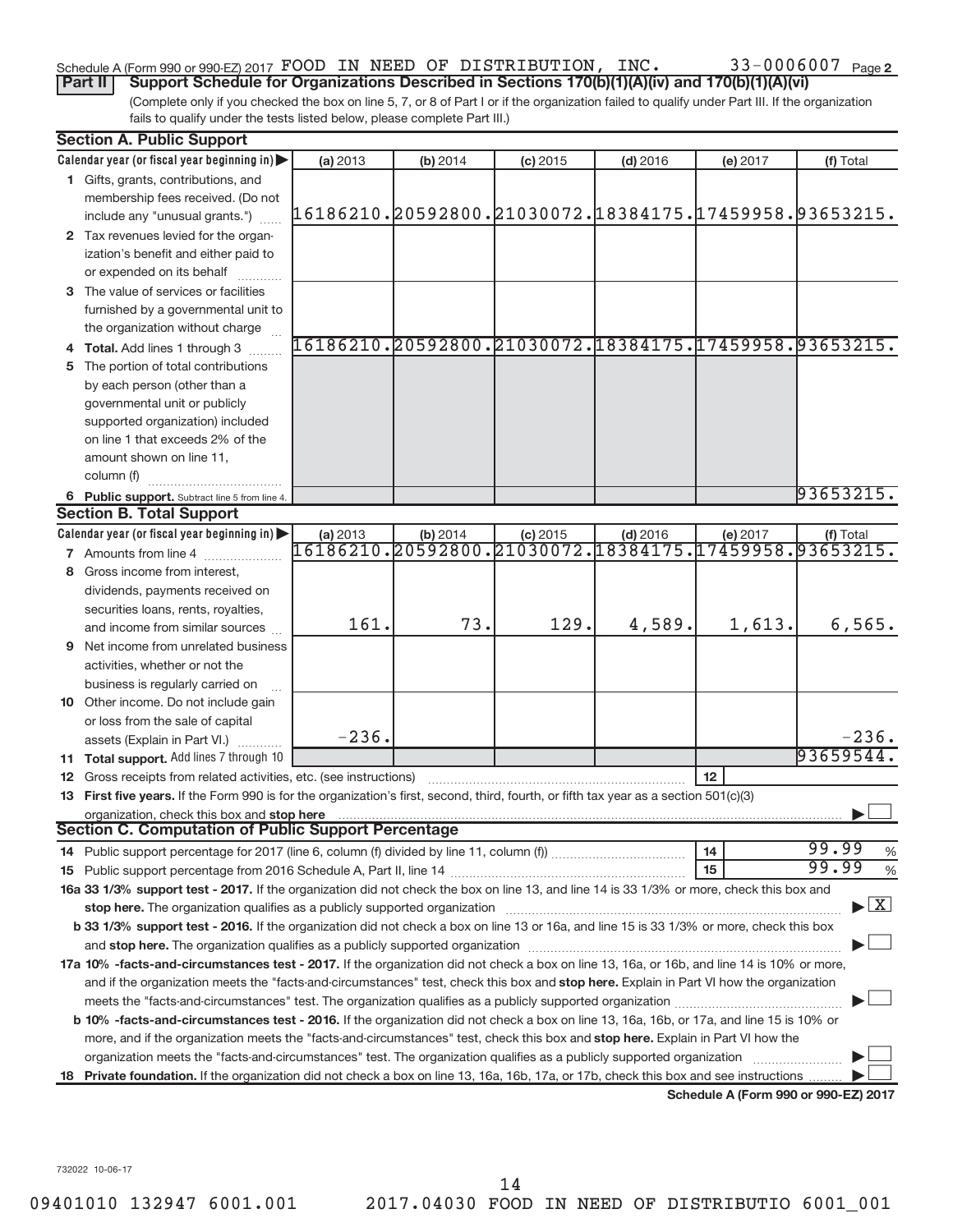#### Schedule A (Form 990 or 990-EZ) 2017  ${\tt FOOD}$  IN NEED OF  ${\tt DISTRIBUTION}$ , INC.  $33\text{--}0006007$   ${\tt Page}$ **Part III | Support Schedule for Organizations Described in Section 509(a)(2)**

(Complete only if you checked the box on line 10 of Part I or if the organization failed to qualify under Part II. If the organization fails to qualify under the tests listed below, please complete Part II.)

| <b>Section A. Public Support</b>                                                                                                                                                         |          |          |          |            |          |                                      |
|------------------------------------------------------------------------------------------------------------------------------------------------------------------------------------------|----------|----------|----------|------------|----------|--------------------------------------|
| Calendar year (or fiscal year beginning in)                                                                                                                                              | (a) 2013 | (b) 2014 | (c) 2015 | $(d)$ 2016 | (e) 2017 | (f) Total                            |
| 1 Gifts, grants, contributions, and                                                                                                                                                      |          |          |          |            |          |                                      |
| membership fees received. (Do not                                                                                                                                                        |          |          |          |            |          |                                      |
| include any "unusual grants.")                                                                                                                                                           |          |          |          |            |          |                                      |
| 2 Gross receipts from admissions,<br>merchandise sold or services per-<br>formed, or facilities furnished in<br>any activity that is related to the<br>organization's tax-exempt purpose |          |          |          |            |          |                                      |
| 3 Gross receipts from activities that                                                                                                                                                    |          |          |          |            |          |                                      |
| are not an unrelated trade or bus-<br>iness under section 513                                                                                                                            |          |          |          |            |          |                                      |
| 4 Tax revenues levied for the organ-                                                                                                                                                     |          |          |          |            |          |                                      |
| ization's benefit and either paid to<br>or expended on its behalf<br>and a state of                                                                                                      |          |          |          |            |          |                                      |
| 5 The value of services or facilities                                                                                                                                                    |          |          |          |            |          |                                      |
| furnished by a governmental unit to                                                                                                                                                      |          |          |          |            |          |                                      |
| the organization without charge                                                                                                                                                          |          |          |          |            |          |                                      |
| 6 Total. Add lines 1 through 5                                                                                                                                                           |          |          |          |            |          |                                      |
| 7a Amounts included on lines 1, 2, and                                                                                                                                                   |          |          |          |            |          |                                      |
| 3 received from disqualified persons                                                                                                                                                     |          |          |          |            |          |                                      |
| <b>b</b> Amounts included on lines 2 and 3 received<br>from other than disqualified persons that<br>exceed the greater of \$5,000 or 1% of the<br>amount on line 13 for the year         |          |          |          |            |          |                                      |
| c Add lines 7a and 7b                                                                                                                                                                    |          |          |          |            |          |                                      |
| 8 Public support. (Subtract line 7c from line 6.)                                                                                                                                        |          |          |          |            |          |                                      |
| <b>Section B. Total Support</b>                                                                                                                                                          |          |          |          |            |          |                                      |
| Calendar year (or fiscal year beginning in)                                                                                                                                              | (a) 2013 | (b) 2014 | (c) 2015 | $(d)$ 2016 | (e) 2017 | (f) Total                            |
| 9 Amounts from line 6                                                                                                                                                                    |          |          |          |            |          |                                      |
| <b>10a</b> Gross income from interest,<br>dividends, payments received on<br>securities loans, rents, royalties,<br>and income from similar sources                                      |          |          |          |            |          |                                      |
| <b>b</b> Unrelated business taxable income<br>(less section 511 taxes) from businesses                                                                                                   |          |          |          |            |          |                                      |
| acquired after June 30, 1975                                                                                                                                                             |          |          |          |            |          |                                      |
| c Add lines 10a and 10b<br><b>11</b> Net income from unrelated business<br>activities not included in line 10b,<br>whether or not the business is<br>regularly carried on                |          |          |          |            |          |                                      |
| 12 Other income. Do not include gain<br>or loss from the sale of capital<br>assets (Explain in Part VI.)                                                                                 |          |          |          |            |          |                                      |
| <b>13</b> Total support. (Add lines 9, 10c, 11, and 12.)                                                                                                                                 |          |          |          |            |          |                                      |
| 14 First five years. If the Form 990 is for the organization's first, second, third, fourth, or fifth tax year as a section 501(c)(3) organization,                                      |          |          |          |            |          |                                      |
|                                                                                                                                                                                          |          |          |          |            |          |                                      |
| Section C. Computation of Public Support Percentage                                                                                                                                      |          |          |          |            |          |                                      |
|                                                                                                                                                                                          |          |          |          |            | 15       | %                                    |
|                                                                                                                                                                                          |          |          |          |            | 16       | %                                    |
| <b>Section D. Computation of Investment Income Percentage</b>                                                                                                                            |          |          |          |            |          |                                      |
|                                                                                                                                                                                          |          |          |          |            | 17       | %                                    |
| 18 Investment income percentage from 2016 Schedule A, Part III, line 17                                                                                                                  |          |          |          |            | 18       | %                                    |
| 19a 33 1/3% support tests - 2017. If the organization did not check the box on line 14, and line 15 is more than 33 1/3%, and line 17 is not                                             |          |          |          |            |          |                                      |
| more than 33 1/3%, check this box and stop here. The organization qualifies as a publicly supported organization                                                                         |          |          |          |            |          |                                      |
| <b>b 33 1/3% support tests - 2016.</b> If the organization did not check a box on line 14 or line 19a, and line 16 is more than 33 1/3%, and                                             |          |          |          |            |          |                                      |
| line 18 is not more than 33 1/3%, check this box and stop here. The organization qualifies as a publicly supported organization                                                          |          |          |          |            |          |                                      |
|                                                                                                                                                                                          |          |          |          |            |          | Schedule A (Form 990 or 990-EZ) 2017 |
| 732023 10-06-17                                                                                                                                                                          |          |          | 15       |            |          |                                      |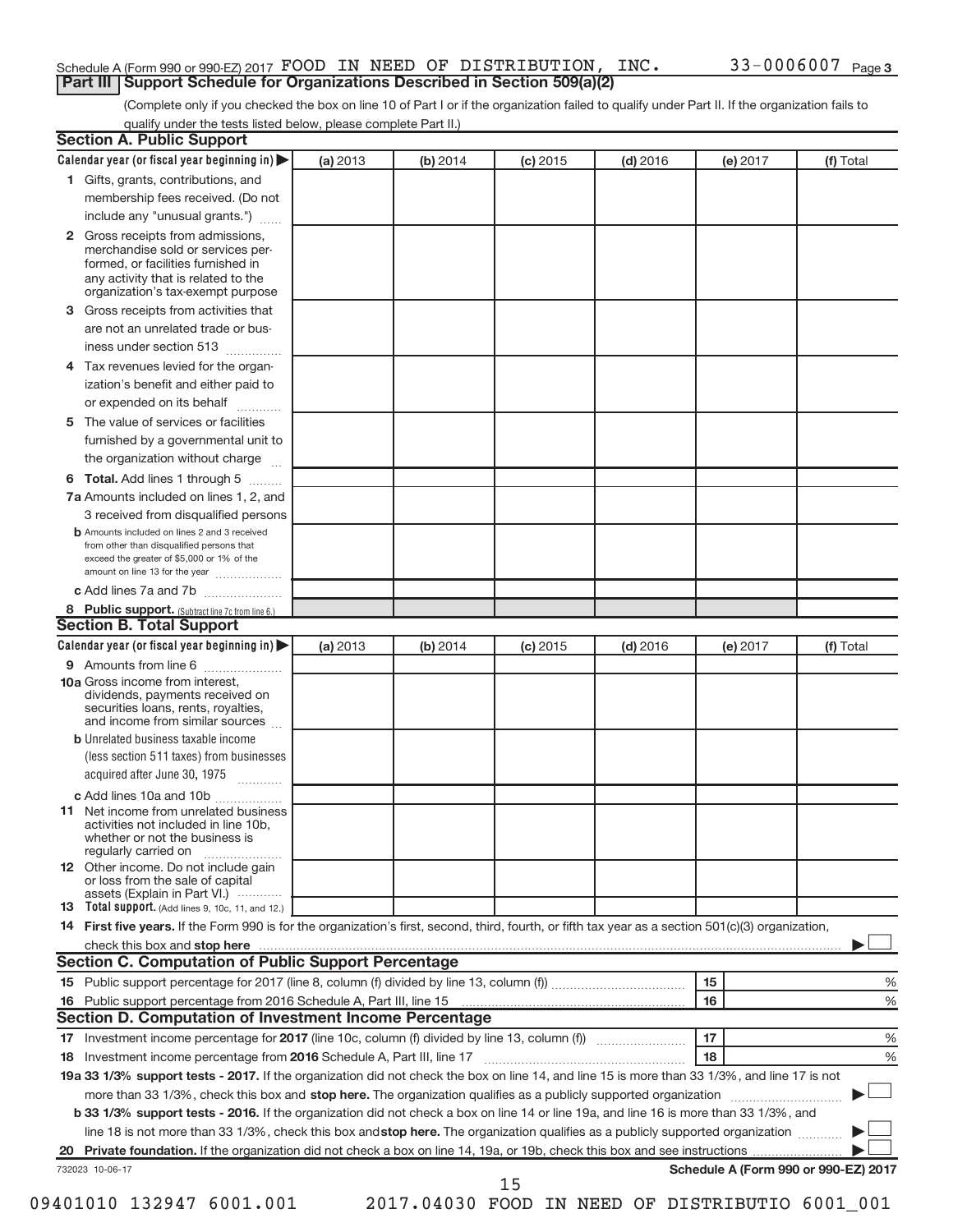**1**

**2**

**3a**

**3b**

**3c**

**4a**

**4b**

**4c**

**5a**

**5b 5c**

**6**

**7**

**8**

**9a**

**9b**

**9c**

**10a**

**10b**

**Yes No**

### **Part IV Supporting Organizations**

(Complete only if you checked a box in line 12 on Part I. If you checked 12a of Part I, complete Sections A and B. If you checked 12b of Part I, complete Sections A and C. If you checked 12c of Part I, complete Sections A, D, and E. If you checked 12d of Part I, complete Sections A and D, and complete Part V.)

#### **Section A. All Supporting Organizations**

- **1** Are all of the organization's supported organizations listed by name in the organization's governing documents? If "No," describe in Part VI how the supported organizations are designated. If designated by *class or purpose, describe the designation. If historic and continuing relationship, explain.*
- **2** Did the organization have any supported organization that does not have an IRS determination of status under section 509(a)(1) or (2)? If "Yes," explain in Part VI how the organization determined that the supported *organization was described in section 509(a)(1) or (2).*
- **3a** Did the organization have a supported organization described in section 501(c)(4), (5), or (6)? If "Yes," answer *(b) and (c) below.*
- **b** Did the organization confirm that each supported organization qualified under section 501(c)(4), (5), or (6) and satisfied the public support tests under section 509(a)(2)? If "Yes," describe in Part VI when and how the *organization made the determination.*
- **c** Did the organization ensure that all support to such organizations was used exclusively for section 170(c)(2)(B) purposes? If "Yes," explain in Part VI what controls the organization put in place to ensure such use.
- **4 a** *If* Was any supported organization not organized in the United States ("foreign supported organization")? *"Yes," and if you checked 12a or 12b in Part I, answer (b) and (c) below.*
- **b** Did the organization have ultimate control and discretion in deciding whether to make grants to the foreign supported organization? If "Yes," describe in Part VI how the organization had such control and discretion *despite being controlled or supervised by or in connection with its supported organizations.*
- **c** Did the organization support any foreign supported organization that does not have an IRS determination under sections 501(c)(3) and 509(a)(1) or (2)? If "Yes," explain in Part VI what controls the organization used *to ensure that all support to the foreign supported organization was used exclusively for section 170(c)(2)(B) purposes.*
- **5a** Did the organization add, substitute, or remove any supported organizations during the tax year? If "Yes," answer (b) and (c) below (if applicable). Also, provide detail in **Part VI,** including (i) the names and EIN *numbers of the supported organizations added, substituted, or removed; (ii) the reasons for each such action; (iii) the authority under the organization's organizing document authorizing such action; and (iv) how the action was accomplished (such as by amendment to the organizing document).*
- **b** Type I or Type II only. Was any added or substituted supported organization part of a class already designated in the organization's organizing document?
- **c Substitutions only.**  Was the substitution the result of an event beyond the organization's control?
- **6** Did the organization provide support (whether in the form of grants or the provision of services or facilities) to **Part VI.** support or benefit one or more of the filing organization's supported organizations? If "Yes," provide detail in anyone other than (i) its supported organizations, (ii) individuals that are part of the charitable class benefited by one or more of its supported organizations, or (iii) other supporting organizations that also
- **7** Did the organization provide a grant, loan, compensation, or other similar payment to a substantial contributor regard to a substantial contributor? If "Yes," complete Part I of Schedule L (Form 990 or 990-EZ). (defined in section 4958(c)(3)(C)), a family member of a substantial contributor, or a 35% controlled entity with
- **8** Did the organization make a loan to a disqualified person (as defined in section 4958) not described in line 7? *If "Yes," complete Part I of Schedule L (Form 990 or 990-EZ).*
- **9 a** Was the organization controlled directly or indirectly at any time during the tax year by one or more in section 509(a)(1) or (2))? If "Yes," provide detail in **Part VI.** disqualified persons as defined in section 4946 (other than foundation managers and organizations described
- **b** Did one or more disqualified persons (as defined in line 9a) hold a controlling interest in any entity in which the supporting organization had an interest? If "Yes," provide detail in Part VI.
- **c** Did a disqualified person (as defined in line 9a) have an ownership interest in, or derive any personal benefit from, assets in which the supporting organization also had an interest? If "Yes," provide detail in Part VI.
- **10 a** Was the organization subject to the excess business holdings rules of section 4943 because of section supporting organizations)? If "Yes," answer 10b below. 4943(f) (regarding certain Type II supporting organizations, and all Type III non-functionally integrated
	- **b** Did the organization have any excess business holdings in the tax year? (Use Schedule C, Form 4720, to *determine whether the organization had excess business holdings.)*

732024 10-06-17

**Schedule A (Form 990 or 990-EZ) 2017**

16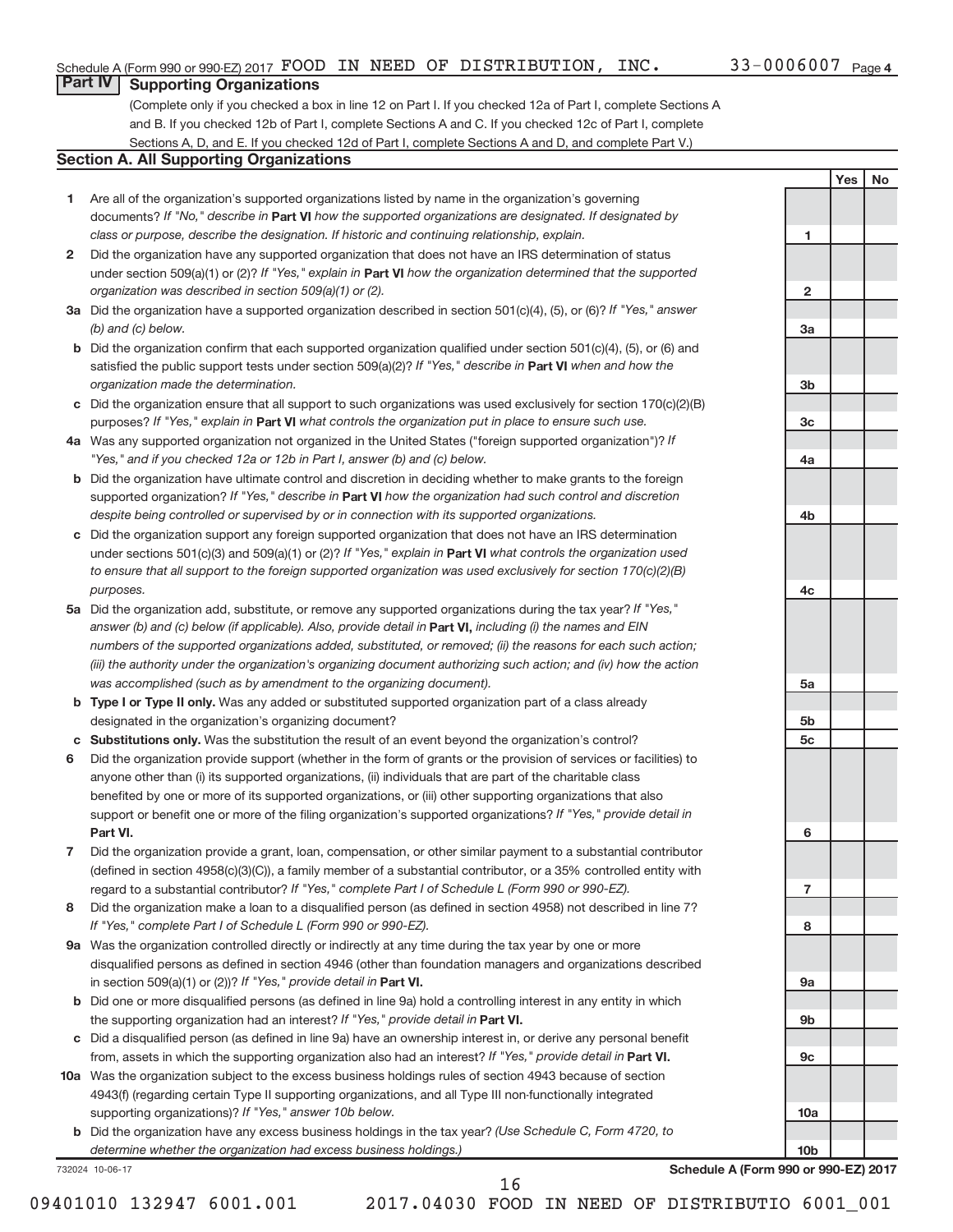#### Schedule A (Form 990 or 990-EZ) 2017 POUD IN NEED OF DISTRIBUTION, INC.  $33-0000000$  Page FOOD IN NEED OF DISTRIBUTION, INC. 33-0006007

|    | Part IV<br><b>Supporting Organizations (continued)</b>                                                                          |                 |     |    |
|----|---------------------------------------------------------------------------------------------------------------------------------|-----------------|-----|----|
|    |                                                                                                                                 |                 | Yes | No |
| 11 | Has the organization accepted a gift or contribution from any of the following persons?                                         |                 |     |    |
|    | a A person who directly or indirectly controls, either alone or together with persons described in (b) and (c)                  |                 |     |    |
|    | below, the governing body of a supported organization?                                                                          | 11a             |     |    |
|    | <b>b</b> A family member of a person described in (a) above?                                                                    | 11 <sub>b</sub> |     |    |
|    | c A 35% controlled entity of a person described in (a) or (b) above? If "Yes" to a, b, or c, provide detail in Part VI.         | 11c             |     |    |
|    | <b>Section B. Type I Supporting Organizations</b>                                                                               |                 |     |    |
|    |                                                                                                                                 |                 | Yes | No |
| 1  | Did the directors, trustees, or membership of one or more supported organizations have the power to                             |                 |     |    |
|    |                                                                                                                                 |                 |     |    |
|    | regularly appoint or elect at least a majority of the organization's directors or trustees at all times during the              |                 |     |    |
|    | tax year? If "No," describe in Part VI how the supported organization(s) effectively operated, supervised, or                   |                 |     |    |
|    | controlled the organization's activities. If the organization had more than one supported organization,                         |                 |     |    |
|    | describe how the powers to appoint and/or remove directors or trustees were allocated among the supported                       |                 |     |    |
|    | organizations and what conditions or restrictions, if any, applied to such powers during the tax year.                          | 1               |     |    |
| 2  | Did the organization operate for the benefit of any supported organization other than the supported                             |                 |     |    |
|    | organization(s) that operated, supervised, or controlled the supporting organization? If "Yes," explain in                      |                 |     |    |
|    | Part VI how providing such benefit carried out the purposes of the supported organization(s) that operated,                     |                 |     |    |
|    | supervised, or controlled the supporting organization.                                                                          | $\mathbf{2}$    |     |    |
|    | <b>Section C. Type II Supporting Organizations</b>                                                                              |                 |     |    |
|    |                                                                                                                                 |                 | Yes | No |
| 1. | Were a majority of the organization's directors or trustees during the tax year also a majority of the directors                |                 |     |    |
|    | or trustees of each of the organization's supported organization(s)? If "No," describe in Part VI how control                   |                 |     |    |
|    | or management of the supporting organization was vested in the same persons that controlled or managed                          |                 |     |    |
|    | the supported organization(s).                                                                                                  | 1               |     |    |
|    | <b>Section D. All Type III Supporting Organizations</b>                                                                         |                 |     |    |
|    |                                                                                                                                 |                 | Yes | No |
| 1  | Did the organization provide to each of its supported organizations, by the last day of the fifth month of the                  |                 |     |    |
|    | organization's tax year, (i) a written notice describing the type and amount of support provided during the prior tax           |                 |     |    |
|    | year, (ii) a copy of the Form 990 that was most recently filed as of the date of notification, and (iii) copies of the          |                 |     |    |
|    | organization's governing documents in effect on the date of notification, to the extent not previously provided?                | 1               |     |    |
| 2  | Were any of the organization's officers, directors, or trustees either (i) appointed or elected by the supported                |                 |     |    |
|    | organization(s) or (ii) serving on the governing body of a supported organization? If "No," explain in Part VI how              |                 |     |    |
|    | the organization maintained a close and continuous working relationship with the supported organization(s).                     | $\mathbf{2}$    |     |    |
| 3  | By reason of the relationship described in (2), did the organization's supported organizations have a                           |                 |     |    |
|    | significant voice in the organization's investment policies and in directing the use of the organization's                      |                 |     |    |
|    | income or assets at all times during the tax year? If "Yes," describe in Part VI the role the organization's                    |                 |     |    |
|    | supported organizations played in this regard.                                                                                  | з               |     |    |
|    | Section E. Type III Functionally Integrated Supporting Organizations                                                            |                 |     |    |
| 1  | Check the box next to the method that the organization used to satisfy the Integral Part Test during the yealsee instructions). |                 |     |    |
| a  | The organization satisfied the Activities Test. Complete line 2 below.                                                          |                 |     |    |
| b  | The organization is the parent of each of its supported organizations. Complete line 3 below.                                   |                 |     |    |
| с  | The organization supported a governmental entity. Describe in Part VI how you supported a government entity (see instructions). |                 |     |    |
| 2  | Activities Test. Answer (a) and (b) below.                                                                                      |                 | Yes | No |
| а  | Did substantially all of the organization's activities during the tax year directly further the exempt purposes of              |                 |     |    |
|    | the supported organization(s) to which the organization was responsive? If "Yes," then in Part VI identify                      |                 |     |    |
|    | those supported organizations and explain how these activities directly furthered their exempt purposes,                        |                 |     |    |
|    |                                                                                                                                 |                 |     |    |
|    | how the organization was responsive to those supported organizations, and how the organization determined                       |                 |     |    |
|    | that these activities constituted substantially all of its activities.                                                          | 2a              |     |    |
|    | b Did the activities described in (a) constitute activities that, but for the organization's involvement, one or more           |                 |     |    |
|    | of the organization's supported organization(s) would have been engaged in? If "Yes," explain in Part VI the                    |                 |     |    |
|    | reasons for the organization's position that its supported organization(s) would have engaged in these                          |                 |     |    |
|    | activities but for the organization's involvement.                                                                              | 2b              |     |    |
| з  | Parent of Supported Organizations. Answer (a) and (b) below.                                                                    |                 |     |    |
| а  | Did the organization have the power to regularly appoint or elect a majority of the officers, directors, or                     |                 |     |    |
|    | trustees of each of the supported organizations? Provide details in Part VI.                                                    | За              |     |    |
|    | <b>b</b> Did the organization exercise a substantial degree of direction over the policies, programs, and activities of each    |                 |     |    |
|    | of its supported organizations? If "Yes," describe in Part VI the role played by the organization in this regard.               | 3b              |     |    |
|    | Schedule A (Form 990 or 990-EZ) 2017<br>732025 10-06-17                                                                         |                 |     |    |
|    | 17                                                                                                                              |                 |     |    |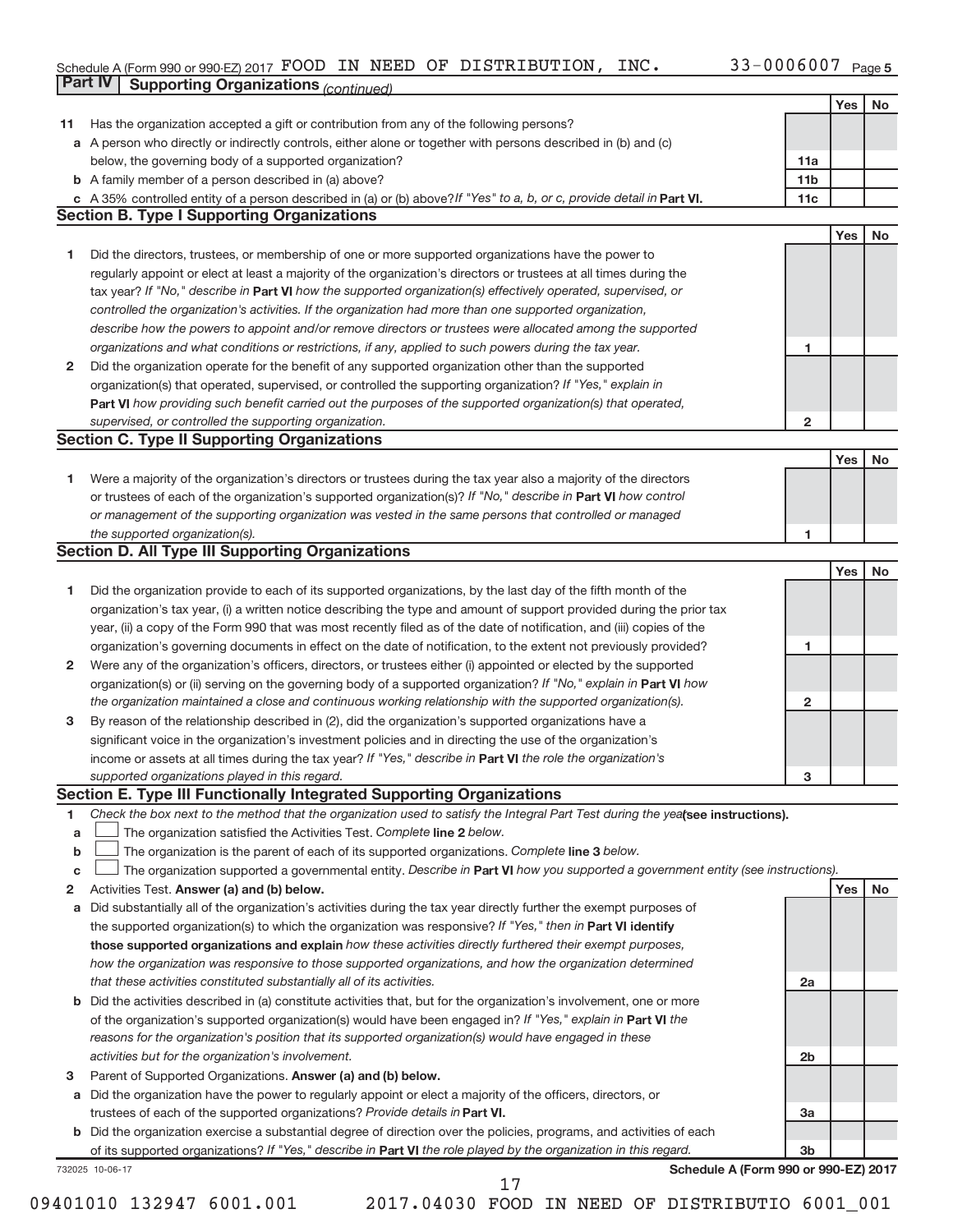### Schedule A (Form 990 or 990-EZ) 2017  ${\tt FOOD}$  IN NEED OF  ${\tt DISTRIBUTION}$ , INC.  $33\text{--}0006007$   ${\tt Page}$ **Part V Type III Non-Functionally Integrated 509(a)(3) Supporting Organizations**

1 **Letter See instructions.** All Check here if the organization satisfied the Integral Part Test as a qualifying trust on Nov. 20, 1970 (explain in Part VI.) See instructions. All other Type III non-functionally integrated supporting organizations must complete Sections A through E.

|                | Section A - Adjusted Net Income                                              |                | (A) Prior Year | (B) Current Year<br>(optional) |
|----------------|------------------------------------------------------------------------------|----------------|----------------|--------------------------------|
| 1              | Net short-term capital gain                                                  | 1              |                |                                |
| 2              | Recoveries of prior-year distributions                                       | $\overline{2}$ |                |                                |
| 3              | Other gross income (see instructions)                                        | 3              |                |                                |
| 4              | Add lines 1 through 3                                                        | 4              |                |                                |
| 5              | Depreciation and depletion                                                   | 5              |                |                                |
| 6              | Portion of operating expenses paid or incurred for production or             |                |                |                                |
|                | collection of gross income or for management, conservation, or               |                |                |                                |
|                | maintenance of property held for production of income (see instructions)     | 6              |                |                                |
| 7              | Other expenses (see instructions)                                            | $\overline{7}$ |                |                                |
| 8              | Adjusted Net Income (subtract lines 5, 6, and 7 from line 4)                 | 8              |                |                                |
|                | <b>Section B - Minimum Asset Amount</b>                                      |                | (A) Prior Year | (B) Current Year<br>(optional) |
| 1              | Aggregate fair market value of all non-exempt-use assets (see                |                |                |                                |
|                | instructions for short tax year or assets held for part of year):            |                |                |                                |
|                | a Average monthly value of securities                                        | 1a             |                |                                |
|                | <b>b</b> Average monthly cash balances                                       | 1 <sub>b</sub> |                |                                |
|                | c Fair market value of other non-exempt-use assets                           | 1 <sub>c</sub> |                |                                |
|                | d Total (add lines 1a, 1b, and 1c)                                           | 1 <sub>d</sub> |                |                                |
|                | <b>e Discount</b> claimed for blockage or other                              |                |                |                                |
|                | factors (explain in detail in Part VI):                                      |                |                |                                |
| 2              | Acquisition indebtedness applicable to non-exempt-use assets                 | $\overline{2}$ |                |                                |
| 3              | Subtract line 2 from line 1d                                                 | 3              |                |                                |
| 4              | Cash deemed held for exempt use. Enter 1-1/2% of line 3 (for greater amount, |                |                |                                |
|                | see instructions)                                                            | 4              |                |                                |
| 5              | Net value of non-exempt-use assets (subtract line 4 from line 3)             | 5              |                |                                |
| 6              | Multiply line 5 by .035                                                      | 6              |                |                                |
| 7              | Recoveries of prior-year distributions                                       | $\overline{7}$ |                |                                |
| 8              | Minimum Asset Amount (add line 7 to line 6)                                  | 8              |                |                                |
|                | <b>Section C - Distributable Amount</b>                                      |                |                | <b>Current Year</b>            |
| 1              | Adjusted net income for prior year (from Section A, line 8, Column A)        | 1              |                |                                |
| $\overline{2}$ | Enter 85% of line 1                                                          | $\mathbf{2}$   |                |                                |
| з              | Minimum asset amount for prior year (from Section B, line 8, Column A)       | 3              |                |                                |
| 4              | Enter greater of line 2 or line 3                                            | 4              |                |                                |
| 5              | Income tax imposed in prior year                                             | 5              |                |                                |
| 6              | <b>Distributable Amount.</b> Subtract line 5 from line 4, unless subject to  |                |                |                                |
|                | emergency temporary reduction (see instructions)                             | 6              |                |                                |
|                |                                                                              |                |                |                                |

**7** Check here if the current year is the organization's first as a non-functionally integrated Type III supporting organization (see instructions).

**Schedule A (Form 990 or 990-EZ) 2017**

732026 10-06-17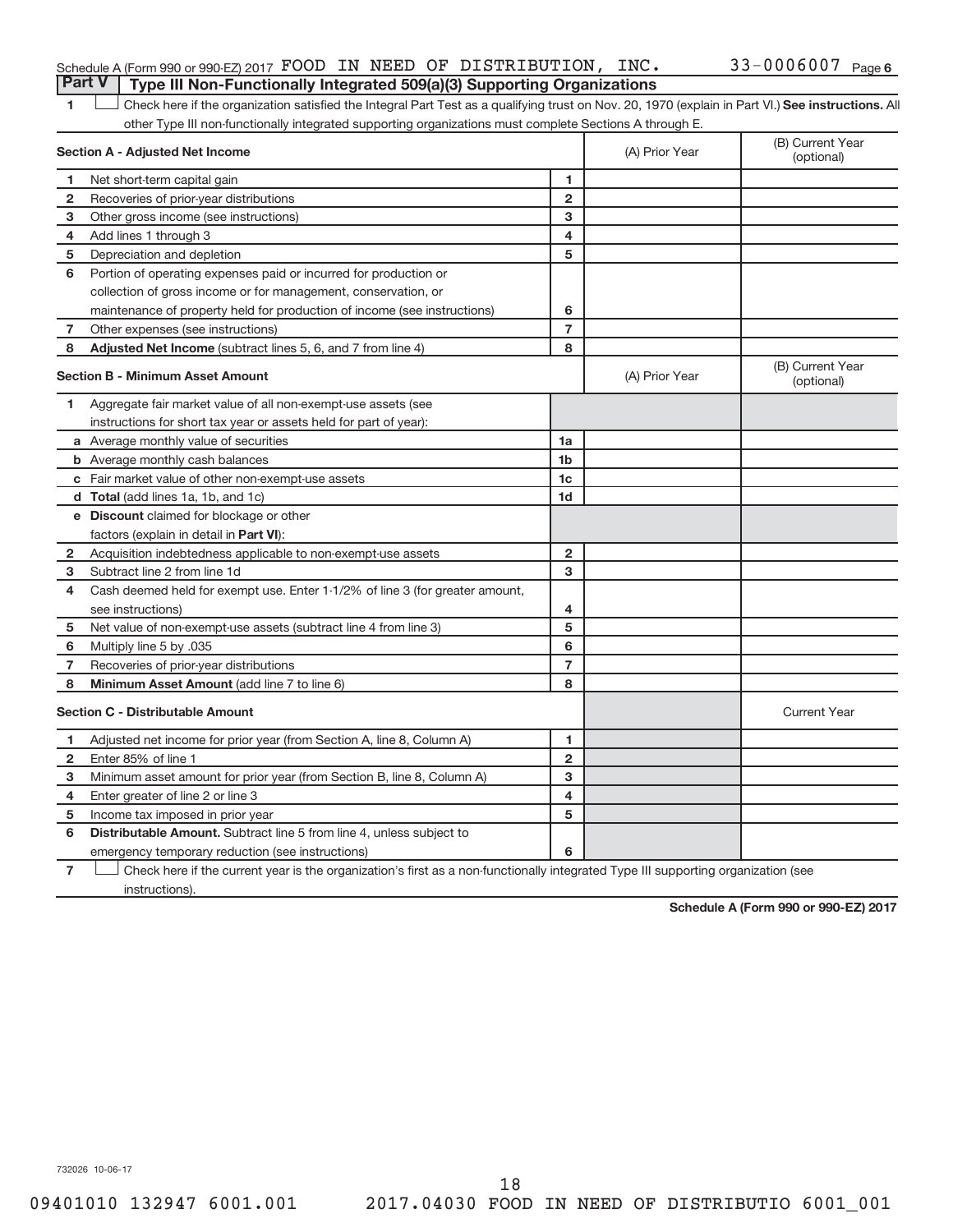#### Schedule A (Form 990 or 990-EZ) 2017 POUD IN NEED OF DISTRIBUTION, INC.  $33-0000000$  Page FOOD IN NEED OF DISTRIBUTION, INC. 33-0006007

| <b>Part V</b>  | Type III Non-Functionally Integrated 509(a)(3) Supporting Organizations (continued)        |                             |                                       |                                                |
|----------------|--------------------------------------------------------------------------------------------|-----------------------------|---------------------------------------|------------------------------------------------|
|                | <b>Section D - Distributions</b>                                                           |                             |                                       | <b>Current Year</b>                            |
| 1              | Amounts paid to supported organizations to accomplish exempt purposes                      |                             |                                       |                                                |
| $\mathbf{2}$   | Amounts paid to perform activity that directly furthers exempt purposes of supported       |                             |                                       |                                                |
|                | organizations, in excess of income from activity                                           |                             |                                       |                                                |
| 3              | Administrative expenses paid to accomplish exempt purposes of supported organizations      |                             |                                       |                                                |
| 4              | Amounts paid to acquire exempt-use assets                                                  |                             |                                       |                                                |
| 5              | Qualified set-aside amounts (prior IRS approval required)                                  |                             |                                       |                                                |
| 6              | Other distributions (describe in <b>Part VI</b> ). See instructions.                       |                             |                                       |                                                |
| 7              | <b>Total annual distributions.</b> Add lines 1 through 6.                                  |                             |                                       |                                                |
| 8              | Distributions to attentive supported organizations to which the organization is responsive |                             |                                       |                                                |
|                | (provide details in Part VI). See instructions.                                            |                             |                                       |                                                |
| 9              | Distributable amount for 2017 from Section C, line 6                                       |                             |                                       |                                                |
| 10             | Line 8 amount divided by line 9 amount                                                     |                             |                                       |                                                |
|                |                                                                                            | (i)                         | (ii)                                  | (iii)                                          |
|                | Section E - Distribution Allocations (see instructions)                                    | <b>Excess Distributions</b> | <b>Underdistributions</b><br>Pre-2017 | <b>Distributable</b><br><b>Amount for 2017</b> |
| 1              | Distributable amount for 2017 from Section C, line 6                                       |                             |                                       |                                                |
| $\mathbf{2}$   | Underdistributions, if any, for years prior to 2017 (reason-                               |                             |                                       |                                                |
|                | able cause required- explain in Part VI). See instructions.                                |                             |                                       |                                                |
| 3              | Excess distributions carryover, if any, to 2017                                            |                             |                                       |                                                |
| a              |                                                                                            |                             |                                       |                                                |
|                | <b>b</b> From 2013                                                                         |                             |                                       |                                                |
|                | c From 2014                                                                                |                             |                                       |                                                |
|                | d From 2015                                                                                |                             |                                       |                                                |
|                | e From 2016                                                                                |                             |                                       |                                                |
|                | f Total of lines 3a through e                                                              |                             |                                       |                                                |
|                | g Applied to underdistributions of prior years                                             |                             |                                       |                                                |
|                | h Applied to 2017 distributable amount                                                     |                             |                                       |                                                |
| Ť.             | Carryover from 2012 not applied (see instructions)                                         |                             |                                       |                                                |
|                | Remainder. Subtract lines 3g, 3h, and 3i from 3f.                                          |                             |                                       |                                                |
| 4              | Distributions for 2017 from Section D,                                                     |                             |                                       |                                                |
|                | line $7:$                                                                                  |                             |                                       |                                                |
|                | a Applied to underdistributions of prior years                                             |                             |                                       |                                                |
|                | <b>b</b> Applied to 2017 distributable amount                                              |                             |                                       |                                                |
| c              | Remainder. Subtract lines 4a and 4b from 4.                                                |                             |                                       |                                                |
| 5              | Remaining underdistributions for years prior to 2017, if                                   |                             |                                       |                                                |
|                | any. Subtract lines 3g and 4a from line 2. For result greater                              |                             |                                       |                                                |
|                | than zero, explain in Part VI. See instructions.                                           |                             |                                       |                                                |
| 6              | Remaining underdistributions for 2017. Subtract lines 3h                                   |                             |                                       |                                                |
|                | and 4b from line 1. For result greater than zero, explain in                               |                             |                                       |                                                |
|                | <b>Part VI.</b> See instructions.                                                          |                             |                                       |                                                |
| $\overline{7}$ | Excess distributions carryover to 2018. Add lines 3j                                       |                             |                                       |                                                |
|                | and 4c.                                                                                    |                             |                                       |                                                |
| 8              | Breakdown of line 7:                                                                       |                             |                                       |                                                |
|                | a Excess from 2013                                                                         |                             |                                       |                                                |
|                | <b>b</b> Excess from 2014                                                                  |                             |                                       |                                                |
|                | c Excess from 2015                                                                         |                             |                                       |                                                |
|                | d Excess from 2016                                                                         |                             |                                       |                                                |
|                | e Excess from 2017                                                                         |                             |                                       |                                                |

**Schedule A (Form 990 or 990-EZ) 2017**

732027 10-06-17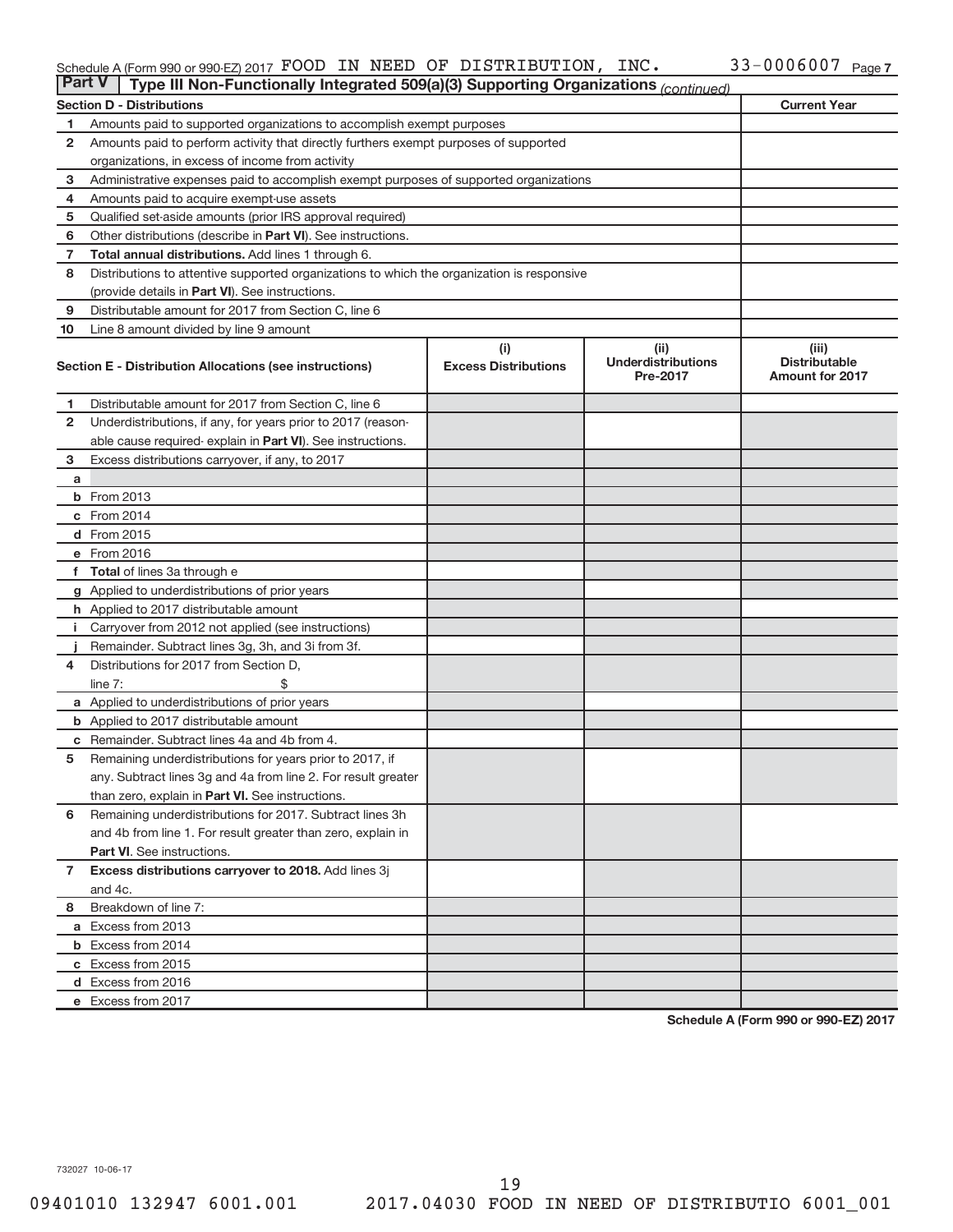| <b>Part VI</b>  | Schedule A (Form 990 or 990-EZ) 2017 FOOD IN NEED OF DISTRIBUTION, INC. |  |    |  | $33 - 0006007$ Page 8<br>Supplemental Information. Provide the explanations required by Part II, line 10; Part II, line 17a or 17b; Part III, line 12;                                                                                                                                                                                                           |  |
|-----------------|-------------------------------------------------------------------------|--|----|--|------------------------------------------------------------------------------------------------------------------------------------------------------------------------------------------------------------------------------------------------------------------------------------------------------------------------------------------------------------------|--|
|                 |                                                                         |  |    |  | Part IV, Section A, lines 1, 2, 3b, 3c, 4b, 4c, 5a, 6, 9a, 9b, 9c, 11a, 11b, and 11c; Part IV, Section B, lines 1 and 2; Part IV, Section C, line 1; Part IV, Section D, lines 2 and 3; Part IV, Section E, lines 1c, 2a, 2b,<br>Section D, lines 5, 6, and 8; and Part V, Section E, lines 2, 5, and 6. Also complete this part for any additional information. |  |
|                 | (See instructions.)                                                     |  |    |  |                                                                                                                                                                                                                                                                                                                                                                  |  |
|                 |                                                                         |  |    |  |                                                                                                                                                                                                                                                                                                                                                                  |  |
|                 |                                                                         |  |    |  |                                                                                                                                                                                                                                                                                                                                                                  |  |
|                 |                                                                         |  |    |  |                                                                                                                                                                                                                                                                                                                                                                  |  |
|                 |                                                                         |  |    |  |                                                                                                                                                                                                                                                                                                                                                                  |  |
|                 |                                                                         |  |    |  |                                                                                                                                                                                                                                                                                                                                                                  |  |
|                 |                                                                         |  |    |  |                                                                                                                                                                                                                                                                                                                                                                  |  |
|                 |                                                                         |  |    |  |                                                                                                                                                                                                                                                                                                                                                                  |  |
|                 |                                                                         |  |    |  |                                                                                                                                                                                                                                                                                                                                                                  |  |
|                 |                                                                         |  |    |  |                                                                                                                                                                                                                                                                                                                                                                  |  |
|                 |                                                                         |  |    |  |                                                                                                                                                                                                                                                                                                                                                                  |  |
|                 |                                                                         |  |    |  |                                                                                                                                                                                                                                                                                                                                                                  |  |
|                 |                                                                         |  |    |  |                                                                                                                                                                                                                                                                                                                                                                  |  |
|                 |                                                                         |  |    |  |                                                                                                                                                                                                                                                                                                                                                                  |  |
|                 |                                                                         |  |    |  |                                                                                                                                                                                                                                                                                                                                                                  |  |
|                 |                                                                         |  |    |  |                                                                                                                                                                                                                                                                                                                                                                  |  |
|                 |                                                                         |  |    |  |                                                                                                                                                                                                                                                                                                                                                                  |  |
|                 |                                                                         |  |    |  |                                                                                                                                                                                                                                                                                                                                                                  |  |
|                 |                                                                         |  |    |  |                                                                                                                                                                                                                                                                                                                                                                  |  |
|                 |                                                                         |  |    |  |                                                                                                                                                                                                                                                                                                                                                                  |  |
|                 |                                                                         |  |    |  |                                                                                                                                                                                                                                                                                                                                                                  |  |
|                 |                                                                         |  |    |  |                                                                                                                                                                                                                                                                                                                                                                  |  |
|                 |                                                                         |  |    |  |                                                                                                                                                                                                                                                                                                                                                                  |  |
|                 |                                                                         |  |    |  |                                                                                                                                                                                                                                                                                                                                                                  |  |
|                 |                                                                         |  |    |  |                                                                                                                                                                                                                                                                                                                                                                  |  |
|                 |                                                                         |  |    |  |                                                                                                                                                                                                                                                                                                                                                                  |  |
|                 |                                                                         |  |    |  |                                                                                                                                                                                                                                                                                                                                                                  |  |
|                 |                                                                         |  |    |  |                                                                                                                                                                                                                                                                                                                                                                  |  |
|                 |                                                                         |  |    |  |                                                                                                                                                                                                                                                                                                                                                                  |  |
|                 |                                                                         |  |    |  |                                                                                                                                                                                                                                                                                                                                                                  |  |
|                 |                                                                         |  |    |  |                                                                                                                                                                                                                                                                                                                                                                  |  |
|                 |                                                                         |  |    |  |                                                                                                                                                                                                                                                                                                                                                                  |  |
|                 |                                                                         |  |    |  |                                                                                                                                                                                                                                                                                                                                                                  |  |
|                 |                                                                         |  |    |  |                                                                                                                                                                                                                                                                                                                                                                  |  |
|                 |                                                                         |  |    |  |                                                                                                                                                                                                                                                                                                                                                                  |  |
|                 |                                                                         |  |    |  |                                                                                                                                                                                                                                                                                                                                                                  |  |
|                 |                                                                         |  |    |  |                                                                                                                                                                                                                                                                                                                                                                  |  |
| 732028 10-06-17 |                                                                         |  |    |  | Schedule A (Form 990 or 990-EZ) 2017                                                                                                                                                                                                                                                                                                                             |  |
|                 | 09401010 132947 6001.001                                                |  | 20 |  | 2017.04030 FOOD IN NEED OF DISTRIBUTIO 6001_001                                                                                                                                                                                                                                                                                                                  |  |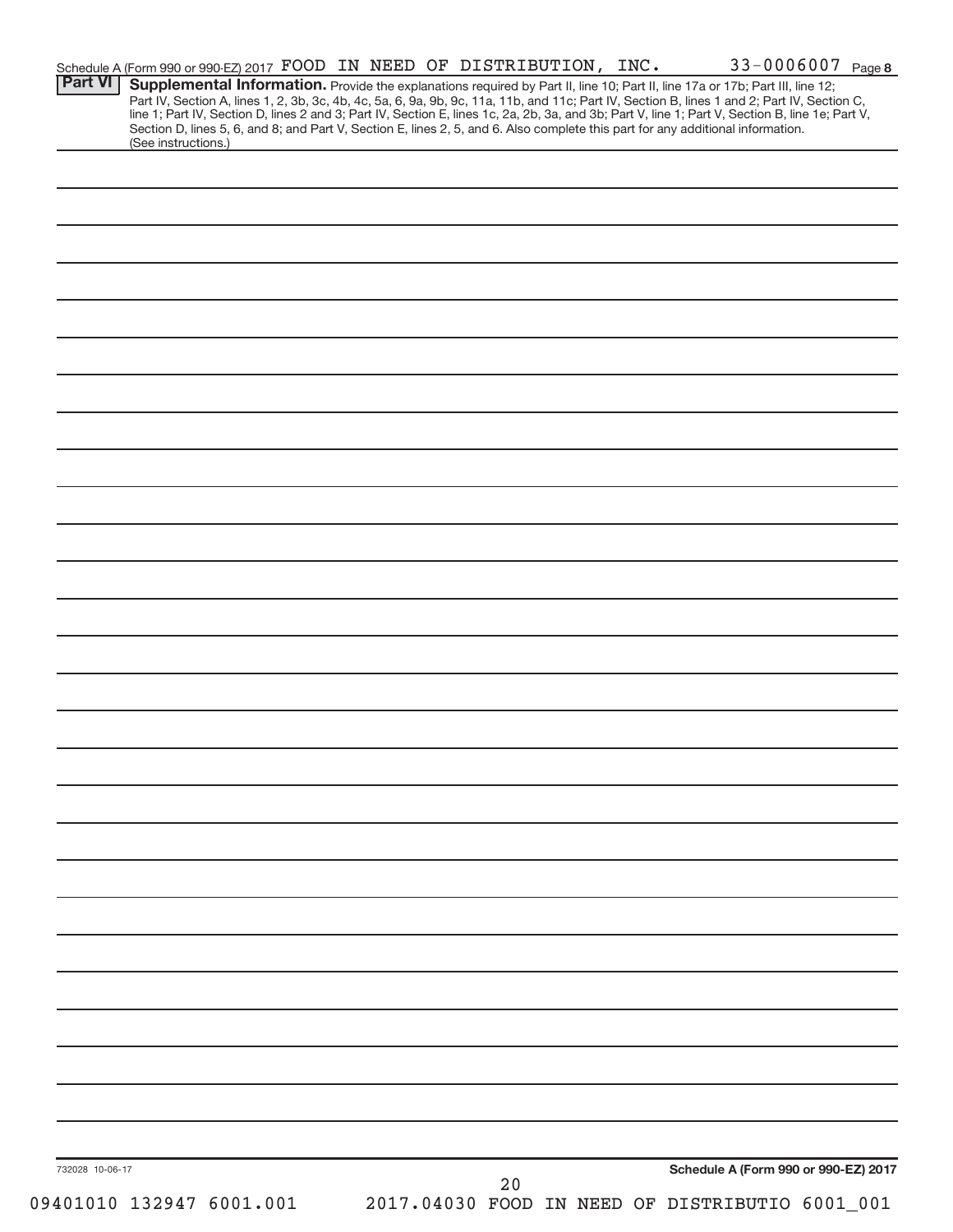| <b>SCHEDULE D</b> |  |
|-------------------|--|
|-------------------|--|

Department of the Treasury Internal Revenue Service

| (Form 990) |  |
|------------|--|
|------------|--|

# **SCHEDULE D Supplemental Financial Statements**<br> **Form 990 2017**<br> **Part IV** line 6.7.8.9.10, 11a, 11b, 11c, 11d, 11e, 11f, 12a, or 12b

**(Form 990) | Complete if the organization answered "Yes" on Form 990, Part IV, line 6, 7, 8, 9, 10, 11a, 11b, 11c, 11d, 11e, 11f, 12a, or 12b.**

**| Attach to Form 990. |Go to www.irs.gov/Form990 for instructions and the latest information.**



Name of the organization<br> **EMPLO EMPLO EDGES END STRIBUTION, INC.**<br> **EMPLO EMPLOYED EMPLOYED ARE DISTRIBUTION, INC.**<br>
33-0006007 FOOD IN NEED OF DISTRIBUTION, INC.

| Part I       | Organizations Maintaining Donor Advised Funds or Other Similar Funds or Accounts. Complete if the                                                                                                                              |                                                    |                    |                                 |
|--------------|--------------------------------------------------------------------------------------------------------------------------------------------------------------------------------------------------------------------------------|----------------------------------------------------|--------------------|---------------------------------|
|              | organization answered "Yes" on Form 990, Part IV, line 6.                                                                                                                                                                      | (a) Donor advised funds                            |                    | (b) Funds and other accounts    |
| 1.           |                                                                                                                                                                                                                                |                                                    |                    |                                 |
| 2            | Aggregate value of contributions to (during year)                                                                                                                                                                              |                                                    |                    |                                 |
| з            | Aggregate value of grants from (during year)                                                                                                                                                                                   |                                                    |                    |                                 |
| 4            |                                                                                                                                                                                                                                |                                                    |                    |                                 |
| 5            | Did the organization inform all donors and donor advisors in writing that the assets held in donor advised funds                                                                                                               |                                                    |                    |                                 |
|              |                                                                                                                                                                                                                                |                                                    |                    | Yes<br><b>No</b>                |
| 6            | Did the organization inform all grantees, donors, and donor advisors in writing that grant funds can be used only                                                                                                              |                                                    |                    |                                 |
|              | for charitable purposes and not for the benefit of the donor or donor advisor, or for any other purpose conferring                                                                                                             |                                                    |                    |                                 |
|              |                                                                                                                                                                                                                                |                                                    |                    | Yes<br>No                       |
| Part II      | Conservation Easements. Complete if the organization answered "Yes" on Form 990, Part IV, line 7.                                                                                                                              |                                                    |                    |                                 |
|              | Purpose(s) of conservation easements held by the organization (check all that apply).                                                                                                                                          |                                                    |                    |                                 |
|              | Preservation of land for public use (e.g., recreation or education)                                                                                                                                                            | Preservation of a historically important land area |                    |                                 |
|              | Protection of natural habitat                                                                                                                                                                                                  | Preservation of a certified historic structure     |                    |                                 |
|              | Preservation of open space                                                                                                                                                                                                     |                                                    |                    |                                 |
| 2            | Complete lines 2a through 2d if the organization held a qualified conservation contribution in the form of a conservation easement on the last                                                                                 |                                                    |                    |                                 |
|              | day of the tax year.                                                                                                                                                                                                           |                                                    |                    | Held at the End of the Tax Year |
| а            |                                                                                                                                                                                                                                |                                                    | 2a                 |                                 |
|              | Total acreage restricted by conservation easements [11] matter continuum matter account to a set of the conservation of the conservation of the conservation of the conservation of the conservation of the conservation of th |                                                    | 2 <sub>b</sub>     |                                 |
|              |                                                                                                                                                                                                                                |                                                    | 2c                 |                                 |
| d            | Number of conservation easements included in (c) acquired after 7/25/06, and not on a historic structure                                                                                                                       |                                                    |                    |                                 |
|              | listed in the National Register [111] March 1999 States and Times and Times and Times and Times and Times and T                                                                                                                |                                                    | 2d                 |                                 |
| 3            | Number of conservation easements modified, transferred, released, extinguished, or terminated by the organization during the tax                                                                                               |                                                    |                    |                                 |
|              | year                                                                                                                                                                                                                           |                                                    |                    |                                 |
| 4            | Number of states where property subject to conservation easement is located >                                                                                                                                                  |                                                    |                    |                                 |
| 5            | Does the organization have a written policy regarding the periodic monitoring, inspection, handling of                                                                                                                         |                                                    |                    |                                 |
|              | violations, and enforcement of the conservation easements it holds?                                                                                                                                                            |                                                    |                    | Yes<br><b>No</b>                |
| 6            | Staff and volunteer hours devoted to monitoring, inspecting, handling of violations, and enforcing conservation easements during the year                                                                                      |                                                    |                    |                                 |
|              |                                                                                                                                                                                                                                |                                                    |                    |                                 |
| 7            | Amount of expenses incurred in monitoring, inspecting, handling of violations, and enforcing conservation easements during the year                                                                                            |                                                    |                    |                                 |
|              | $\blacktriangleright$ \$                                                                                                                                                                                                       |                                                    |                    |                                 |
| 8            | Does each conservation easement reported on line 2(d) above satisfy the requirements of section 170(h)(4)(B)(i)                                                                                                                |                                                    |                    |                                 |
|              |                                                                                                                                                                                                                                |                                                    |                    | <b>No</b><br>Yes                |
| 9            | In Part XIII, describe how the organization reports conservation easements in its revenue and expense statement, and balance sheet, and                                                                                        |                                                    |                    |                                 |
|              | include, if applicable, the text of the footnote to the organization's financial statements that describes the organization's accounting for                                                                                   |                                                    |                    |                                 |
|              | conservation easements.<br>Organizations Maintaining Collections of Art, Historical Treasures, or Other Similar Assets.<br>Part III                                                                                            |                                                    |                    |                                 |
|              | Complete if the organization answered "Yes" on Form 990, Part IV, line 8.                                                                                                                                                      |                                                    |                    |                                 |
|              | 1a If the organization elected, as permitted under SFAS 116 (ASC 958), not to report in its revenue statement and balance sheet works of art,                                                                                  |                                                    |                    |                                 |
|              | historical treasures, or other similar assets held for public exhibition, education, or research in furtherance of public service, provide, in Part XIII,                                                                      |                                                    |                    |                                 |
|              | the text of the footnote to its financial statements that describes these items.                                                                                                                                               |                                                    |                    |                                 |
| b            | If the organization elected, as permitted under SFAS 116 (ASC 958), to report in its revenue statement and balance sheet works of art, historical                                                                              |                                                    |                    |                                 |
|              | treasures, or other similar assets held for public exhibition, education, or research in furtherance of public service, provide the following amounts                                                                          |                                                    |                    |                                 |
|              | relating to these items:                                                                                                                                                                                                       |                                                    |                    |                                 |
|              |                                                                                                                                                                                                                                |                                                    |                    | $\triangleright$ \$             |
|              | (ii) Assets included in Form 990, Part X                                                                                                                                                                                       |                                                    |                    | $\blacktriangleright$ \$        |
| $\mathbf{2}$ | If the organization received or held works of art, historical treasures, or other similar assets for financial gain, provide                                                                                                   |                                                    |                    |                                 |
|              | the following amounts required to be reported under SFAS 116 (ASC 958) relating to these items:                                                                                                                                |                                                    |                    |                                 |
| а            |                                                                                                                                                                                                                                |                                                    | ▶                  | - \$                            |
|              | b Assets included in Form 990, Part X [11, 120] Marten and March 2016 March 2016 March 2016 March 2016 March 20                                                                                                                |                                                    | $\triangleright$ s |                                 |
|              | LHA For Paperwork Reduction Act Notice, see the Instructions for Form 990.                                                                                                                                                     |                                                    |                    | Schedule D (Form 990) 2017      |
|              | 732051 10-09-17                                                                                                                                                                                                                |                                                    |                    |                                 |
|              |                                                                                                                                                                                                                                | 21                                                 |                    |                                 |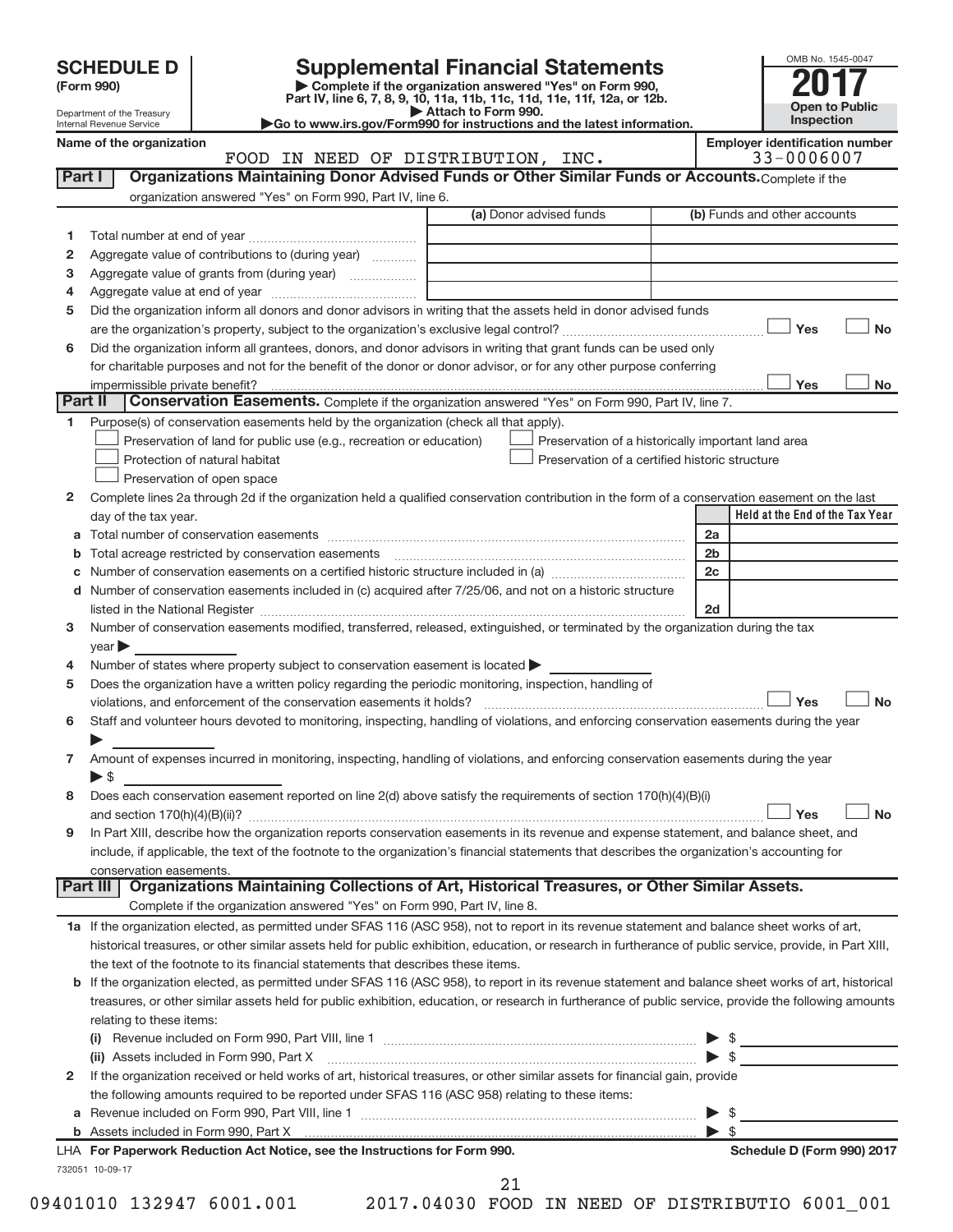|               | Schedule D (Form 990) 2017                                                                                                                                                                                                           | FOOD IN NEED OF DISTRIBUTION, INC.      |   |                |                                                                                                                                                                                                                               |                                 | 33-0006007 Page 2 |                |           |           |
|---------------|--------------------------------------------------------------------------------------------------------------------------------------------------------------------------------------------------------------------------------------|-----------------------------------------|---|----------------|-------------------------------------------------------------------------------------------------------------------------------------------------------------------------------------------------------------------------------|---------------------------------|-------------------|----------------|-----------|-----------|
|               | Part III  <br>Organizations Maintaining Collections of Art, Historical Treasures, or Other Similar Assets (continued)                                                                                                                |                                         |   |                |                                                                                                                                                                                                                               |                                 |                   |                |           |           |
| 3             | Using the organization's acquisition, accession, and other records, check any of the following that are a significant use of its collection items                                                                                    |                                         |   |                |                                                                                                                                                                                                                               |                                 |                   |                |           |           |
|               | (check all that apply):                                                                                                                                                                                                              |                                         |   |                |                                                                                                                                                                                                                               |                                 |                   |                |           |           |
| a             | Public exhibition                                                                                                                                                                                                                    |                                         |   |                | Loan or exchange programs                                                                                                                                                                                                     |                                 |                   |                |           |           |
| b             | Scholarly research                                                                                                                                                                                                                   |                                         |   |                | Other and the contract of the contract of the contract of the contract of the contract of the contract of the contract of the contract of the contract of the contract of the contract of the contract of the contract of the |                                 |                   |                |           |           |
| c             | Preservation for future generations                                                                                                                                                                                                  |                                         |   |                |                                                                                                                                                                                                                               |                                 |                   |                |           |           |
| 4             | Provide a description of the organization's collections and explain how they further the organization's exempt purpose in Part XIII.                                                                                                 |                                         |   |                |                                                                                                                                                                                                                               |                                 |                   |                |           |           |
| 5             | During the year, did the organization solicit or receive donations of art, historical treasures, or other similar assets                                                                                                             |                                         |   |                |                                                                                                                                                                                                                               |                                 |                   |                |           |           |
|               | Part IV                                                                                                                                                                                                                              |                                         |   |                |                                                                                                                                                                                                                               |                                 |                   | Yes            |           | No        |
|               | <b>Escrow and Custodial Arrangements.</b> Complete if the organization answered "Yes" on Form 990, Part IV, line 9, or<br>reported an amount on Form 990, Part X, line 21.                                                           |                                         |   |                |                                                                                                                                                                                                                               |                                 |                   |                |           |           |
|               | 1a Is the organization an agent, trustee, custodian or other intermediary for contributions or other assets not included                                                                                                             |                                         |   |                |                                                                                                                                                                                                                               |                                 |                   |                |           |           |
|               |                                                                                                                                                                                                                                      |                                         |   |                |                                                                                                                                                                                                                               |                                 |                   | Yes            |           | <b>No</b> |
|               | on Form 990, Part X? [[[[[[[[[[[[[[[[[[]]]]]]]]]]]] on Form 990, Part X?<br>b If "Yes," explain the arrangement in Part XIII and complete the following table:                                                                       |                                         |   |                |                                                                                                                                                                                                                               |                                 |                   |                |           |           |
|               |                                                                                                                                                                                                                                      |                                         |   |                |                                                                                                                                                                                                                               |                                 |                   | Amount         |           |           |
|               | c Beginning balance <b>contract to the contract of the contract of the contract of the contract of the contract of the contract of the contract of the contract of the contract of the contract of the contract of the contract </b> |                                         |   |                |                                                                                                                                                                                                                               | 1c                              |                   |                |           |           |
|               |                                                                                                                                                                                                                                      |                                         |   |                |                                                                                                                                                                                                                               | 1d                              |                   |                |           |           |
|               | e Distributions during the year manufactured and continuum control of the control of the control of the state of the control of the control of the control of the control of the control of the control of the control of the        |                                         |   |                |                                                                                                                                                                                                                               | 1e                              |                   |                |           |           |
| f.            |                                                                                                                                                                                                                                      |                                         |   |                |                                                                                                                                                                                                                               | 1f                              |                   |                |           |           |
|               | 2a Did the organization include an amount on Form 990, Part X, line 21, for escrow or custodial account liability?                                                                                                                   |                                         |   |                |                                                                                                                                                                                                                               |                                 |                   | Yes            |           | <b>No</b> |
|               |                                                                                                                                                                                                                                      |                                         |   |                |                                                                                                                                                                                                                               |                                 |                   |                |           |           |
| <b>Part V</b> | <b>Endowment Funds.</b> Complete if the organization answered "Yes" on Form 990, Part IV, line 10.                                                                                                                                   |                                         |   |                |                                                                                                                                                                                                                               |                                 |                   |                |           |           |
|               |                                                                                                                                                                                                                                      | (a) Current year                        |   | (b) Prior year | (c) Two years back $\vert$ (d) Three years back $\vert$ (e) Four years back                                                                                                                                                   |                                 |                   |                |           |           |
|               | 1a Beginning of year balance                                                                                                                                                                                                         |                                         |   |                |                                                                                                                                                                                                                               |                                 |                   |                |           |           |
| b             |                                                                                                                                                                                                                                      |                                         |   |                |                                                                                                                                                                                                                               |                                 |                   |                |           |           |
|               | Net investment earnings, gains, and losses                                                                                                                                                                                           |                                         |   |                |                                                                                                                                                                                                                               |                                 |                   |                |           |           |
| d             | Grants or scholarships                                                                                                                                                                                                               |                                         |   |                |                                                                                                                                                                                                                               |                                 |                   |                |           |           |
|               | e Other expenditures for facilities                                                                                                                                                                                                  |                                         |   |                |                                                                                                                                                                                                                               |                                 |                   |                |           |           |
|               | and programs                                                                                                                                                                                                                         |                                         |   |                |                                                                                                                                                                                                                               |                                 |                   |                |           |           |
| t.            |                                                                                                                                                                                                                                      |                                         |   |                |                                                                                                                                                                                                                               |                                 |                   |                |           |           |
| g             |                                                                                                                                                                                                                                      |                                         |   |                |                                                                                                                                                                                                                               |                                 |                   |                |           |           |
| 2             | Provide the estimated percentage of the current year end balance (line 1g, column (a)) held as:                                                                                                                                      |                                         |   |                |                                                                                                                                                                                                                               |                                 |                   |                |           |           |
| а             | Board designated or quasi-endowment >                                                                                                                                                                                                |                                         | % |                |                                                                                                                                                                                                                               |                                 |                   |                |           |           |
| b             | Permanent endowment                                                                                                                                                                                                                  | $\%$                                    |   |                |                                                                                                                                                                                                                               |                                 |                   |                |           |           |
|               | <b>c</b> Temporarily restricted endowment $\blacktriangleright$                                                                                                                                                                      | %                                       |   |                |                                                                                                                                                                                                                               |                                 |                   |                |           |           |
|               | The percentages on lines 2a, 2b, and 2c should equal 100%.                                                                                                                                                                           |                                         |   |                |                                                                                                                                                                                                                               |                                 |                   |                |           |           |
|               | 3a Are there endowment funds not in the possession of the organization that are held and administered for the organization<br>by:                                                                                                    |                                         |   |                |                                                                                                                                                                                                                               |                                 |                   |                | Yes       | No        |
|               | (i)                                                                                                                                                                                                                                  |                                         |   |                |                                                                                                                                                                                                                               |                                 |                   | 3a(i)          |           |           |
|               |                                                                                                                                                                                                                                      |                                         |   |                |                                                                                                                                                                                                                               |                                 |                   | 3a(ii)         |           |           |
|               |                                                                                                                                                                                                                                      |                                         |   |                |                                                                                                                                                                                                                               |                                 |                   | 3 <sub>b</sub> |           |           |
| 4             | Describe in Part XIII the intended uses of the organization's endowment funds.                                                                                                                                                       |                                         |   |                |                                                                                                                                                                                                                               |                                 |                   |                |           |           |
|               | <b>Land, Buildings, and Equipment.</b><br><b>Part VI</b>                                                                                                                                                                             |                                         |   |                |                                                                                                                                                                                                                               |                                 |                   |                |           |           |
|               | Complete if the organization answered "Yes" on Form 990, Part IV, line 11a. See Form 990, Part X, line 10.                                                                                                                           |                                         |   |                |                                                                                                                                                                                                                               |                                 |                   |                |           |           |
|               | Description of property                                                                                                                                                                                                              | (a) Cost or other<br>basis (investment) |   |                | (b) Cost or other<br>basis (other)                                                                                                                                                                                            | (c) Accumulated<br>depreciation |                   | (d) Book value |           |           |
|               |                                                                                                                                                                                                                                      |                                         |   |                |                                                                                                                                                                                                                               |                                 |                   |                |           |           |
|               |                                                                                                                                                                                                                                      |                                         |   |                | 5,314,474.                                                                                                                                                                                                                    | 1,064,042.                      |                   | 4,250,432.     |           |           |
|               |                                                                                                                                                                                                                                      |                                         |   |                |                                                                                                                                                                                                                               |                                 |                   |                |           |           |
|               |                                                                                                                                                                                                                                      |                                         |   |                | 1,383,846.                                                                                                                                                                                                                    | 997,054.                        |                   |                | 386, 792. |           |
|               |                                                                                                                                                                                                                                      |                                         |   |                | 671, 296.                                                                                                                                                                                                                     | 661, 185.                       |                   |                | 10, 111.  |           |
|               | Total. Add lines 1a through 1e. (Column (d) must equal Form 990, Part X, column (B), line 10c.)                                                                                                                                      |                                         |   |                |                                                                                                                                                                                                                               |                                 |                   | 4,647,335.     |           |           |
|               |                                                                                                                                                                                                                                      |                                         |   |                |                                                                                                                                                                                                                               |                                 |                   |                |           |           |

**Schedule D (Form 990) 2017**

732052 10-09-17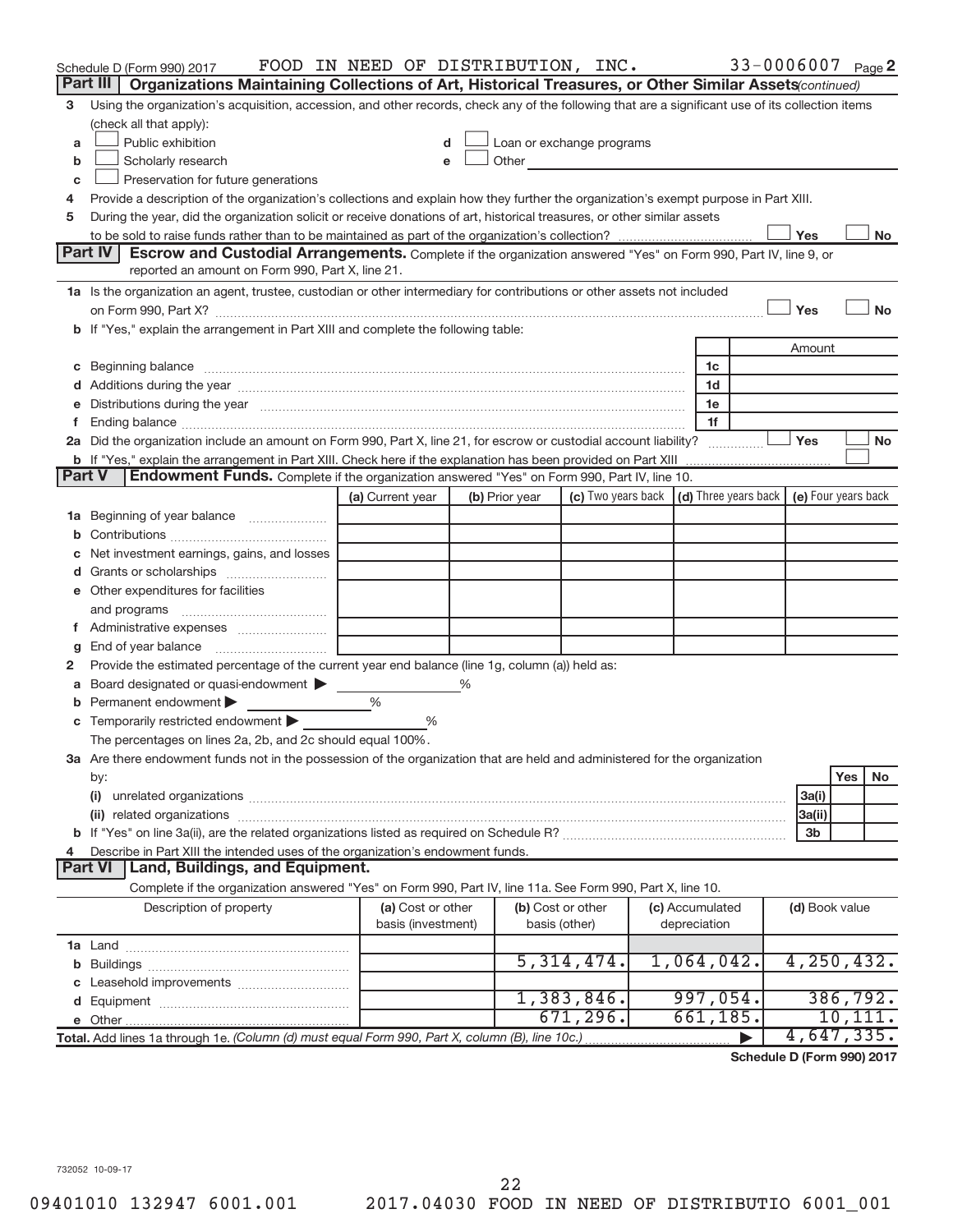|                  | Schedule D (Form 990) 2017                                                                                                                           |                              |                 | FOOD IN NEED OF DISTRIBUTION, INC. |                |         |  | 33-0006007 Page 3                                         |   |
|------------------|------------------------------------------------------------------------------------------------------------------------------------------------------|------------------------------|-----------------|------------------------------------|----------------|---------|--|-----------------------------------------------------------|---|
| <b>Part VIII</b> | <b>Investments - Other Securities.</b>                                                                                                               |                              |                 |                                    |                |         |  |                                                           |   |
|                  | Complete if the organization answered "Yes" on Form 990, Part IV, line 11b. See Form 990, Part X, line 12.                                           |                              |                 |                                    |                |         |  |                                                           |   |
|                  | (a) Description of security or category (including name of security)                                                                                 |                              |                 | (b) Book value                     |                |         |  | (c) Method of valuation: Cost or end-of-year market value |   |
|                  |                                                                                                                                                      |                              |                 |                                    |                |         |  |                                                           |   |
|                  | (2) Closely-held equity interests                                                                                                                    |                              |                 |                                    |                |         |  |                                                           |   |
| (3) Other        |                                                                                                                                                      |                              |                 |                                    |                |         |  |                                                           |   |
| (A)<br>(B)       |                                                                                                                                                      |                              |                 |                                    |                |         |  |                                                           |   |
| (C)              |                                                                                                                                                      |                              |                 |                                    |                |         |  |                                                           |   |
| (D)              |                                                                                                                                                      |                              |                 |                                    |                |         |  |                                                           |   |
| (E)              |                                                                                                                                                      |                              |                 |                                    |                |         |  |                                                           |   |
| (F)              |                                                                                                                                                      |                              |                 |                                    |                |         |  |                                                           |   |
| (G)              |                                                                                                                                                      |                              |                 |                                    |                |         |  |                                                           |   |
| (H)              |                                                                                                                                                      |                              |                 |                                    |                |         |  |                                                           |   |
|                  | Total. (Col. (b) must equal Form 990, Part X, col. (B) line 12.) $\blacktriangleright$                                                               |                              |                 |                                    |                |         |  |                                                           |   |
|                  | Part VIII Investments - Program Related.                                                                                                             |                              |                 |                                    |                |         |  |                                                           |   |
|                  | Complete if the organization answered "Yes" on Form 990, Part IV, line 11c. See Form 990, Part X, line 13.                                           |                              |                 |                                    |                |         |  |                                                           |   |
|                  | (a) Description of investment                                                                                                                        |                              |                 | (b) Book value                     |                |         |  | (c) Method of valuation: Cost or end-of-year market value |   |
| (1)              |                                                                                                                                                      |                              |                 |                                    |                |         |  |                                                           |   |
| (2)              |                                                                                                                                                      |                              |                 |                                    |                |         |  |                                                           |   |
| (3)              |                                                                                                                                                      |                              |                 |                                    |                |         |  |                                                           |   |
| (4)              |                                                                                                                                                      |                              |                 |                                    |                |         |  |                                                           |   |
| (5)              |                                                                                                                                                      |                              |                 |                                    |                |         |  |                                                           |   |
| (6)              |                                                                                                                                                      |                              |                 |                                    |                |         |  |                                                           |   |
| (7)              |                                                                                                                                                      |                              |                 |                                    |                |         |  |                                                           |   |
| (8)              |                                                                                                                                                      |                              |                 |                                    |                |         |  |                                                           |   |
| (9)              | Total. (Col. (b) must equal Form 990, Part X, col. (B) line $13.$ )                                                                                  |                              |                 |                                    |                |         |  |                                                           |   |
| <b>Part IX</b>   | <b>Other Assets.</b>                                                                                                                                 |                              |                 |                                    |                |         |  |                                                           |   |
|                  | Complete if the organization answered "Yes" on Form 990, Part IV, line 11d. See Form 990, Part X, line 15.                                           |                              |                 |                                    |                |         |  |                                                           |   |
|                  |                                                                                                                                                      |                              | (a) Description |                                    |                |         |  | (b) Book value                                            |   |
| (1)              |                                                                                                                                                      |                              |                 |                                    |                |         |  |                                                           |   |
| (2)              |                                                                                                                                                      |                              |                 |                                    |                |         |  |                                                           |   |
| (3)              |                                                                                                                                                      |                              |                 |                                    |                |         |  |                                                           |   |
| (4)              |                                                                                                                                                      |                              |                 |                                    |                |         |  |                                                           |   |
| (5)              |                                                                                                                                                      |                              |                 |                                    |                |         |  |                                                           |   |
| (6)              |                                                                                                                                                      |                              |                 |                                    |                |         |  |                                                           |   |
| (7)              |                                                                                                                                                      |                              |                 |                                    |                |         |  |                                                           |   |
| (8)              |                                                                                                                                                      |                              |                 |                                    |                |         |  |                                                           |   |
| (9)              |                                                                                                                                                      |                              |                 |                                    |                |         |  |                                                           |   |
| <b>Part X</b>    | Total. (Column (b) must equal Form 990, Part X, col. (B) line 15.)<br><b>Other Liabilities.</b>                                                      |                              |                 |                                    |                |         |  |                                                           |   |
|                  |                                                                                                                                                      |                              |                 |                                    |                |         |  |                                                           |   |
|                  | Complete if the organization answered "Yes" on Form 990, Part IV, line 11e or 11f. See Form 990, Part X, line 25.                                    | (a) Description of liability |                 |                                    | (b) Book value |         |  |                                                           |   |
| 1.               | Federal income taxes                                                                                                                                 |                              |                 |                                    |                |         |  |                                                           |   |
| (1)<br>(2)       | <b>ACCRUED PAYROLL</b>                                                                                                                               |                              |                 |                                    |                | 30,063. |  |                                                           |   |
| (3)              |                                                                                                                                                      |                              |                 |                                    |                |         |  |                                                           |   |
| (4)              |                                                                                                                                                      |                              |                 |                                    |                |         |  |                                                           |   |
| (5)              |                                                                                                                                                      |                              |                 |                                    |                |         |  |                                                           |   |
| (6)              |                                                                                                                                                      |                              |                 |                                    |                |         |  |                                                           |   |
| (7)              |                                                                                                                                                      |                              |                 |                                    |                |         |  |                                                           |   |
| (8)              |                                                                                                                                                      |                              |                 |                                    |                |         |  |                                                           |   |
| (9)              |                                                                                                                                                      |                              |                 |                                    |                |         |  |                                                           |   |
|                  | Total. (Column (b) must equal Form 990, Part X, col. (B) line 25.)                                                                                   |                              |                 |                                    |                | 30,063. |  |                                                           |   |
|                  | 2. Liability for uncertain tax positions. In Part XIII, provide the text of the footnote to the organization's financial statements that reports the |                              |                 |                                    |                |         |  |                                                           |   |
|                  | organization's liability for uncertain tax positions under FIN 48 (ASC 740). Check here if the text of the footnote has been provided in Part XIII   |                              |                 |                                    |                |         |  |                                                           | X |
|                  |                                                                                                                                                      |                              |                 |                                    |                |         |  | Schedule D (Form 990) 2017                                |   |

732053 10-09-17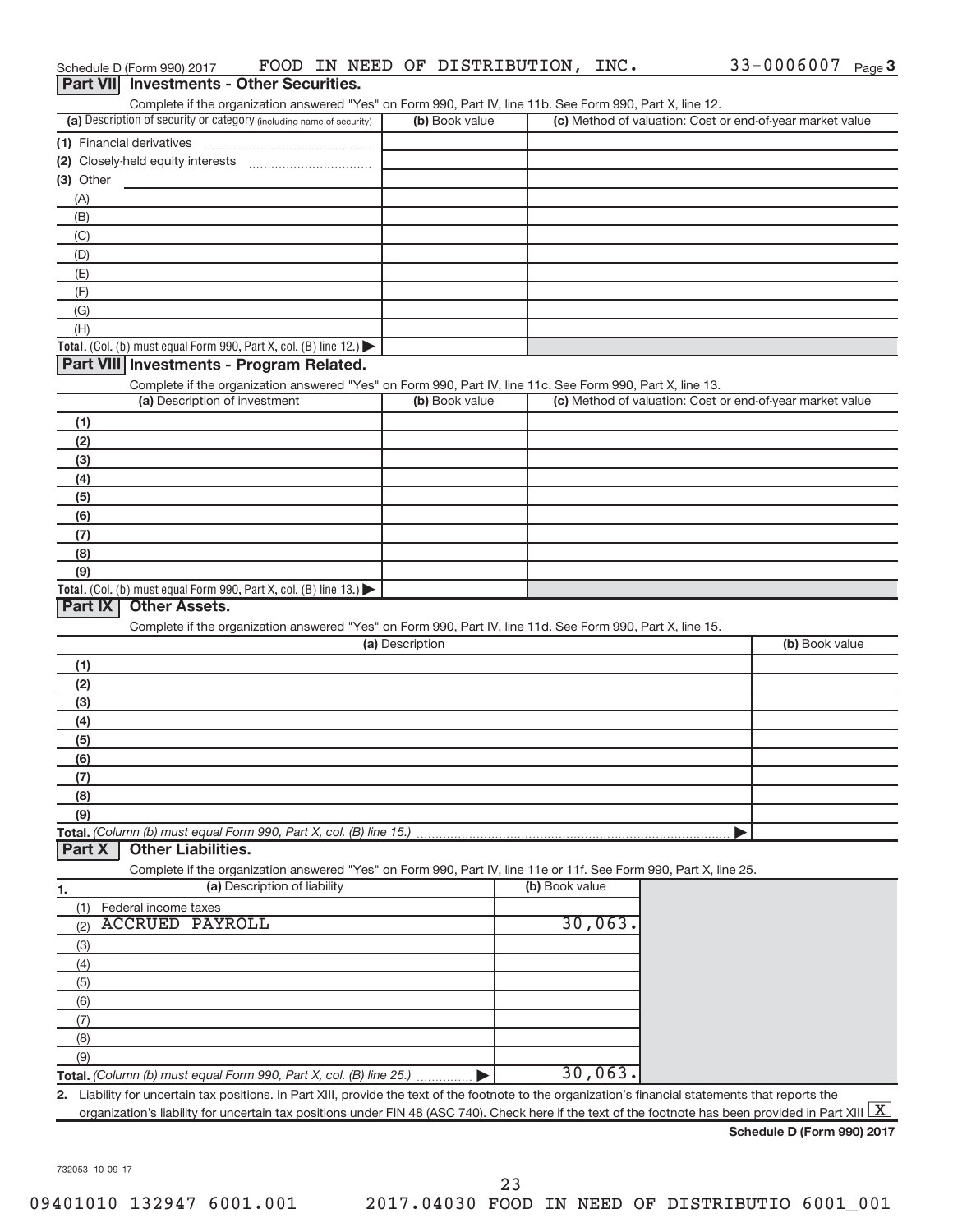|    | FOOD IN NEED OF DISTRIBUTION, INC.<br>Schedule D (Form 990) 2017                                                                                                                                                                    |                |                | 33-0006007 $_{Page 4}$ |
|----|-------------------------------------------------------------------------------------------------------------------------------------------------------------------------------------------------------------------------------------|----------------|----------------|------------------------|
|    | Reconciliation of Revenue per Audited Financial Statements With Revenue per Return.<br>Part XI                                                                                                                                      |                |                |                        |
|    | Complete if the organization answered "Yes" on Form 990, Part IV, line 12a.                                                                                                                                                         |                |                |                        |
| 1  | Total revenue, gains, and other support per audited financial statements [111] [11] Total revenue, gains, and other support per audited financial statements                                                                        |                | $\overline{1}$ | 17,461,571.            |
| 2  | Amounts included on line 1 but not on Form 990, Part VIII, line 12:                                                                                                                                                                 |                |                |                        |
| a  |                                                                                                                                                                                                                                     | 2a             |                |                        |
|    |                                                                                                                                                                                                                                     | 2 <sub>b</sub> |                |                        |
| С  |                                                                                                                                                                                                                                     | 2c             |                |                        |
| d  |                                                                                                                                                                                                                                     | 2d             |                |                        |
| е  | Add lines 2a through 2d                                                                                                                                                                                                             |                | 2e             | $0$ .                  |
| 3  |                                                                                                                                                                                                                                     |                | 3              | 17,461,571.            |
| 4  | Amounts included on Form 990, Part VIII, line 12, but not on line 1:                                                                                                                                                                |                |                |                        |
| a  |                                                                                                                                                                                                                                     | 4a             |                |                        |
|    |                                                                                                                                                                                                                                     | 4 <sub>h</sub> |                |                        |
| c. | Add lines 4a and 4b                                                                                                                                                                                                                 |                | 4c             | $0$ .                  |
|    |                                                                                                                                                                                                                                     |                |                | 17,461,571.            |
|    |                                                                                                                                                                                                                                     |                |                |                        |
|    | Part XII   Reconciliation of Expenses per Audited Financial Statements With Expenses per Return.                                                                                                                                    |                |                |                        |
|    | Complete if the organization answered "Yes" on Form 990, Part IV, line 12a.                                                                                                                                                         |                |                |                        |
| 1  |                                                                                                                                                                                                                                     |                | $\blacksquare$ | 17,421,035.            |
| 2  | Amounts included on line 1 but not on Form 990, Part IX, line 25:                                                                                                                                                                   |                |                |                        |
| a  |                                                                                                                                                                                                                                     | 2a             |                |                        |
| b  | Prior year adjustments [11,111] Prior year adjustments [11,111] Prior year adjustments [11,111] Prior year adjustments [11,111] Prior (11,111] Prior (11,111] Prior (11,111] Prior (11,111) Prior (11,111) Prior (11,111) Prio      | 2 <sub>b</sub> |                |                        |
|    |                                                                                                                                                                                                                                     | 2c             |                |                        |
| d  |                                                                                                                                                                                                                                     | 2d             |                |                        |
| e  | Add lines 2a through 2d <b>contained a contained a contained a contained a</b> contained a contact the set of the set of the set of the set of the set of the set of the set of the set of the set of the set of the set of the set |                | 2e             | $0 \cdot$              |
| 3  |                                                                                                                                                                                                                                     |                | 3              | 17,421,035.            |
| 4  | Amounts included on Form 990, Part IX, line 25, but not on line 1:                                                                                                                                                                  |                |                |                        |
| a  |                                                                                                                                                                                                                                     | 4a l           |                |                        |
| b  |                                                                                                                                                                                                                                     | 4 <sub>b</sub> |                |                        |
| C  | Add lines 4a and 4b                                                                                                                                                                                                                 |                | 4с             | υ.                     |
|    | Part XIII Supplemental Information.                                                                                                                                                                                                 |                | 5              | 17,421,035.            |

Provide the descriptions required for Part II, lines 3, 5, and 9; Part III, lines 1a and 4; Part IV, lines 1b and 2b; Part V, line 4; Part X, line 2; Part XI, lines 2d and 4b; and Part XII, lines 2d and 4b. Also complete this part to provide any additional information.

PART X, LINE 2:

|                                                                          |  |  |  |  |  |  |  | DURING THE YEAR ENDED JUNE 30, 2013, FIND ADOPTED ACCOUNTING STANDARDS FOR |
|--------------------------------------------------------------------------|--|--|--|--|--|--|--|----------------------------------------------------------------------------|
| THE ACCOUNTING FOR UNCERTAINTY IN INCOME TAXES. THESE STANDARDS PROVIDE  |  |  |  |  |  |  |  |                                                                            |
| GUIDANCE FOR THE ACCOUNTING AND DISCLOSURE ABOUT UNCERTAIN TAX POSITIONS |  |  |  |  |  |  |  |                                                                            |
| TAKEN BY AN ORGANIZATION. MANAGEMENT BELIEVES THAT ALL OF THE POSITIONS  |  |  |  |  |  |  |  |                                                                            |
|                                                                          |  |  |  |  |  |  |  | TAKEN BY FIND IN ITS FEDERAL AND STATE INCOME TAX RETURNS ARE MORE LIKELY  |
| THAN NOT TO BE SUSTAINED UPON EXAMINATION.                               |  |  |  |  |  |  |  |                                                                            |
|                                                                          |  |  |  |  |  |  |  |                                                                            |

24

732054 10-09-17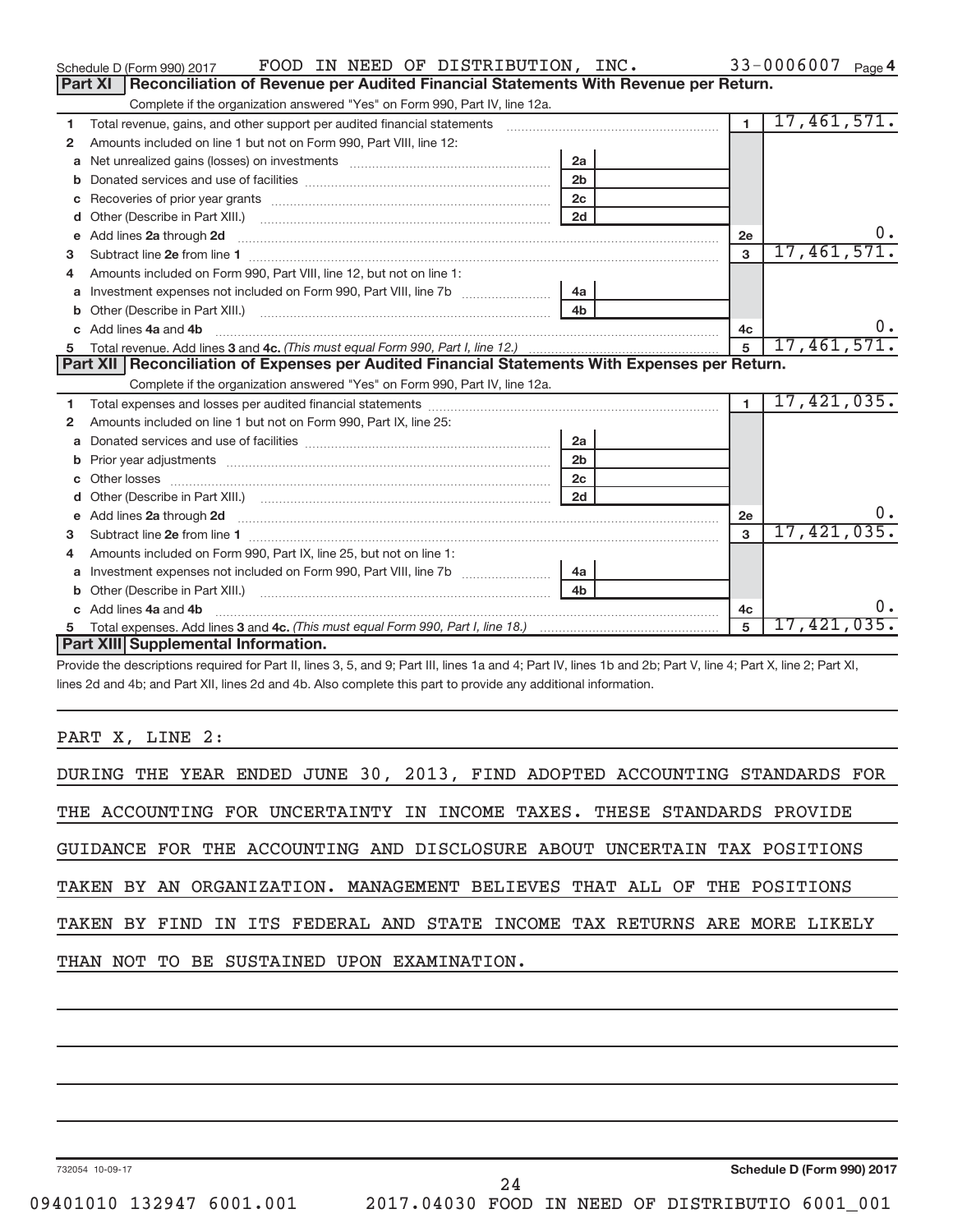|        | <b>SCHEDULE M</b><br>(Form 990)                        |                                                                                         |                             | <b>Noncash Contributions</b>  |                                                                                                                                | OMB No. 1545-0047                                     |           |
|--------|--------------------------------------------------------|-----------------------------------------------------------------------------------------|-----------------------------|-------------------------------|--------------------------------------------------------------------------------------------------------------------------------|-------------------------------------------------------|-----------|
|        |                                                        |                                                                                         |                             |                               | ▶ Complete if the organizations answered "Yes" on Form 990, Part IV, lines 29 or 30.                                           |                                                       |           |
|        | Department of the Treasury<br>Internal Revenue Service | Attach to Form 990.                                                                     |                             |                               |                                                                                                                                | <b>Open To Public</b><br>Inspection                   |           |
|        | Name of the organization                               | Go to www.irs.gov/Form990 for the latest information.                                   |                             |                               |                                                                                                                                | <b>Employer identification number</b>                 |           |
|        |                                                        | FOOD IN NEED OF DISTRIBUTION, INC.                                                      |                             |                               |                                                                                                                                | 33-0006007                                            |           |
| Part I | <b>Types of Property</b>                               |                                                                                         |                             |                               |                                                                                                                                |                                                       |           |
|        |                                                        |                                                                                         | (a)                         | (b)                           | (c)                                                                                                                            | (d)                                                   |           |
|        |                                                        |                                                                                         | Check if<br>applicable      | Number of<br>contributions or | Noncash contribution<br>amounts reported on<br>items contributed Form 990, Part VIII, line 1g                                  | Method of determining<br>noncash contribution amounts |           |
| 1      |                                                        |                                                                                         |                             |                               |                                                                                                                                |                                                       |           |
| 2      |                                                        |                                                                                         |                             |                               |                                                                                                                                |                                                       |           |
| з      |                                                        | Art - Fractional interests                                                              |                             |                               |                                                                                                                                |                                                       |           |
| 4      |                                                        |                                                                                         |                             |                               |                                                                                                                                |                                                       |           |
| 5      |                                                        | Clothing and household goods                                                            |                             |                               |                                                                                                                                |                                                       |           |
| 6      |                                                        |                                                                                         |                             |                               |                                                                                                                                |                                                       |           |
| 7      |                                                        |                                                                                         |                             |                               |                                                                                                                                |                                                       |           |
| 8      |                                                        |                                                                                         |                             |                               |                                                                                                                                |                                                       |           |
| 9      |                                                        |                                                                                         |                             |                               |                                                                                                                                |                                                       |           |
| 10     |                                                        | Securities - Closely held stock                                                         |                             |                               |                                                                                                                                |                                                       |           |
| 11     | Securities - Partnership, LLC, or<br>trust interests   |                                                                                         |                             |                               |                                                                                                                                |                                                       |           |
| 12     |                                                        |                                                                                         |                             |                               |                                                                                                                                |                                                       |           |
| 13     | Qualified conservation contribution -                  |                                                                                         |                             |                               |                                                                                                                                |                                                       |           |
|        |                                                        |                                                                                         |                             |                               |                                                                                                                                |                                                       |           |
| 14     |                                                        | Qualified conservation contribution - Other                                             |                             |                               |                                                                                                                                |                                                       |           |
| 15     |                                                        | Real estate - Residential                                                               |                             |                               |                                                                                                                                |                                                       |           |
| 16     |                                                        | Real estate - Commercial                                                                |                             |                               |                                                                                                                                |                                                       |           |
| 17     |                                                        |                                                                                         |                             |                               |                                                                                                                                |                                                       |           |
| 18     |                                                        |                                                                                         |                             |                               |                                                                                                                                |                                                       |           |
| 19     |                                                        |                                                                                         | $\overline{\textnormal{x}}$ | 1                             | 14,047,191.                                                                                                                    |                                                       |           |
| 20     |                                                        | Drugs and medical supplies                                                              |                             |                               |                                                                                                                                |                                                       |           |
| 21     |                                                        |                                                                                         |                             |                               |                                                                                                                                |                                                       |           |
| 22     |                                                        |                                                                                         |                             |                               |                                                                                                                                |                                                       |           |
| 23     |                                                        |                                                                                         |                             |                               |                                                                                                                                |                                                       |           |
| 24     | Archeological artifacts                                |                                                                                         |                             |                               |                                                                                                                                |                                                       |           |
| 25     | Other                                                  |                                                                                         |                             |                               |                                                                                                                                |                                                       |           |
| 26     | Other                                                  |                                                                                         |                             |                               |                                                                                                                                |                                                       |           |
| 27     | Other                                                  |                                                                                         |                             |                               |                                                                                                                                |                                                       |           |
| 28     | Other                                                  |                                                                                         |                             |                               |                                                                                                                                |                                                       |           |
| 29     |                                                        | Number of Forms 8283 received by the organization during the tax year for contributions |                             |                               |                                                                                                                                |                                                       |           |
|        |                                                        | for which the organization completed Form 8283, Part IV, Donee Acknowledgement          |                             |                               | 29                                                                                                                             |                                                       |           |
|        |                                                        |                                                                                         |                             |                               |                                                                                                                                |                                                       | Yes<br>No |
|        |                                                        |                                                                                         |                             |                               | 30a During the year, did the organization receive by contribution any property reported in Part I, lines 1 through 28, that it |                                                       |           |
|        |                                                        |                                                                                         |                             |                               | must hold for at least three years from the date of the initial contribution, and which isn't required to be used for          |                                                       |           |
|        |                                                        |                                                                                         |                             |                               |                                                                                                                                | 30a                                                   | Х         |
|        |                                                        | <b>b</b> If "Yes," describe the arrangement in Part II.                                 |                             |                               |                                                                                                                                |                                                       |           |
| 31     |                                                        |                                                                                         |                             |                               | Does the organization have a gift acceptance policy that requires the review of any nonstandard contributions?                 | 31                                                    | X         |
|        |                                                        |                                                                                         |                             |                               | 32a Does the organization hire or use third parties or related organizations to solicit, process, or sell noncash              |                                                       |           |
|        | contributions?                                         |                                                                                         |                             |                               |                                                                                                                                | 32a                                                   | х         |
|        | <b>b</b> If "Yes," describe in Part II.                |                                                                                         |                             |                               |                                                                                                                                |                                                       |           |
| 33     |                                                        |                                                                                         |                             |                               | If the organization didn't report an amount in column (c) for a type of property for which column (a) is checked,              |                                                       |           |
|        | describe in Part II.                                   |                                                                                         |                             |                               |                                                                                                                                |                                                       |           |
| LHA    |                                                        | For Paperwork Reduction Act Notice, see the Instructions for Form 990.                  |                             |                               |                                                                                                                                | Schedule M (Form 990) 2017                            |           |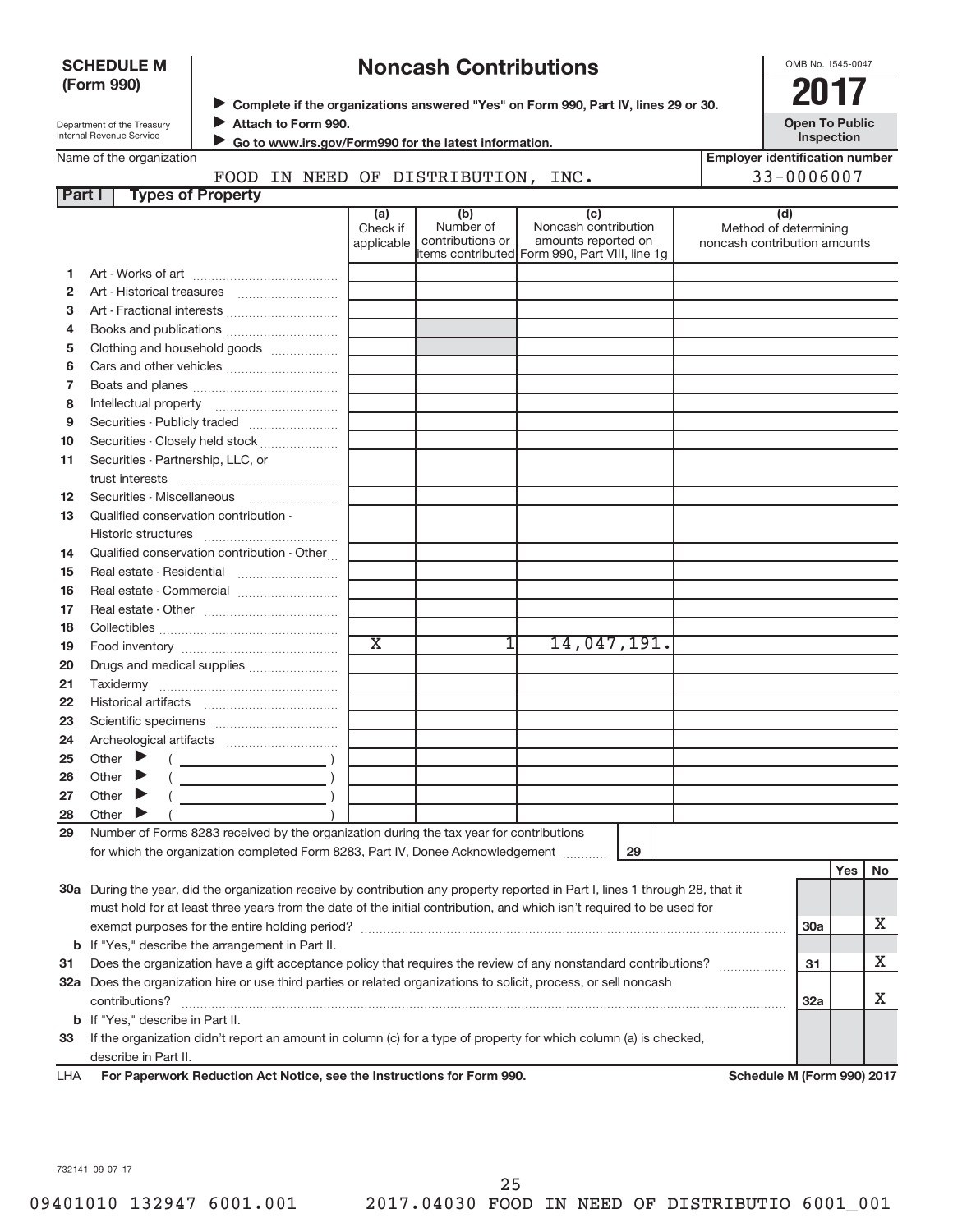| 33-0006007<br>INC.<br>FOOD IN NEED OF DISTRIBUTION,<br>Schedule M (Form 990) 2017 | Page |
|-----------------------------------------------------------------------------------|------|
|-----------------------------------------------------------------------------------|------|

Provide the information required by Part I, lines 30b, 32b, and 33, and whether the organization is reporting in Part I, column (b), the number of contributions, the number of items received, or a combination of both. Also complete this part for any additional information. **Part II Supplemental Information.** 

| 09401010 132947 6001.001 | $26$<br>2017.04030 FOOD IN NEED OF DISTRIBUTIO 6001_001 |
|--------------------------|---------------------------------------------------------|
| 732142 09-07-17          | Schedule M (Form 990) 2017                              |
|                          |                                                         |
|                          |                                                         |
|                          |                                                         |
|                          |                                                         |
|                          |                                                         |
|                          |                                                         |
|                          |                                                         |
|                          |                                                         |
|                          |                                                         |
|                          |                                                         |
|                          |                                                         |
|                          |                                                         |
|                          |                                                         |
|                          |                                                         |
|                          |                                                         |
|                          |                                                         |
|                          |                                                         |
|                          |                                                         |
|                          |                                                         |
|                          |                                                         |
|                          |                                                         |
|                          |                                                         |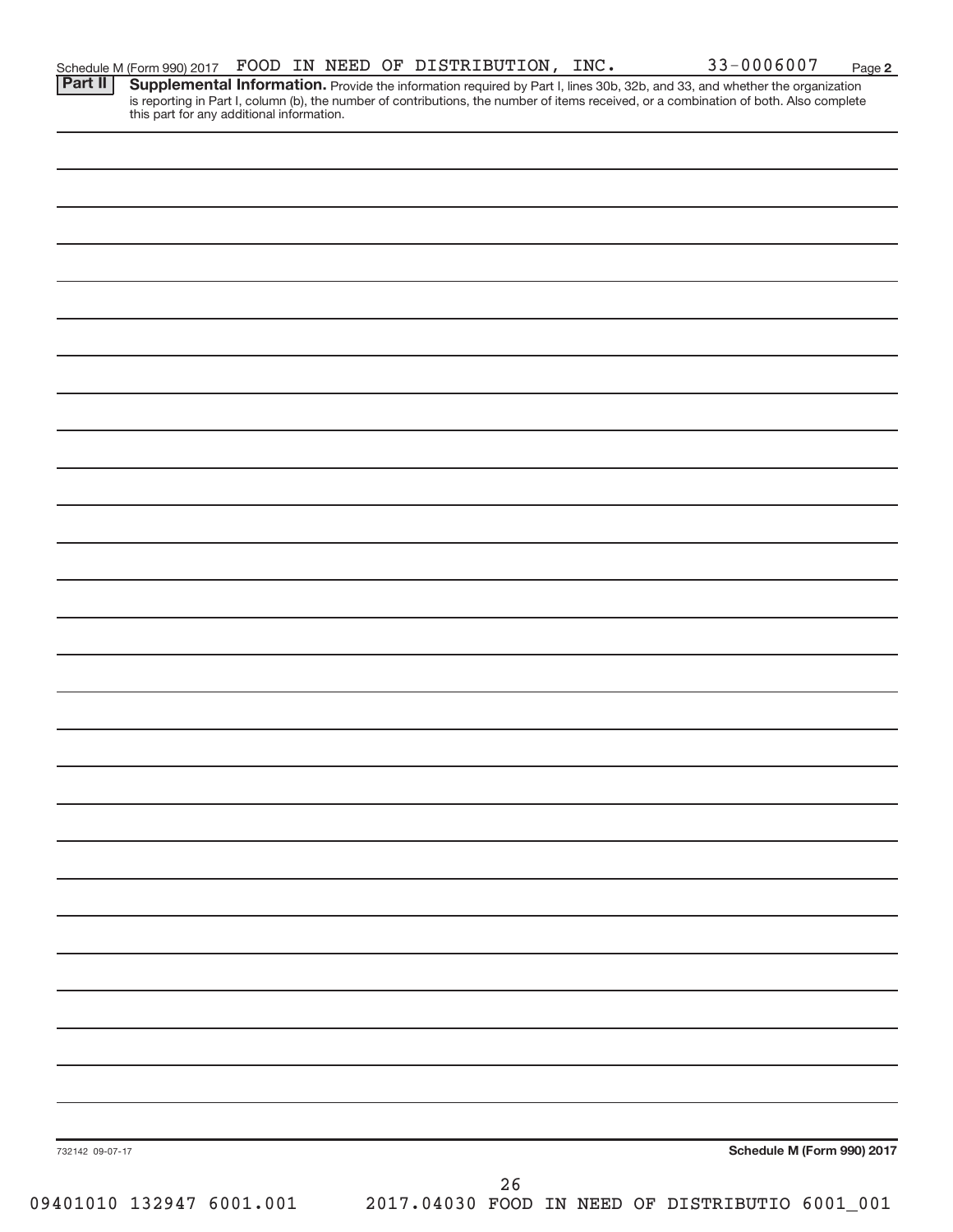Department of the Treasury **(Form 990 or 990-EZ)**

Name of the organization

Internal Revenue Service

**SCHEDULE O Supplemental Information to Form 990 or 990-EZ** <br> **Complete to provide information for responses to specific questions on** 

**Complete to provide information for responses to specific questions on Form 990 or 990-EZ or to provide any additional information.**

**| Attach to Form 990 or 990-EZ. | Go to www.irs.gov/Form990 for the latest information.**



FOOD IN NEED OF DISTRIBUTION, INC. | 33-0006007

**Employer identification number**

FORM 990, PART I, LINE 1, DESCRIPTION OF ORGANIZATION MISSION:

OUR COMMUNITY THROUGH EDUCATION AND AWARENESS TO RELIEVE HUNGER, THE

CAUSES OF HUNGER AND THE PROBLEMS ASSOCIATED WITH HUNGER.

FORM 990, PART VI, SECTION B, LINE 11B:

THE FULL BOARD OF DIRECTORS HAVE OPPORTUNITY TO REVIEW AND ARE REQUIRED TO

VOTE ON THE APPROVAL OF THE FORM 990 BEFORE IT IS FILED.

FORM 990, PART VI, SECTION B, LINE 12C:

THE BOARD REGULARLY AND ANNUALLY REVIEWS COMPLIANCE ISSUES IN REGARDS TO

CONFLICT OF INTEREST POLICY.

FORM 990, PART VI, SECTION B, LINE 15:

THE BOARD OF DIRECTORS DETERMINES THE COMPENSATION OF THE CEO WITH DIRECT

COMPARISONS OF THAT POSITION TO OTHERS IN SIMILAR CAPACITIES.

FORM 990, PART VI, SECTION C, LINE 18:

FORM 990 IS AVAILABLE TO THE PUBLIC CAN BE OBTAINED BY GOING TO THE

ORGANIZATIONS WEBSITE, OR BY DIRECT REQUEST TO THE PRESIDENT/CEO.

FORM 990, PART VI, SECTION C, LINE 19:

GOVERNING DOCUMENTS, INCLUDING CONFLICT OF INTEREST POLCIY AND FINANCIAL

STATEMENTS AVAILABLE TO THE PUBLIC CAN BE OBTAINED BY GOING TO THE

ORGANIZATIONS WEBSITE, OR BY DIRECT REQUEST TO THE PRESIDENT/CEO.

732211 09-07-17 **For Paperwork Reduction Act Notice, see the Instructions for Form 990 or 990-EZ. Schedule O (Form 990 or 990-EZ) (2017)** LHA

27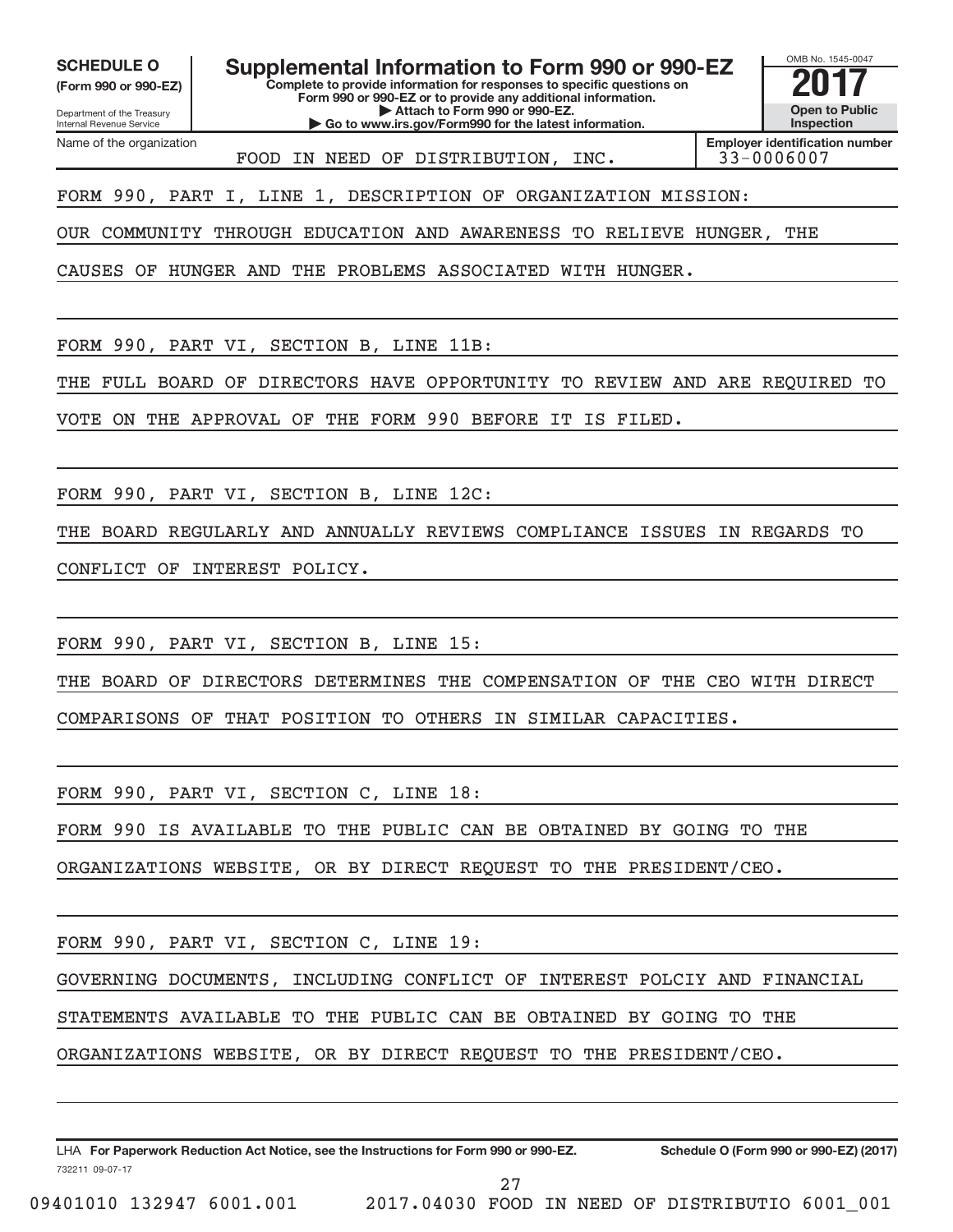| ו<br>ו                                                                                      |
|---------------------------------------------------------------------------------------------|
|                                                                                             |
|                                                                                             |
|                                                                                             |
|                                                                                             |
|                                                                                             |
|                                                                                             |
|                                                                                             |
|                                                                                             |
|                                                                                             |
|                                                                                             |
|                                                                                             |
|                                                                                             |
|                                                                                             |
|                                                                                             |
| ֧֧֧֧֧ׅ֧֧ׅ֧֧ׅ֧ׅ֧֧ׅ֧֧ׅ֧֧ׅ֧֧֧֛֪֧֛֪֧֛֪֧֛֚֚֚֚֚֚֚֚֚֚֚֚֚֚֚֚֚֚֚֚֚֚֚֚֚֚֚֚֚֚֚֚֝֝֓֝֓֜֝֓֜֓֝֬֜֜֝֬֜֝֬֜֝֬֜ |
|                                                                                             |
| ĺ                                                                                           |
|                                                                                             |
|                                                                                             |
|                                                                                             |

|                | 10<br>ORM 990 PAGE                  |                  |        |       |                               |                                         | 990                   |                        |                              |                                                               |                                                  |                               |                                                                     |                                                       |
|----------------|-------------------------------------|------------------|--------|-------|-------------------------------|-----------------------------------------|-----------------------|------------------------|------------------------------|---------------------------------------------------------------|--------------------------------------------------|-------------------------------|---------------------------------------------------------------------|-------------------------------------------------------|
| Asset<br>No.   | Description                         | Date<br>Acquired | Method | Life  | $\frac{1}{2}$<br>O O E        | <b>Unadjusted</b><br>Cost Or Basis      | $\frac{8}{3}$<br>Excl | Section 179<br>Expense | Reduction In<br><b>Basis</b> | Depreciation<br>Basis For                                     | Beginning<br>Accumulated<br>Depreciation         | Expense<br>Current<br>Sec 179 | Current Year<br>Deduction                                           | Ending<br>Accumulated<br>Depreciation                 |
|                | <b>BUILDINGS</b>                    |                  |        |       |                               |                                         |                       |                        |                              |                                                               |                                                  |                               |                                                                     |                                                       |
| 12             | BUILDING-INDIO                      | 10/19/09         | 55     | 39.00 | 6<br>MM <sub>1</sub>          | 893<br>681<br>4                         |                       |                        |                              | , 893<br>,681<br>4                                            | ,474.<br>931                                     |                               | 120,049                                                             | $\bullet$<br>523.<br>,051<br>$\overline{\phantom{0}}$ |
| 60             | LAND                                | 10/09/09         | д      |       |                               | 778<br>560                              |                       |                        |                              | 778.<br>560                                                   |                                                  |                               | $\circ$                                                             |                                                       |
| 62             | DURASHIELD BUG SCREEN DOORS         | 08/31/17         | 55     | 7.00  | 6                             | 401<br>$\frac{16}{1}$                   |                       |                        |                              | 16,401                                                        |                                                  |                               | 53<br>$\sigma$<br>$\overline{1}$                                    | $\bullet$<br>953.<br>$\overline{\phantom{0}}$         |
|                | 10 TOTAL<br>* 990 PAGE<br>BUILDINGS |                  |        |       |                               | 259,072<br>Б,                           |                       |                        |                              | , 259, 072<br>5                                               | 931, 474                                         |                               | - ه<br>122,002                                                      | 1,053,476.                                            |
|                | EQUIPMENT<br>$\infty$<br>MACHINERY  |                  |        |       |                               |                                         |                       |                        |                              |                                                               |                                                  |                               |                                                                     |                                                       |
| 27             | FORK LIFT                           | 04/01/98         | 55     | 5.00  | 6                             | , 122.<br>Г<br>$\overline{\phantom{0}}$ |                       |                        |                              | .5, 122.<br>$\overline{ }$                                    | .5, 122.<br>$\overline{\phantom{0}}$             |                               | $\circ$                                                             | .122.<br>Г<br>$\overline{ }$                          |
| 28             | FORK LIFT<br>TOYOTA                 | 03/09/05         | 55     | 5.00  | 6<br>$\overline{\phantom{0}}$ | 892<br>23                               |                       |                        |                              | 892<br>23                                                     | ,892<br>23                                       |                               | $\circ$                                                             | 892.<br>23                                            |
| 29             | (2)<br>PALLET JACKS                 | 11/01/09         | ದ      | 5.00  | 6<br>$\overline{\phantom{0}}$ | 884<br>ω                                |                       |                        |                              | 3,884.                                                        | 3,884.                                           |                               | $\circ$                                                             | , 884.<br>ω                                           |
| 30             | <b><i>LETERHONE SYSTEM</i></b>      | 09/28/09         | 55     | 7.00  | 6<br>1                        | 600<br>19                               |                       |                        |                              | .600,<br>$\sigma$<br>$\overline{ }$                           | , 600<br>$\frac{9}{1}$                           |                               | $\circ$                                                             | 19,600.                                               |
| 31             | PHONE-LESS INS PROCEEDS             | 09/28/09         | 55     | 7.00  | 6                             | , 020,<br>ω                             |                       |                        |                              | 3,020,                                                        | 3,020                                            |                               | $\circ$                                                             | 3,020.                                                |
| 32             | PALLET RACKS                        | 06/30/10         | 55     | 7.00  | 6                             | 347<br>33                               |                       |                        |                              | ,347<br>33                                                    | ,347<br>33                                       |                               | $\circ$                                                             | 347.<br>33                                            |
| 33             | PALLET RACKS                        | 12/20/10         | 55     | 7.00  | 6<br>$\overline{\phantom{0}}$ | 850<br>17                               |                       |                        |                              | ,850,<br>$\overline{\phantom{a}}$<br>$\overline{\phantom{0}}$ | ۱<br>, 57<br>$\circ$<br>$\overline{\phantom{0}}$ |                               | LŊ<br>27<br>$\overline{\phantom{0}}$                                | $\bullet$<br>50<br>$\infty$<br>17                     |
| 34             | A/C UNIT                            | 06/28/12         | 55     | 10.00 | 6                             | 085<br>29                               |                       |                        |                              | Б<br>.80 <sub>1</sub><br>29                                   | , 543<br>14                                      |                               | ,909,<br>$\mathbf{\Omega}$                                          | 17,452                                                |
| $\frac{5}{3}$  | FURNITURE                           | 12/08/11         | 55     | 7.00  | 6                             | 487<br>12                               |                       |                        |                              | 12,487                                                        | ,960<br>Ō                                        |                               | 1,784.                                                              | 11,744.                                               |
| 36             | TOYOTA WALKIE TALKIE                | 08/24/12         | 55     | 5.00  | 6<br>$\overline{\phantom{0}}$ | 771<br>$\frac{1}{2}$                    |                       |                        |                              | ,771<br>$\omega$                                              | ,645<br>$\omega$                                 |                               | 126                                                                 | 3,771.                                                |
| 37             | SCREEN<br>ىغ<br>PROJECTOR           | 04/11/13         | 55     | 5.00  | 6                             | 259<br>$\sim$                           |                       |                        |                              | , 259<br>$\mathbf{\Omega}$                                    | ,921<br>$\overline{\phantom{0}}$                 |                               | ${}^{\infty}$<br>ω<br>ω                                             | 59<br>$\sim$<br>$\sim$                                |
| $\frac{1}{38}$ | PALLET RACKS                        | 05/31/13         | 55     | 7.00  | $\frac{9}{16}$                | 207<br>21                               |                       |                        |                              | 207<br>21                                                     | 371<br>12 <sub>1</sub>                           |                               | 030<br>$\infty$                                                     | 401.<br>LŊ<br>$\overline{ }$                          |
| 71-10-40 11182 |                                     |                  |        |       |                               | (D) - Asset disposed                    |                       |                        |                              |                                                               |                                                  |                               | * ITC, Salvage, Bonus, Commercial Revitalization Deduction, GO Zone |                                                       |

27.1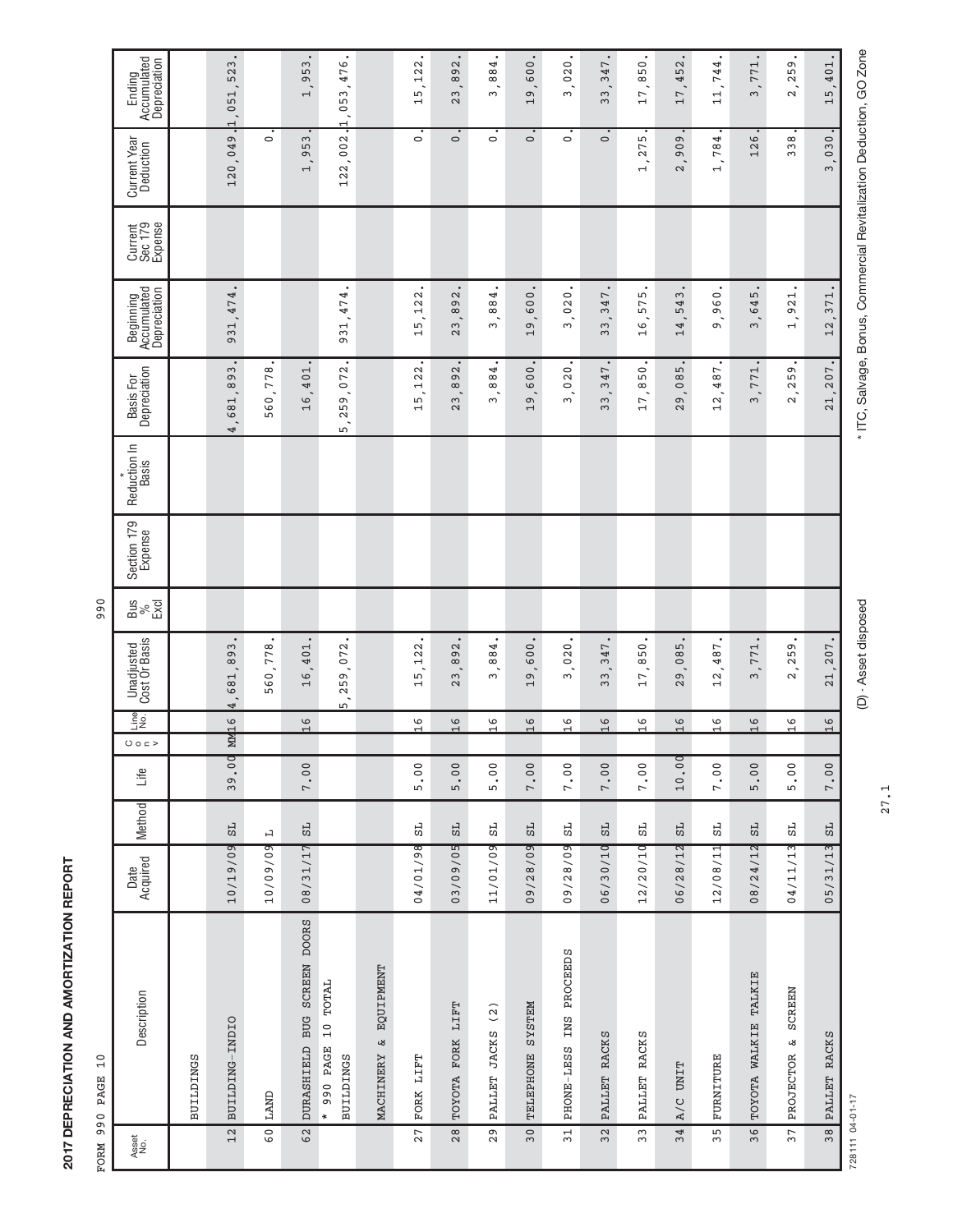| Ì           |  |
|-------------|--|
| J<br>I      |  |
| j<br>ĺ<br>I |  |
| I           |  |

990

|                                          | 652.                                                    | 58<br>${}^{\circ}$                | ,468.                                        | 631                               | Ь٦<br>$\overline{41}$                                    | 292.                              | 2,180.                                                     | 5<br>97                                       | 1,580.                                                      | 23<br>$\infty$                           | 72.                           | 788                                                     |                          | 27,122                   | $\sim$                   | $\mathbf{\Omega}$<br>69      | $\mathbf{\Omega}$<br>Б<br>${}^{\circ}$                      | 571                           |                                                                     |
|------------------------------------------|---------------------------------------------------------|-----------------------------------|----------------------------------------------|-----------------------------------|----------------------------------------------------------|-----------------------------------|------------------------------------------------------------|-----------------------------------------------|-------------------------------------------------------------|------------------------------------------|-------------------------------|---------------------------------------------------------|--------------------------|--------------------------|--------------------------|------------------------------|-------------------------------------------------------------|-------------------------------|---------------------------------------------------------------------|
| Ending<br>Accumulated<br>Depreciation    | 22                                                      | 10                                | 13                                           | $\vdash$                          | $\sim$                                                   | Б                                 |                                                            | $\overline{\phantom{0}}$                      |                                                             |                                          |                               | 229                                                     |                          |                          | 54,69                    | 54                           | Б<br>1                                                      | 45<br>1                       |                                                                     |
| Current Year<br>Deduction                | $\circ$                                                 | $\circ$                           | ,367<br>$\sim$                               | 5<br>4                            | LN.<br>ξ<br>$\infty$                                     | 268<br>$\mathbf{\Omega}$          | G<br>ω<br>5<br>$\overline{\phantom{0}}$                    | ω<br>69<br>$\overline{\phantom{0}}$           | 4<br>Г<br>$\tilde{\mathcal{E}}$<br>$\overline{\phantom{0}}$ | 77<br>$\mathbf{\Omega}$                  | 72                            | ,412<br>20                                              |                          | $\circ$                  | $\circ$                  | $\circ$                      | $\circ$                                                     | $\circ$                       |                                                                     |
| Current<br>Sec 179<br>Expense            |                                                         |                                   |                                              |                                   |                                                          |                                   |                                                            |                                               |                                                             |                                          |                               |                                                         |                          |                          |                          |                              |                                                             |                               |                                                                     |
| Beginning<br>Accumulated<br>Depreciation | 22,652                                                  | 858<br>$\circ$<br>$\overline{ }$  | 10,101                                       | , 586<br>$\overline{\phantom{0}}$ | , 080,<br>$\sim$                                         | , 024<br>$\infty$                 | 641                                                        | 282                                           | 226                                                         | 46                                       |                               | , 376<br>209                                            |                          | 27, 122                  | ,692<br>54               | ,692<br>4<br>5               | 852<br>ιη<br>$\overline{\phantom{0}}$                       | 571<br>145                    |                                                                     |
| Basis For<br>Depreciation                | $\mathbf{\Omega}$<br>,65<br>$\sim$<br>$\mathbf{\Omega}$ | ,858<br>$\circ$<br>$\overline{a}$ | ,836,<br>$\circ$<br>$\overline{\phantom{0}}$ | 631<br>$\overline{\phantom{0}}$   | Г<br>$\frac{1}{4}$<br>$\overline{\phantom{a}}$<br>$\sim$ | , 340<br>11                       | 10,771                                                     | , 853<br>$\overline{11}$                      | ,480.<br>G                                                  | ,940<br>$\overline{ }$                   | 307<br>4                      | ,607<br>289                                             |                          | , 122<br>27              | , 692,<br>54             | 2<br>$\frac{6}{9}$<br>4<br>5 | 4<br>$\overline{98}$<br>$\circ$<br>$\overline{\phantom{0}}$ | 571<br>LN<br>14               | * ITC, Salvage, Bonus, Commercial Revitalization Deduction, GO Zone |
| Reduction In<br><b>Basis</b>             |                                                         |                                   |                                              |                                   |                                                          |                                   |                                                            |                                               |                                                             |                                          |                               |                                                         |                          |                          |                          |                              |                                                             |                               |                                                                     |
| Section 179<br>Expense                   |                                                         |                                   |                                              |                                   |                                                          |                                   |                                                            |                                               |                                                             |                                          |                               |                                                         |                          |                          |                          |                              |                                                             |                               |                                                                     |
| $\frac{9}{8}$<br>Excl                    |                                                         |                                   |                                              |                                   |                                                          |                                   |                                                            |                                               |                                                             |                                          |                               |                                                         |                          |                          |                          |                              |                                                             |                               |                                                                     |
| Cost Or Basis<br>Unadjusted              | 652<br>22                                               | 858<br>$\circ$<br>$\overline{a}$  | 836<br>6<br>$\overline{ }$                   | 631<br>$\overline{a}$             | 415<br>$\sim$                                            | 340<br>11                         | 10,771                                                     | 853<br>11                                     | 480<br>c                                                    | 940<br>$\overline{ }$                    | 307<br>4                      | 607<br>289                                              |                          | , 122<br>27              | 692<br>54                | 692<br>54                    | 4<br>$\frac{8}{9}$<br>6<br>$\overline{\phantom{0}}$         | 571<br>145                    | (D) - Asset disposed                                                |
| Line<br>No.<br>0022                      | 6                                                       | 6<br>$\overline{\phantom{0}}$     | $\circ$                                      | 6                                 | 6<br>$\overline{\phantom{0}}$                            | 6                                 | $\circ$                                                    | 6<br>$\overline{\phantom{0}}$                 | $\circ$<br>$\overline{\phantom{0}}$                         | $\circ$                                  | 6<br>$\overline{\phantom{0}}$ |                                                         |                          | $\circ$                  | G                        | 6                            | 6                                                           | 6<br>$\overline{\phantom{0}}$ |                                                                     |
| Life                                     | 3.00                                                    | 3.00                              | 5.00                                         | 3.00                              | 3.00                                                     | 5.00                              | 7.00                                                       | 7.00                                          | 7.00                                                        | 7.00                                     | 5.00                          |                                                         |                          | 5.00                     | 5.00                     | 5.00                         | 5.00                                                        | 5.00                          |                                                                     |
| <b>Method</b>                            | 55                                                      | 55                                | 55                                           | 55                                | ದ                                                        | 5L                                | 55                                                         | 55                                            | 55                                                          | 55                                       | ದ                             |                                                         |                          | 55                       | 55                       | 55                           | 55                                                          | 55                            |                                                                     |
| Date<br>Acquired                         | 07/22/13                                                | 06/30/14                          | 06/25/14                                     | 07/28/14                          | 11/21/14                                                 | 02/25/16                          | 01/27/17                                                   | 05/04/17                                      | 05/11/17                                                    | 05/11/17                                 | 06/15/18                      |                                                         |                          | 08/31/05                 | 11/30/07                 | 11/30/07                     | 04/30/09                                                    | 06/28/11                      |                                                                     |
| Description                              | BARCODE EQUIPMENT                                       | <b>NHLSAS</b><br>PHONE            | SURVELLANCE SYSTEM<br>VIDEO                  | SYSTEM HARDWARE<br>TELEPHONE      | IP335<br><b>NODATOE</b>                                  | TOYOTA WALKIE TALKIES<br>$\omega$ | CYLINDRICAL<br>$29^{11}$<br>CAT MINI HD<br><b>SCRUBBER</b> | $_{\rm NS}$<br>TOYOTA USED FORKLIFT,<br>15708 | <b>SCALES</b><br><b>WEIGH</b>                               | <b>WAREHOUSE</b><br>FOR<br><b>HOPPER</b> | COMPUTER AND SOFTWARE         | & EQUIPMENT<br>990 PAGE 10 TOTAL<br>MACHINERY<br>$\ast$ | TRANSPORTATION EQUIPMENT | 2000 FREIGHTLINER        | $\pm$<br>TRUCK<br>REFRIG | #2<br><b>TRUCK</b><br>REFRIG | <b>FOCUS</b><br>FORD<br>2007                                | FREIGHTLINER TRUCK<br>2011    |                                                                     |
| Asset<br>No.                             | 39                                                      | 40                                | 41                                           | 42                                | 43                                                       | 44                                | 50                                                         | 51                                            | 52                                                          | 53                                       | 65                            |                                                         |                          | $\overline{\phantom{0}}$ | $\sim$                   | $\infty$                     | 4                                                           | $\overline{5}$                | 728111 04-01-17                                                     |

27.2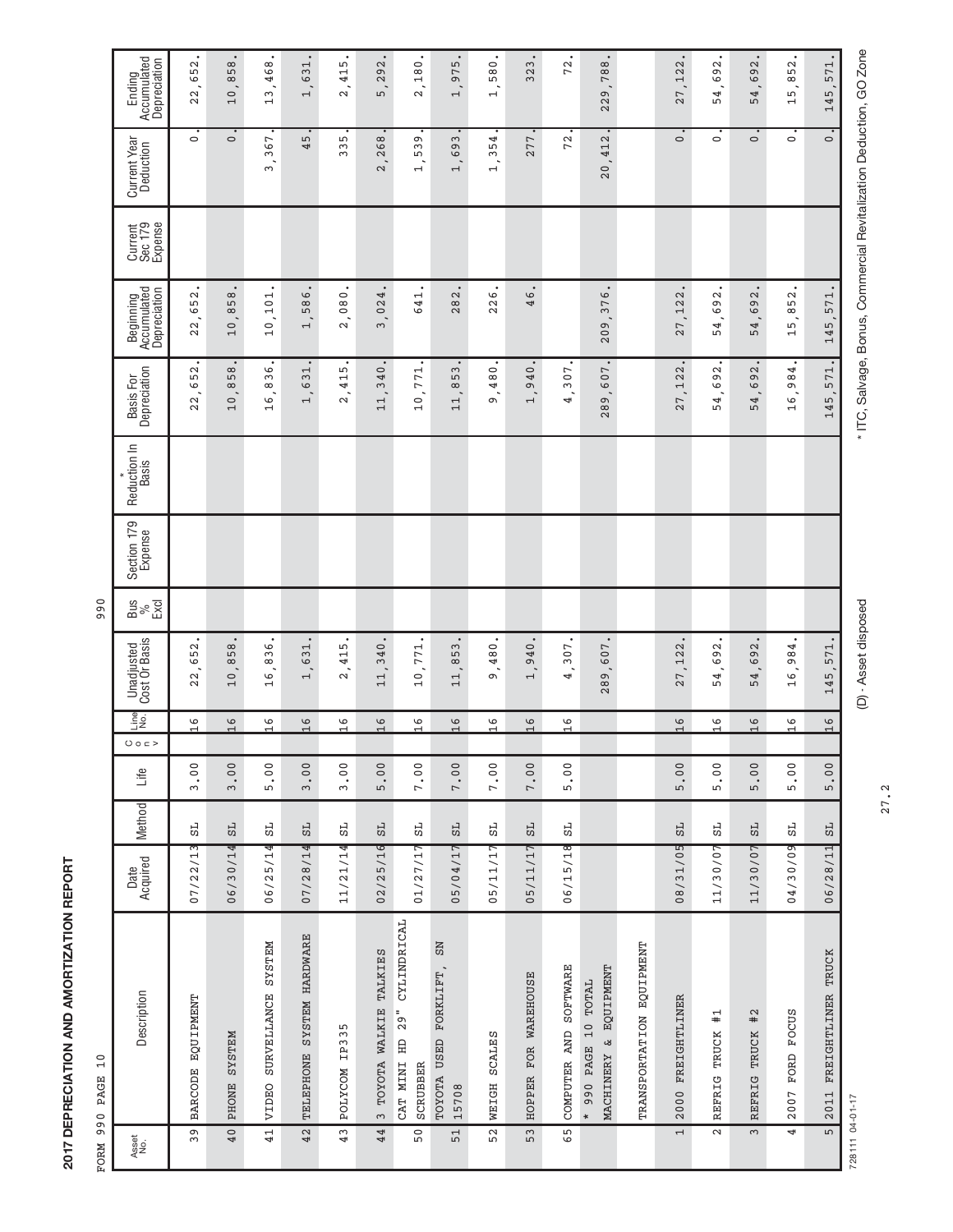| I           |  |
|-------------|--|
| J           |  |
| I<br>j<br>l |  |
|             |  |

|                 | 10<br>FORM 990 PAGE                                           |                  |           |      |                               |                                 | 990              |                        |                              |                                             |                                          |                               |                                       |                                                                     |
|-----------------|---------------------------------------------------------------|------------------|-----------|------|-------------------------------|---------------------------------|------------------|------------------------|------------------------------|---------------------------------------------|------------------------------------------|-------------------------------|---------------------------------------|---------------------------------------------------------------------|
| Asset<br>No.    | Description                                                   | Date<br>Acquired | Method    | Life | $\frac{1}{2}$<br>O O E        | Cost Or Basis<br>Unadjusted     | Bus<br>%<br>Excl | Section 179<br>Expense | Reduction In<br><b>Basis</b> | Depreciation<br>Basis For                   | Beginning<br>Accumulated<br>Depreciation | Expense<br>Current<br>Sec 179 | Current Year<br>Deduction             | Ending<br>Accumulated<br>Depreciation                               |
| $\circ$         | FREIGHTLINER TRUCK<br>2011                                    | 06/28/11         | 딙         | 5.00 | 6<br>$\overline{\phantom{0}}$ | 571<br>145,                     |                  |                        |                              | 145,571                                     | 145,571                                  |                               | $\circ$                               | 571.<br>145                                                         |
| $\overline{a}$  | TRUCK<br><b>REACH</b>                                         | 08/02/10         | 55        | 5.00 | 6                             | 802<br>40                       |                  |                        |                              | ,802<br>40                                  | ,802<br>40                               |                               | $\circ$                               | $\mathbf{\sim}$<br>, 80<br>40                                       |
| $\infty$        | FIT<br>RETRO<br><b>AUTO</b>                                   | 06/12/12         | ದ         | 5.00 | 6<br>$\overline{\phantom{0}}$ | 777<br>11,                      |                  |                        |                              | 777<br>$\overline{\phantom{a}}$<br>11       | 11,777                                   |                               | $\circ$                               | 777.<br>11,                                                         |
| $\sigma$        | MOBILE UNIT                                                   | 06/15/12         | 55        | 5.00 | $\circ$<br>1                  | 615<br>134,                     |                  |                        |                              | Б<br>, 61<br>34<br>$\overline{\phantom{0}}$ | ,615<br>134                              |                               | $\circ$                               | LN.<br><b>61</b><br>134                                             |
| 10              | CARGO VAN<br>2014 FORD E350                                   | 07/01/14         | 55        | 5.00 | G<br>$\overline{\phantom{0}}$ | 596<br>48                       |                  |                        |                              | ,596.<br>${}^{\infty}$<br>4                 | , 157<br>თ<br>$\sim$                     |                               | Ō<br>9, 71                            | 38,876.                                                             |
| 11              | HINO-VIN#59VNV8JV6G4S561                                      | 01/08/16         | <b>HS</b> | 5.00 | 6                             | 922<br>123                      |                  |                        |                              | .922.<br>123                                | 37,176                                   |                               | 24,784                                | 61,960.                                                             |
| $\mathbf{c}_9$  | TRUCK<br>PETERBILT                                            | 11/01/17         | 55        | 5.00 | 6                             | ъ<br>$\frac{9}{8}$<br>264       |                  |                        |                              | LN.<br>, 89<br>264                          |                                          |                               | G<br>$\overline{31}$<br>35            | G<br>, 31<br>35                                                     |
| 64              | 2007 UTILITY TRAILER                                          | 06/08/18         | 55        | 5.00 | 6<br>$\overline{\phantom{0}}$ | 000<br>25                       |                  |                        |                              | ,000.<br>25                                 |                                          |                               | 417                                   | 417.                                                                |
|                 | TRANSPORTATION EQUIPMENT<br>10 TOTAL<br>PAGE<br>990<br>$\ast$ |                  |           |      |                               | ,094,239                        |                  |                        |                              | ,094,239.<br>$\overline{ }$                 | 697,027.                                 |                               | Ō<br>70,239                           | 767,266.                                                            |
|                 | COMPUTER AND SOFTWARE                                         |                  |           |      |                               |                                 |                  |                        |                              |                                             |                                          |                               |                                       |                                                                     |
|                 | <b>OTHER</b>                                                  |                  |           |      |                               |                                 |                  |                        |                              |                                             |                                          |                               |                                       |                                                                     |
| 13              | INS)<br>COMPUTERS (LESS<br>REPL                               | 08/07/09         | 55        | 3.00 | 6                             | 414<br>Б                        |                  |                        |                              | , 414<br>LN                                 | , 414<br>LN                              |                               | $\circ$                               | ,414.<br>ъ                                                          |
| 14              | INS)<br>(LESS)<br>SOFTWARE<br>REPL                            | 08/07/09         | ದ         | 3.00 | 6                             | 994                             |                  |                        |                              | 994                                         | 4<br>ā                                   |                               | $\circ$                               | 94<br>$\sigma$                                                      |
| 15              | LATITUDE E6410 LABTOP<br>DELL                                 | 10/21/10         | 55        | 5.00 | 6                             | 251<br>$\overline{\phantom{0}}$ |                  |                        |                              | , 251<br>$\overline{\phantom{0}}$           | , 251<br>$\overline{\phantom{0}}$        |                               | $\circ$                               | 1,251.                                                              |
| 16              | DELL OPTIPLEX COMPUTERS                                       | 02/17/11         | 55        | 5.00 | 6                             | 467<br>ω                        |                  |                        |                              | , 467<br>ω                                  | , 467<br>ω                               |                               | $\circ$                               | 3,467.                                                              |
| 17              | E6510 LABTOP<br>LATITUDE<br>DELL                              | 05/04/11         | 55        | 5.00 | 6                             | 1,281.                          |                  |                        |                              | 1,281                                       | 1,281                                    |                               | $\circ$                               | 1,281.                                                              |
| 18              | <b>EQUIPMENT</b><br>COMPUTER                                  | 04/18/13         | ದ         | 5.00 | 6                             | 309<br>G                        |                  |                        |                              | ,309<br>Ō                                   | 7,758                                    |                               | 51<br>in.<br>$\overline{\phantom{0}}$ | , 309.<br>Ō                                                         |
| 19              | SOFTWARE<br>PRIMARIUS                                         | 06/27/13         | 55        | 5.00 | $\frac{9}{16}$                | 440.<br>32                      |                  |                        |                              | 440.<br>32                                  | 952<br>25                                |                               | 488.<br>$\circ$                       | 440.<br>32,                                                         |
| 728111 04-01-17 |                                                               |                  |           |      |                               | (D) - Asset disposed            |                  |                        |                              |                                             |                                          |                               |                                       | * ITC, Salvage, Bonus, Commercial Revitalization Deduction, GO Zone |

27.3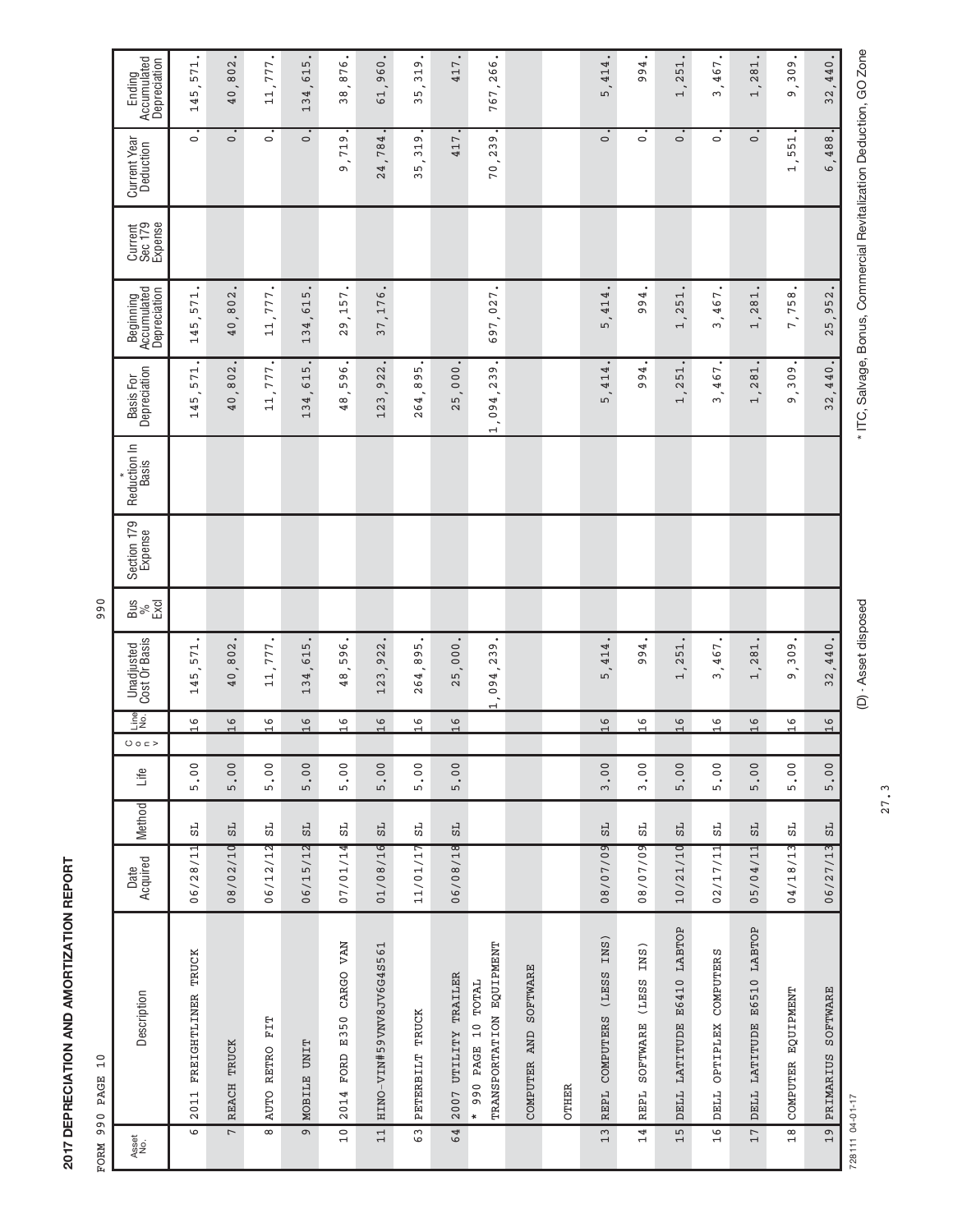| I<br>i      |  |
|-------------|--|
|             |  |
| ı<br>I<br>ı |  |
| I           |  |

|                 | 10<br>PAGE 066 NROW                               |                  |        |      |                               |                                 | 990                   |                        |                              |                                    |                                          |                               |                                 |                                                                     |
|-----------------|---------------------------------------------------|------------------|--------|------|-------------------------------|---------------------------------|-----------------------|------------------------|------------------------------|------------------------------------|------------------------------------------|-------------------------------|---------------------------------|---------------------------------------------------------------------|
| Asset<br>No.    | Description                                       | Date<br>Acquired | Method | Life | $rac{1}{2}$<br>O O E          | Cost Or Basis<br>Unadjusted     | $\frac{8}{3}$<br>Excl | Section 179<br>Expense | Reduction In<br><b>Basis</b> | Depreciation<br>Basis For          | Beginning<br>Accumulated<br>Depreciation | Expense<br>Current<br>Sec 179 | Current Year<br>Deduction       | Ending<br>Accumulated<br>Depreciation                               |
| 20              | FOR SERVERS<br>WALL<br>SONIC                      | 06/30/14         | 딙      | 5.00 | 6<br>$\overline{\phantom{0}}$ | 357<br>4                        |                       |                        |                              | , 357<br>4                         | 2,614.                                   |                               | 871                             | ,485.<br>ω                                                          |
| 21              | COMPUTER<br>DELL                                  | 09/16/13         | 55     | 3.00 | 6                             | 240<br>4                        |                       |                        |                              | ,240<br>4                          | ,240<br>4                                |                               | $\circ$                         | , 240.<br>4                                                         |
| 22              | <b>SERVER</b><br>COMPUTER                         | 12/05/13         | ದ      | 3.00 | 6<br>$\overline{\phantom{0}}$ | 880<br>ω                        |                       |                        |                              | ,880,<br>ω                         | ,880,<br>ω                               |                               | $\circ$                         | ,880,<br>ω                                                          |
| 23              | PRIMARIS SOFTWARE                                 | 01/15/15         | 55     | 3.00 | 6                             | 931<br>13                       |                       |                        |                              | ,931<br>13                         | 11, 223                                  |                               | 2,708.                          | $\bullet$<br>,931<br>13                                             |
|                 | 990 PAGE 10 TOTAL OTHER<br>$\ast$                 |                  |        |      |                               | 564<br>80                       |                       |                        |                              | 80,564                             | 68,074                                   |                               | ${}^{\circ}$<br>11,61           | 79,692.                                                             |
|                 | COMPUTER AND SOFTWARE<br>L<br>* 990 PAGE 10 TOTAL |                  |        |      |                               | 80,564                          |                       |                        |                              | 80,564.                            | 68,074                                   |                               | 11,618                          | 79,692.                                                             |
|                 | COOLERS AND FREEZERS                              |                  |        |      |                               |                                 |                       |                        |                              |                                    |                                          |                               |                                 |                                                                     |
|                 | <b>OTHER</b>                                      |                  |        |      |                               |                                 |                       |                        |                              |                                    |                                          |                               |                                 |                                                                     |
| 24              | REFRIDERATION UNIT                                | 03/20/10         | 55     | 7.00 | 6                             | 54,523<br>ъ                     |                       |                        |                              | 54,523<br>5                        | 54,523<br>5                              |                               | $\circ$                         | 523.<br>54<br>5                                                     |
| $\frac{1}{25}$  | FIRE SPRINKLERS                                   | 03/27/10         | 55     | 7.00 | 6                             | 300<br>o                        |                       |                        |                              | , 300.<br>o                        | , 300.<br>o                              |                               | $\circ$                         | 9,300.                                                              |
| 26              | PRESSURE GAGE                                     | 08/10/10         | ස්     | 7.00 | $\frac{6}{1}$                 | 1,200                           |                       |                        |                              | 1,200,                             | 1,185,                                   |                               | 15                              | 1,200.                                                              |
|                 | 990 PAGE 10 TOTAL OTHER<br>$\ast$                 |                  |        |      |                               | 565,023                         |                       |                        |                              | ,023<br>565                        | 008<br>565                               |                               | LŊ<br>$\overline{ }$            | .023.<br>565                                                        |
|                 | COOLERS AND FREEZERS<br>* 990 PAGE 10 TOTAL       |                  |        |      |                               | 565,023                         |                       |                        |                              | 565,023.                           | 565,008                                  |                               | LN.<br>$\overline{ }$           | $\bullet$<br>, 023.<br>565                                          |
|                 | FURNITURE AND FIXTURES                            |                  |        |      |                               |                                 |                       |                        |                              |                                    |                                          |                               |                                 |                                                                     |
|                 | <b>OTHER</b>                                      |                  |        |      |                               |                                 |                       |                        |                              |                                    |                                          |                               |                                 |                                                                     |
| 55              | DESKS                                             | 08/17/16         | 55     | 5.00 | 6<br>$\overline{\phantom{0}}$ | 4,804.                          |                       |                        |                              | 4,804.                             | 801                                      |                               | 961                             | 1,762.                                                              |
| 56              | REFRIDERATOR-LUNCHROOM                            | 10/12/16         | 55     | 5.00 | 6                             | 309<br>$\overline{\phantom{0}}$ |                       |                        |                              | , 309.<br>$\overline{\phantom{0}}$ | 6<br>$\overline{c}$                      |                               | 262                             | 58<br>4                                                             |
|                 | TOTAL OTHER<br>10<br>PAGE<br>990<br>$\ast$        |                  |        |      |                               | 113<br>$\circ$                  |                       |                        |                              | 113<br>$\circ$                     | 997                                      |                               | 223<br>$\overline{\phantom{0}}$ | 220.<br>$\mathbf{\Omega}$                                           |
| 728111 04-01-17 |                                                   |                  |        |      |                               | (D) - Asset disposed            |                       |                        |                              |                                    |                                          |                               |                                 | * ITC, Salvage, Bonus, Commercial Revitalization Deduction, GO Zone |

(D) - Asset disposed \* ITC, Salvage, Bonus, Commercial Revitalization Deduction, GO Zone (D) - Asset disposed

27.4

728111 04-01-17 728111 04-01-17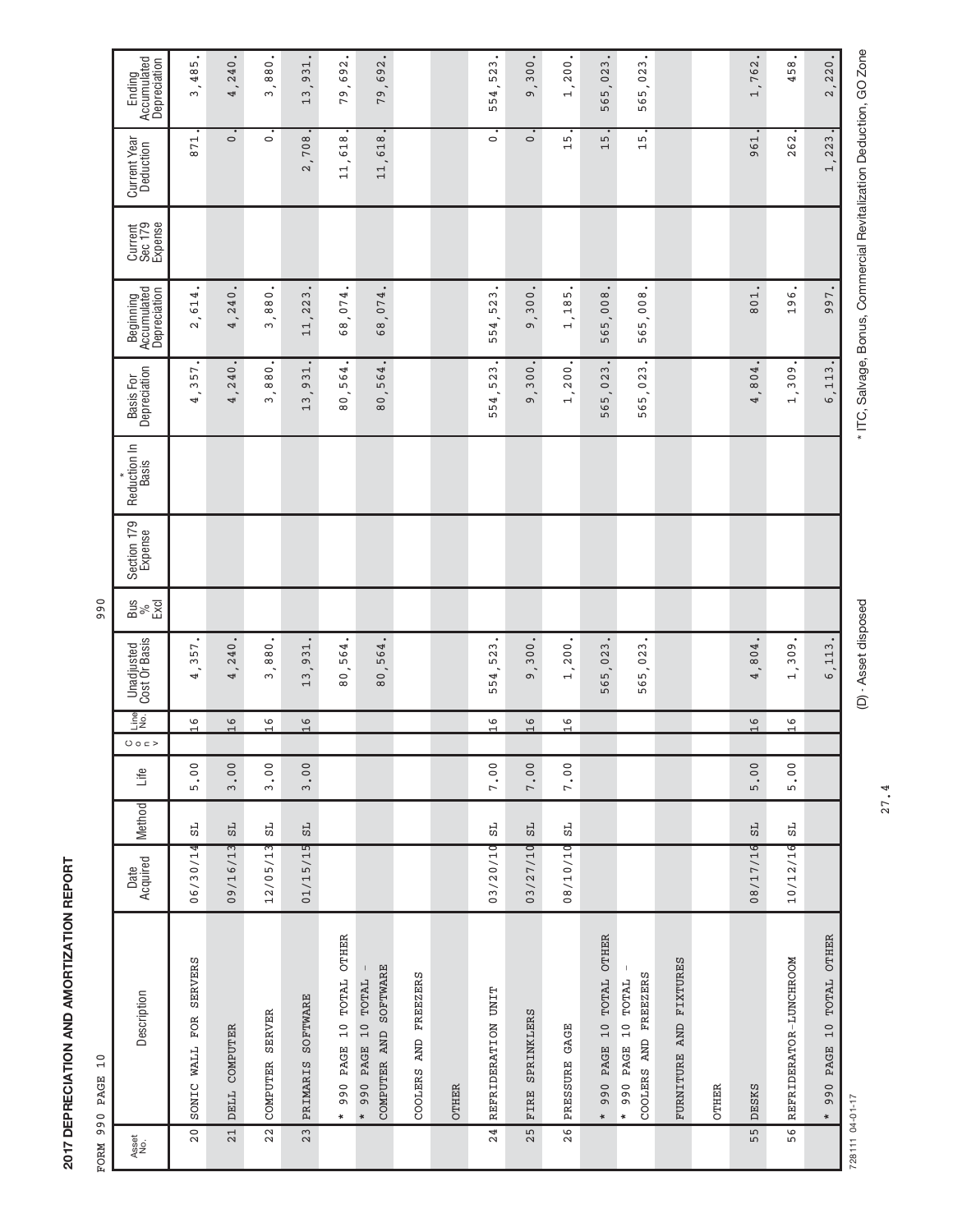|                | 10<br>ORM 990 PAGE                                    |                  |        |       |                               |                                                   | 990                   |                        |                              |                                              |                                                                     |                               |                                    |                                                |
|----------------|-------------------------------------------------------|------------------|--------|-------|-------------------------------|---------------------------------------------------|-----------------------|------------------------|------------------------------|----------------------------------------------|---------------------------------------------------------------------|-------------------------------|------------------------------------|------------------------------------------------|
| Asset<br>No.   | Description                                           | Date<br>Acquired | Method | Life  | O O E                         | <b>Unadjusted</b><br>Cost Or Basis<br>$rac{1}{2}$ | $\frac{8}{3}$<br>Excl | Section 179<br>Expense | Reduction In<br><b>Basis</b> | Basis For<br>Depreciation                    | Beginning<br>Accumulated<br>Depreciation                            | Expense<br>Current<br>Sec 179 | Current Year<br>Deduction          | Ending<br>Accumulated<br>Depreciation          |
|                | FURNITURE AND FIXTURES<br>990 PAGE 10 TOTAL<br>$\ast$ |                  |        |       |                               | 6, 113.                                           |                       |                        |                              | 6, 113.                                      | 997.                                                                |                               | , 223.<br>$\overline{\phantom{0}}$ | 2,220.                                         |
|                | <b>OTHER</b>                                          |                  |        |       |                               |                                                   |                       |                        |                              |                                              |                                                                     |                               |                                    |                                                |
| 45             | (2)<br>SCALES<br>IN GROUND                            | 06/30/10         | 55     | 39.00 | MM16                          | 814<br>21                                         |                       |                        |                              | , 814.<br>21                                 | 915<br>$\overline{\phantom{a}}$<br>ω                                |                               | 59<br>5                            | 474.<br>$\ddot{\phantom{0}}$<br>4              |
| 46             | SALVAGE ROOM FLOORING                                 | 12/16/10         | 55     | 39.00 | MM <sub>16</sub>              | ,800,<br>10                                       |                       |                        |                              | 10,800                                       | 1,812.                                                              |                               | 277                                | $\bullet$<br>2,089.                            |
| 47             | WINDOW TINT                                           | 08/10/10         | 55     | 7.00  | $\frac{9}{1}$                 | 293<br>$\frac{1}{4}$                              |                       |                        |                              | , 293<br>4                                   | 4,242                                                               |                               | 51                                 | 4, 293.                                        |
| $\frac{48}{ }$ | WINDOW COVER                                          | 07/23/10         | 55     | 7.00  | 6                             | 957<br>$\sigma$                                   |                       |                        |                              | ,957<br>G                                    | ,838<br>ഗ                                                           |                               | 119                                | ,957.<br>o                                     |
| 49             | BAF FANS                                              | 10/27/10         | 55     | 39.00 | 6<br>MM <sub>1</sub>          | $\overline{a}$<br>G<br>$\overline{\phantom{0}}$   | ω                     |                        |                              | ω<br>, 81<br>$\sigma$<br>$\overline{ }$      | ,387<br>ω                                                           |                               | ${}^{\circ}$<br>50                 | LN.<br>G<br>$\infty$<br>ω                      |
| 54             | CHAIN FENCE<br>$\vec{A}$<br>INSTALL                   | 01/27/17         | 55     | 39.00 | MM <sub>16</sub>              | 975<br>$\sim$                                     |                       |                        |                              | 975<br>$\mathbf{\Omega}$                     | 32                                                                  |                               | 76                                 | 108.                                           |
| 61             | COMPUTER AND SOFTWARE                                 | 06/30/18         | 55     | 5.00  | 6<br>$\overline{\phantom{0}}$ | 346<br>5                                          |                       |                        |                              | 5,346.                                       |                                                                     |                               | $\circ$                            |                                                |
|                | * 990 PAGE 10 TOTAL OTHER                             |                  |        |       |                               | 998<br>74                                         |                       |                        |                              | ,998<br>74                                   | 23, 226                                                             |                               | 590.<br>$\overline{\phantom{0}}$   | 24,816.                                        |
|                | FURNITURE AND FIXTURES<br>* 990 PAGE 10 TOTAL         |                  |        |       |                               | 998<br>74,                                        |                       |                        |                              | 74,998                                       | 23, 226                                                             |                               | 1,590.                             | 24,816.                                        |
|                | * GRAND TOTAL 990 PAGE 10<br><b>DEPR</b>              |                  |        |       |                               | 616<br>7,369                                      |                       |                        |                              | $\bullet$<br>,616<br>, 369<br>$\overline{ }$ | ,182<br>, 495                                                       |                               | $\bullet$<br>,099.<br>227          | $\bullet$<br>,281<br>,722<br>$\mathbf{\Omega}$ |
|                |                                                       |                  |        |       |                               |                                                   |                       |                        |                              |                                              |                                                                     |                               |                                    |                                                |
|                | CURRENT YEAR ACTIVITY                                 |                  |        |       |                               |                                                   |                       |                        |                              |                                              |                                                                     |                               |                                    |                                                |
|                | BEGINNING BALANCE                                     |                  |        |       |                               | 667<br>$\overline{\phantom{a}}$<br>7,053,         |                       |                        | $\bullet$<br>$\circ$         | $\bullet$<br>,053,667<br>$\overline{ }$      | $\sim$<br>,495,18                                                   |                               |                                    | ,520.<br>2,684                                 |
|                | <b>ACQUISITIONS</b>                                   |                  |        |       |                               | 949<br>315                                        |                       |                        | $\bullet$<br>$\circ$         | ,949<br>315                                  | $\ddot{\circ}$                                                      |                               |                                    | 37,761                                         |
|                | <b>DISPOSITIONS</b>                                   |                  |        |       |                               |                                                   | $\circ$               |                        | $\circ$                      | $\dot{\circ}$                                | $\circ$                                                             |                               |                                    | $\dot{\circ}$                                  |
|                | ENDING BALANCE                                        |                  |        |       |                               | 616.<br>369<br>$\overline{ }$                     |                       |                        | $\circ$                      | 616.<br>369<br>$\overline{ }$                | 182<br>495                                                          |                               |                                    | 281.<br>722<br>$\mathbf{\Omega}$               |
| 28111 04-01-17 |                                                       |                  |        |       |                               | (D) - Asset disposed                              |                       |                        |                              |                                              | * ITC, Salvage, Bonus, Commercial Revitalization Deduction, GO Zone |                               |                                    |                                                |

(D) - Asset disposed \* ITC, Salvage, Bonus, Commercial Revitalization Deduction, GO Zone (D) - Asset disposed

27.5

728111 04-01-17 728111 04-01-17